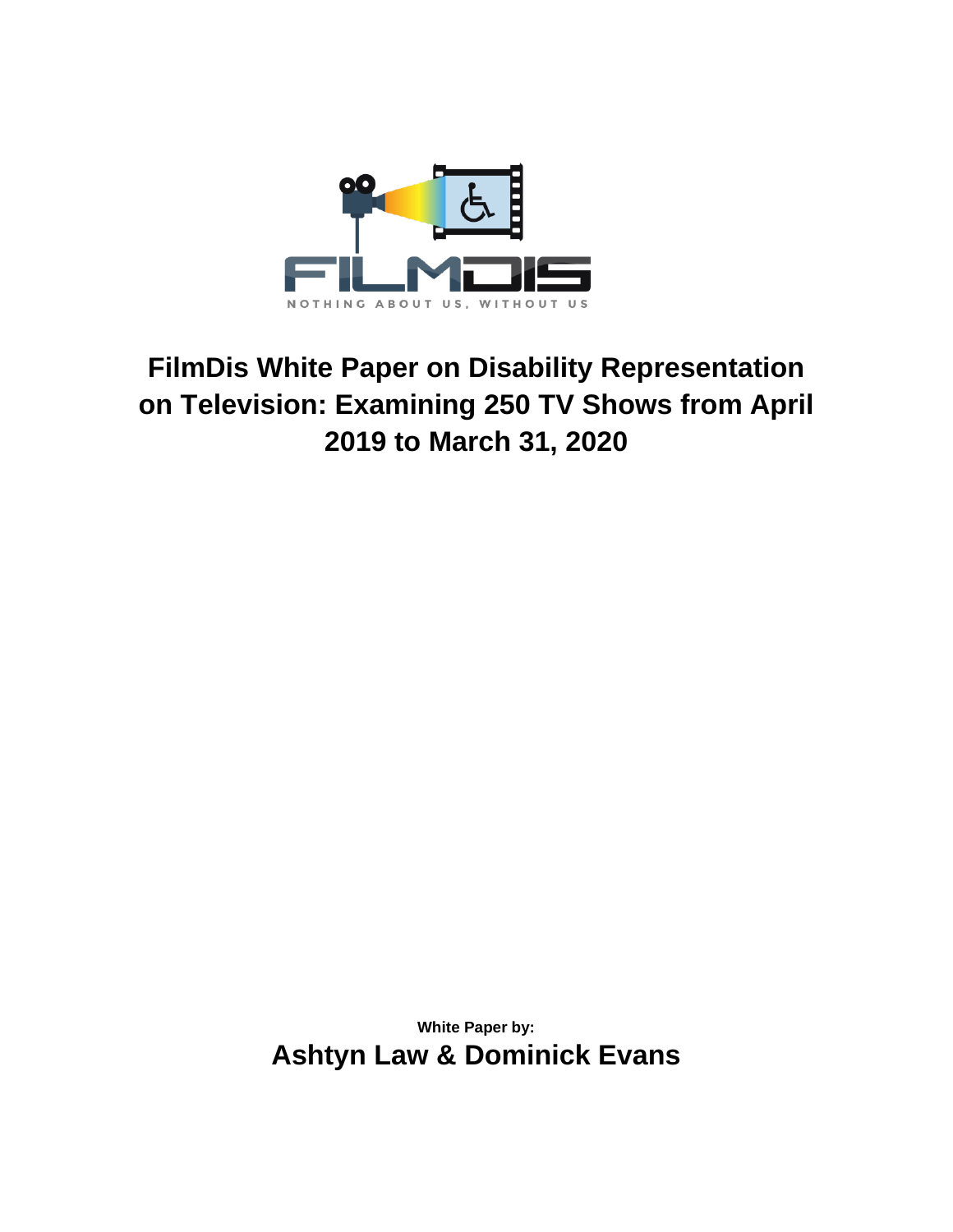

*Our study and white paper were completed through the work of Ashtyn Law and Dominick Evans, with support from [MaeLee Johnson](https://twitter.com/Mae_DayJ)*, *Tinu Abayomi-Paul, Beth Haller, Victor Pineda, Brandy Zapata, Deborah Ryan Cook, Janine Bertram, Jerry Bradshaw, Tari Hartman Squire, Maysoon Zayid, Wiktor Dynarski, Heather Watkins, Victoria M. Rodríguez-Roldán, Kevin Starnes, Bobbie Joe Garcia, Angela Taylor, Marsha Cutting, Carrie Sandahl, & Anonymous.*

*This work could not have been completed without the support of our sponsor, the [Global](https://www.gadim.org/)  [Alliance for Disability in Media & Entertainment.](https://www.gadim.org/)*

#### **SPONSOR**



Global Alliance for Disability in Media and Entertainment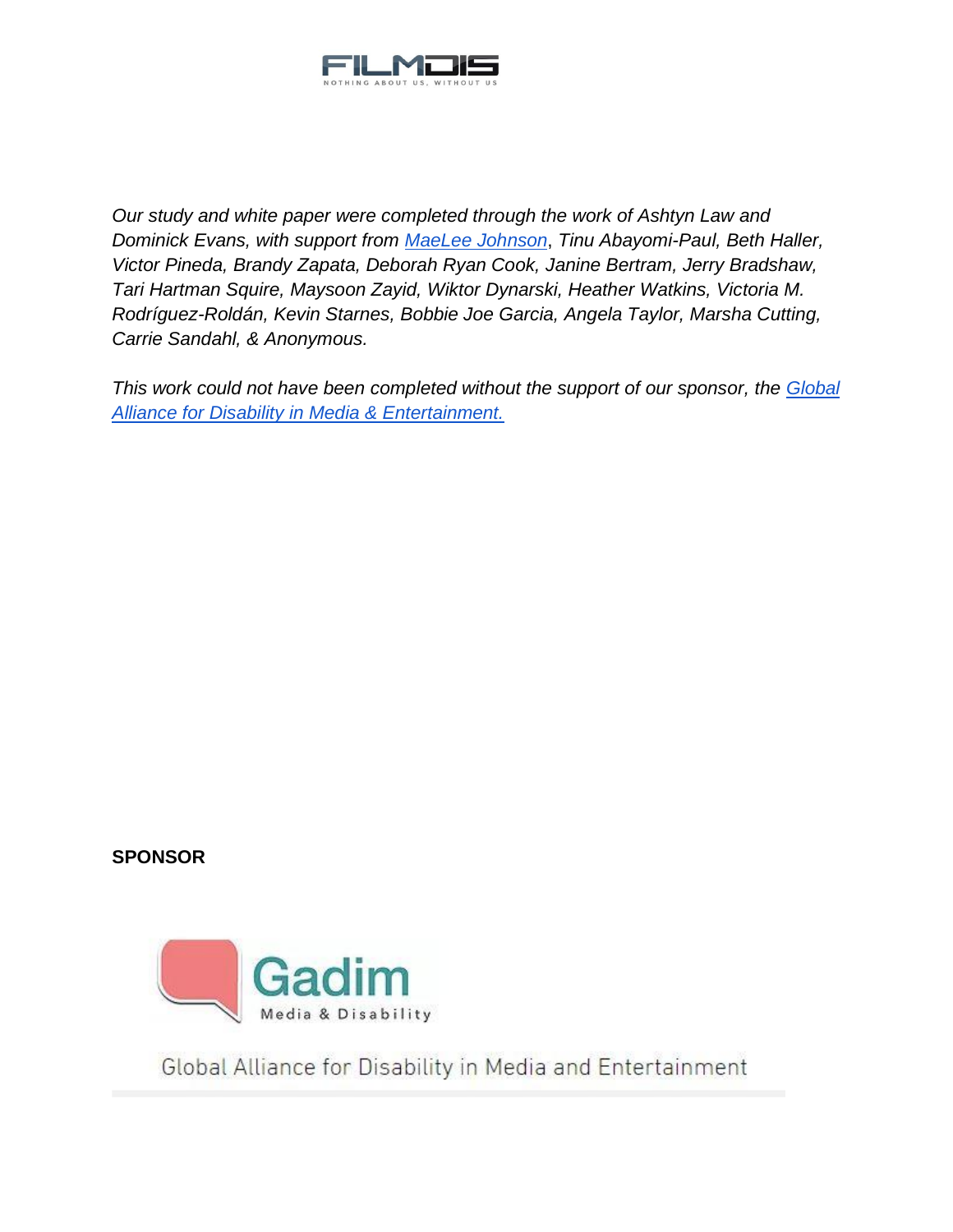

## **Introduction**

It's been about five years since Hollywood started a major conversation about representation of marginalized characters on television and in films. At the time, disability wasn't even mentioned, and we were part of conversations about why and how disabled representation should be included. Since then, we've seen Hollywood occasionally casting disabled actors, and some studios have started looking towards disabled consultants to help guide them towards better representation and inclusion. Sadly, the process is moving too slowly.

For years, those of us working in the realm of media representation have been fighting with the notion that disabled characters don't really exist. While that's certainly true for film, that hasn't been true for television, especially not in recent years. The problem with disability representation on television is not that there's a general lack of disabled characters. There are disabled characters all over television. The problem is twofold.

First, the most significant problem is how disabled characters are represented and included within television narratives. These characters often remain embedded in stories that only highlight their disability. Without being disabled, the plot couldn't exist. Second, disabled creators, storytellers, and actors are not the ones most often involved in crafting said narratives about disability. If "nothing about us without us" is the slogan of the disabled community, Hollywood is certainly failing at helping us uphold that promise.

In our previous study, we watched 180 television shows and found 708 disabled characters on 151 of those shows. Disabled characters appeared on shows spanning across 22 different television networks and streaming services in last year's study. We showed the world that Hollywood is not lacking disabled characters the way previous studies have asserted. Where disabled representation is truly lacking is in the inclusion of multiply marginalized disabled people. This year, we hope to explore that. Beyond this, the biggest struggle when it comes to accurate and inclusive disabled representation is in how stories about disability are told and how disabled characters are typically cast.

Watching television in the 2020s is a full-time job. There were over 500 television shows that aired between April 2019 and March 31, 2020. Though this is FilmDis' first study affected by the COVID pandemic, since the pandemic started near the end of this viewing period, only the shows airing at the end of this study were affected. We already know that next year's study, which primarily includes shows filmed during the pandemic,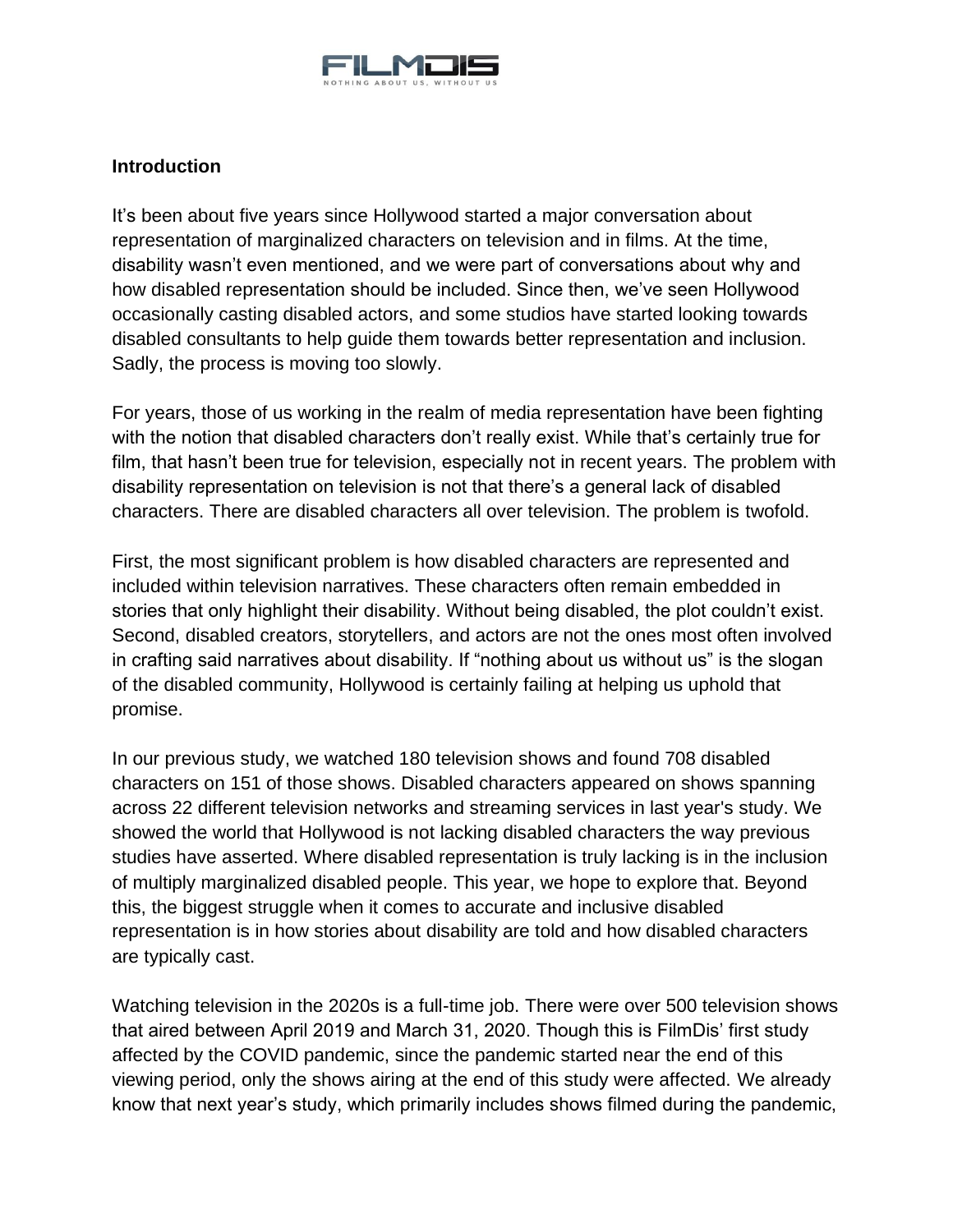

has been much more significantly impacted by Coronavirus. We are unsure how this will affect next year's data.

As always, we remain vigilant about and committed toward examining representation from an intersectional lens. Like last year's study, which you can [read here,](https://docs.google.com/document/d/1NESEpO4WuN3h6o1V3E-PPQkiFAY0fiC-Q80kKNlTQAI/edit) we have broken the data down into a series of categories. The first category is representation by disability. We have some shocking changes from last year's results to report. These changes are significant, and some of them are quite disappointing.

The categories have remained the same for the most part, although we have had to make some minor changes. For example, ADD/ADHD was separated from other Neurodivergent & Psychosocial disabilities, in its own category last year, but because of the numbers being so low, we've included those numbers within the general Psychosocial numbers, instead. We also found a better way to label Multiple Disabilities, so the numbering might be slightly different for individual disability diagnosis within this category.

**Note:** *We wish to continue to acknowledge that some D/deaf & HOH individuals do not consider themselves disabled. This is an intra-community discussion that is ongoing and should remain within said community. Due to the continued exclusion of D/deaf actors and creators in Hollywood, we continue to include them as a part of the broader disability community for this study.*

Beyond disability, we have examined this year's list of disabled characters based on race/ethnicity, gender, gender identity, sexuality, nationality, age, type of character, and whether the actors portraying disabled characters were disabled or engaging in **disabled mimicry**. The only area we've changed has been type of character. We added Guest Stars to join Extras, Bit, Supporting, and Lead characters. Our data collection also breaks down how many characters aired on what network, giving us a snapshot of how the networks are doing individually in relation to representation.

Previous studies on disability representation have only included disabled characters from the perspective of disability. This ignores an important fact within disability representation. Even within limited representation of disability, multiply marginalized disabled people remain on the margins of inclusion. The more marginalized you are, the less likely you are to see yourself represented. All our work advocates towards changing this for the betterment of the entire disabled community.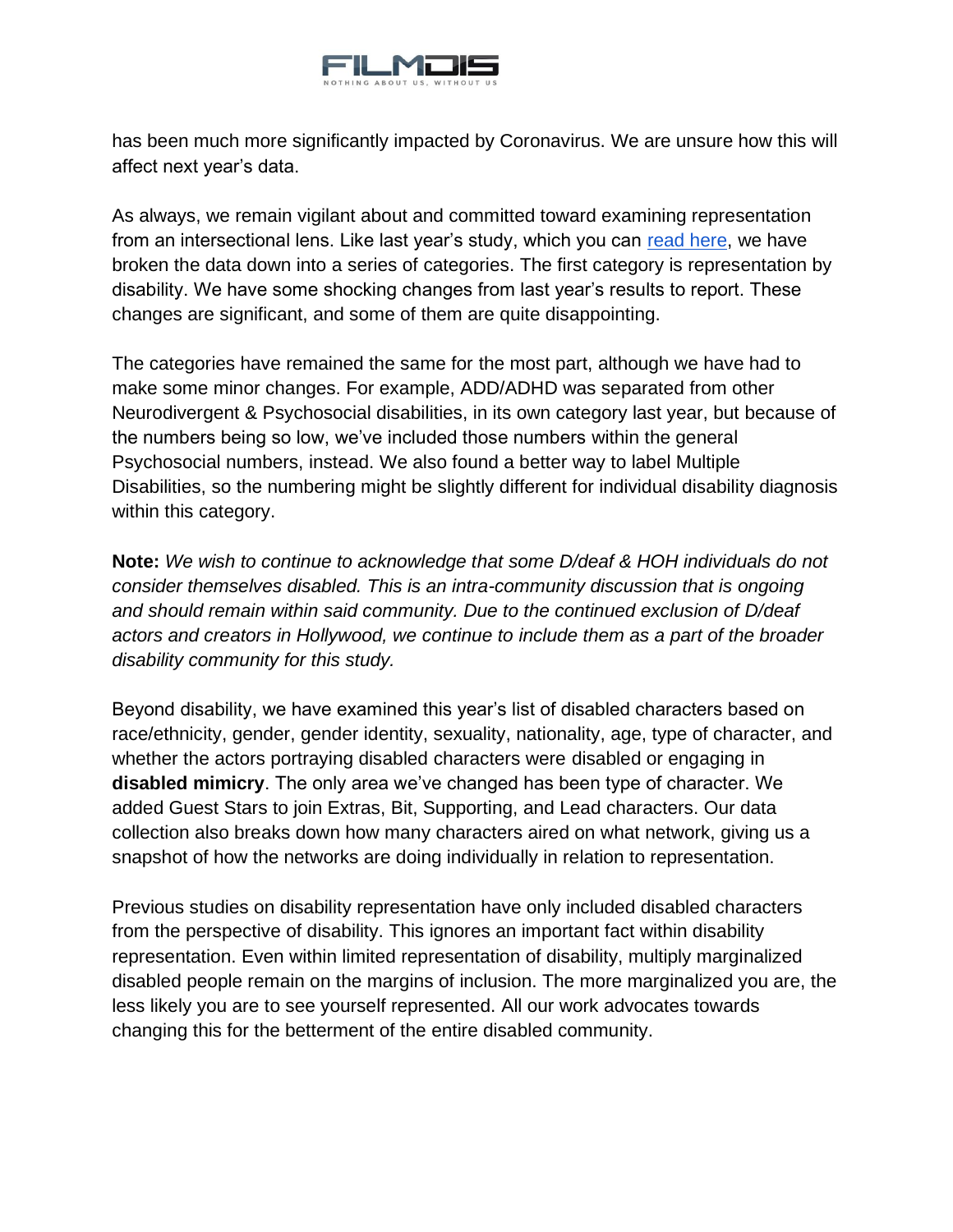

**Definition:** *Disabled mimicry is the performance of disabled roles by nondisabled actors or actors without the specific disability represented, which is often reduced to mimicking disability through physicality and vocal intonation.* 

## **Categorizing Disability & Disabled Characters**

This study examines 250 of the 500+ shows that aired primarily in the United States between April 2019 and March 31, 2020. We watched every single episode of every show and cataloged every single character that fit within the disability categories presented below. We acknowledge that it is not always easy to categorize disability, and as such welcome any and all feedback in relation to how we categorize.

Across 250 shows, we found 218 (87%) included at least one disabled character no matter whether it was a bit or a lead character. This is a slight increase from last year, when we found 84% of the shows we watched included at least one disabled character. While we did include data for every show that features Extras, we didn't include any shows in the 218 number above If they only contained disabled Extras and no other disabled representation.

This year we found 2,108 actors playing 1,198 disabled characters. The number of actors is slightly higher than our character count, because there were a few different disabled characters, including Annie Wilkes on *Castle Rock* and the various characters on *This is Us* who had multiple actors portraying the same character at different stages of their life. Disabled characters aired on shows across 30 different television networks, spanning network television, cable, and streaming services.

All the shows we watched were live action, and at least part of every episode needed to be in English to qualify for the study. We would've been unable to view every television show in every country between the two people who watched every show, which was why we had to set these parameters. However, with greater funding we would love to expand our work to include studies of television beyond Hollywood and the primary countries that produce Hollywood content.

It remained difficult this year when categorizing disability, particularly since a lot of disabilities transcend various categories. We recognize that physical and neurological disabilities, for example, can often accompany one another, which is why we tried to be vigilant in maintaining a type of order to better show what communities are lacking representation, and where improvements need to be made. Our goal was to break down characters based on shared experience and/or diagnosis. One area where we saw a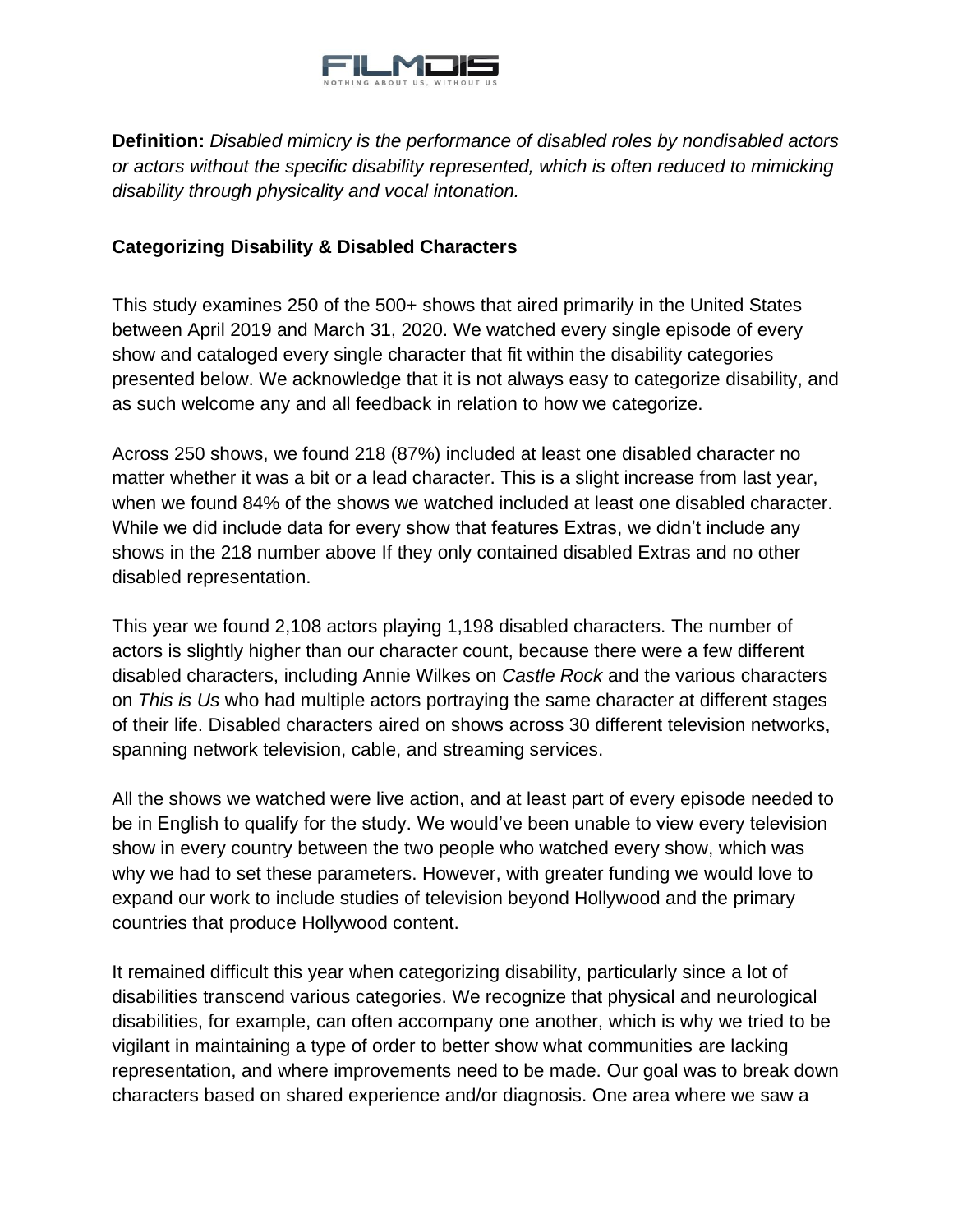

massive uptick is characters is Multiple Disabilities. We tried to break this category down as best we could but welcome feedback about how we could improve this section.

While the creation of our categories reflect how the disabled community tends to talk about disability, within that, we included information about how Hollywood chooses to identify disability. **As such, you may encounter outdated and harmful descriptors of disability most of the community tends to reject.** To better ensure those reading this who lack understanding of what the disability community prefers when it comes to language, outdated terms will be highlighted with quotation marks around them.

In last year's study, we attempted to determine how many characters were coded disabled, but that became quite messy, and we cut that from this study completely. Now, for character to be considered disabled they must either have a diagnosis, which is presented on the show, or must exhibit symptoms or other signifiers of a specific disability that are understood as such within the individual disability community. We recognize that diagnosis is a privilege, so we tried to be open-minded about characters without formal diagnosis, which is common especially for marginalized disabled people.

#### **Representation by Disability**

Disabled characters have been placed within 16 major disability categories. The Neurodivergent and/or Psychosocial category is the only one that we separated into further categories. Those categories are Autistic, Psychosocial, and Psychosocial – NOS. The latter is something we see a lot where characters have some kind of Psychosocial disability, but the show never delves into what that disability specifically is. This was a theory we explored with last year's study, and we've definitely seen a pattern emerging around this phenomenon.

Below, you can look at each specific disability community to see how they have been represented. We urge you to go back and look at our previous study to compare how these numbers have changed, although we will include a brief look at the difference between these two studies within each section. We believe you will be both heartened by some of the fantastic portrayals of disabled characters we've seen this year, and infuriated by back slides in representation, particularly when it comes to multiply marginalized disabled characters.

#### **Alcoholism/Addiction**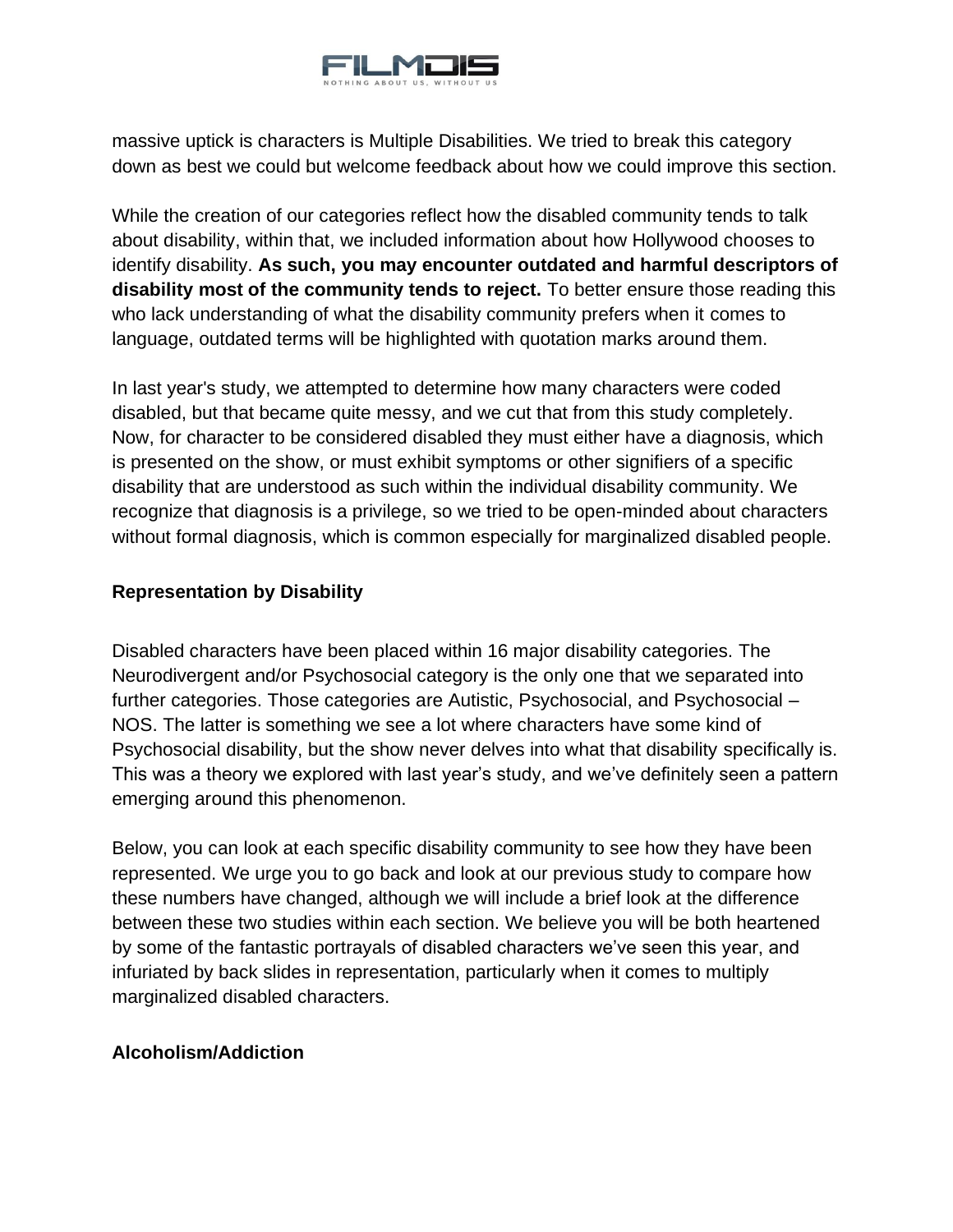

There's a lot of discrimination around including Alcoholism and Addiction as a part of the disabled world. Our data backs up a very real occurrence, particularly our multiply disabled section, which shows that Addiction and other disabilities are often comorbid. It's impossible to live in a world where healthcare is often driven by profit, and not have people choosing to self-medicate. Alcohol is often an easy choice for this, and with ableism prevalent in the medical community, lack of access to medical treatment and medications needed to help with pain, fatigue and other bodily symptoms can lead to individuals taking their medication needs into their own hands.

Alcoholism & Addiction can also lead to other disabilities on their own. Dealing with Addiction can be hard on the body, and as such should be included in this study. We refuse to stigmatize Alcoholism & Addiction and those dealing with it, whether still using or in recovery. For this study, we include both characters dealing with Addiction currently and in recovery for this very reason.

We are only counting characters that specifically are dealing with Alcoholism & Addiction in this section. We will not be highlighting Multiply Disabled characters with comorbid diagnoses until later in the study. They are a part of the Multiply Disabled section. We do, however, include characters dealing with both Alcoholism & Addiction at the same time, or with using various drugs.

Despite splitting up characters dealing with Alcoholism & Addiction in this way, we still have many characters in this category. In fact, this is our largest category out of the 16 categories included in our study. Last year, we only counted 118 characters on 64 shows, and this year we've nearly doubled that amount.

There are 214 characters on 94 shows dealing with Alcoholism & Addiction in this study. This means that over 85% of the shows we watched had at least one character with Alcoholism or Addiction. This is up from 35% of the shows featuring these characters last year. Like our previous study, Addiction is more prevalent than Alcoholism. However, the margins have narrowed between the two. While our previous study featured 118 characters with Addiction and 33 characters with Alcoholism, this year we see an increase of 10+ as there are130 characters with Addiction, and Alcoholism has doubled with 72 characters.

The breakdown for Alcoholism & Addiction is as follows:

Addiction: 130: Specifics include 7 Opioids, 6 Gambling, 6 Crack, 4 Heroin, 3 Compound V (a fictional drug), 2 Meth, 2 Steroids, 1 Green Light (a fictional drug), and 1 Opioids + Heroin. The rest are NOS (not otherwise specified).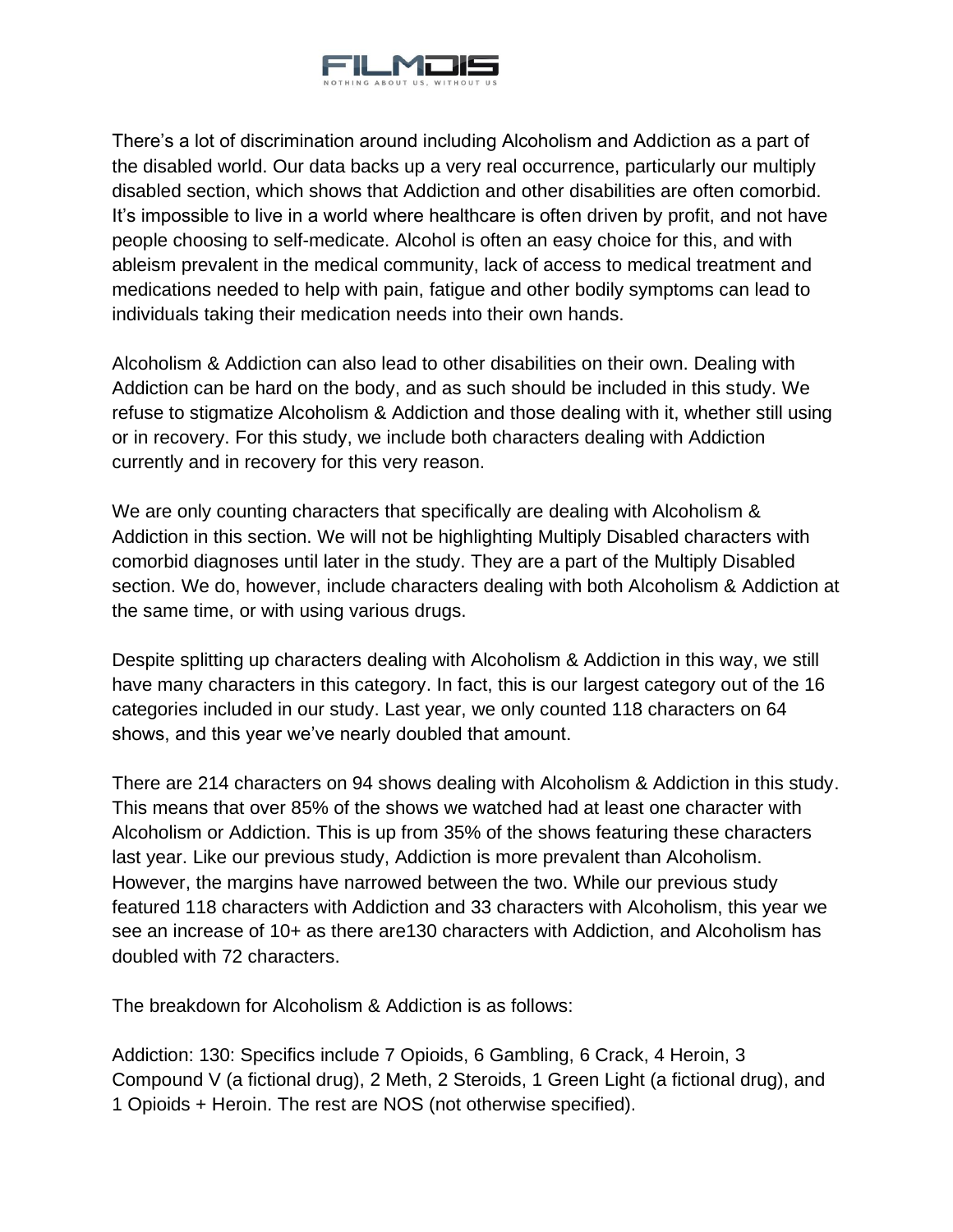

Alcoholism: 72 Alcoholism & Addiction: 12

There are 94 shows offering characters with Alcoholism & Addiction on 14 television networks and 8 streaming services. Last year, characters were almost evenly split between Cisgender Male and Cisgender Female, but this year Cisgender Males dominate with 122 Cisgender Male characters and 92 Cisgender Female Characters. There is only one Trans character in this category, despite Transgender people facing [disproportionately high rates of Addiction.](https://www.drugabuse.gov/drug-topics/substance-use-suds-in-lgbtq-populations) The breakdown by sexuality is 144 Heterosexual, 61 Unknown Sexuality, 4 Bisexual, 3 Lesbian, and 2 Gay Male. The LGBTQIA section remains abysmal, but there are a few more characters than last year. It just took watching 70 more shows to find them.

Things haven't really improved much when it comes to sexuality, race, and disabled representation with Alcoholism & Addiction. White people remain the face of Addiction with 149 White characters. There are 36 Black characters, which is only about 10 more than last year. That's ridiculous when we watched a significantly larger number of shows for this study. IPOC characters also increased by about 10, with 29 characters. The breakdown for IPOC is 14 Latine, 11 Asians (including 4 South Asian/Indian), 1 Indigenous, and 3 Ambiguous/Unknown.

The specific breakdown by race, gender, and sexuality is as follows:

-89 Cisgender White Male (67 Heterosexual, 19 Unknown Sexuality, 2 Bisexual (1 maybe Bi), 1 Gay)

-59 Cisgender White Female (41 Heterosexuals, 15 with Unknown Sexuality, 1 GNC (gender nonconforming) with Unknown Sexuality, 1 Bisexual, 1 Lesbian)

-18 Cisgender Black Male (10 Heterosexual, 8 Unknown)

-15 Cisgender IPOC Male (4 Heterosexual – 2 Latine, 1 Asian (South Asian), 1 Indigenous, 10 with Unknown Sexuality – 6 Latine, 3 Asians (1 Chinese), 2 Ambiguous/Unknown), and 1 Gay Asian)

-18 Cisgender Black Female (15 Heterosexual, 1 Unknown, 1 Bisexual, & 1 Lesbian), - 14 IPOC Female (7 Heterosexual – 4 Asian, 2 Latine, 1 Ambiguous/Unknown, 7 Unknown Sexuality – 3 Asian (all South Asian), 4 Latine).

-1 Trans White Lesbian Female (thanks to the return of *The L Word: Generation Q)*

Last year, every age group was included in the Alcoholism & Addiction category, but this year only features 8 Teen, 190 Adult, and 16 Elder. This breakdown is not too different from last year although Children & Babies are no longer included in any storylines concerning Addiction. Overwhelmingly, 182 characters are from the US. We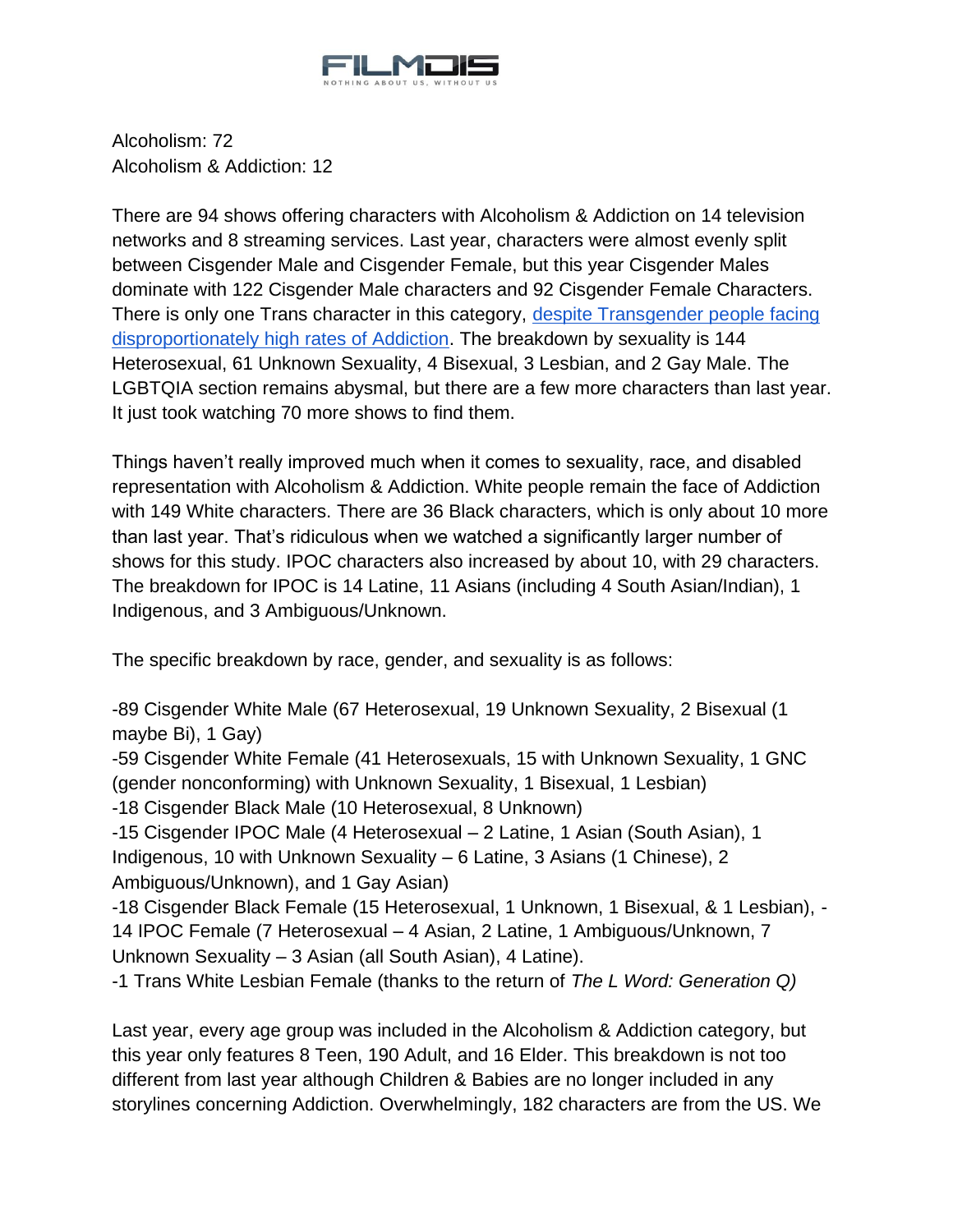

recognize that since we are focusing on television shows that primarily air here that this would be the case. However, since we watch some television from the UK, Canada, and Australia, there are also 21 British, 2 Canadian, 2 Chinese, 2 Scottish, 2 Irish, 1 Chinese American, and 1 Australian character.

Furthering the breakdown into types of roles, Bit characters continue to win this category. 109 characters are Bit characters, 64 are Supporting, 25 are Lead, and 16 are Guest Star. Of the 25 Lead characters, 21 of the characters are White, 13 being Cisgender White Males (only 1 Bisexual), and 7 being Cisgender White Women (5 Heterosexual,1 Lesbian, and 1 GNC with Unknown Sexuality). This means that there are only 4 Black & Brown Lead characters with Alcoholism/Addiction. This includes 1 Black Heterosexual Male, 1 Black Heterosexual Female, 1 Black Bisexual Female, and 1 Asian (South Asian/Indian) Male with Unknown Sexuality.

Supporting characters are not much better with 31 Cisgender White Male (1 Gay) and 18 White Cisgender Female. There is 1 Trans White Lesbian, Tess (Jamie Clayton) on *The L Word: Generation Q*, who is a bartender at Dana's bar, and ends up relapsing after trying to help another queer character deal with their Addiction. This leaves 14 Black & IPOC characters – 5 Black Heterosexual Females, 3 Black Heterosexual Males, 2 Black Males of Unknown Sexuality, 2 Cisgender Asian Males (South Asian/Indian – 1 Gay, 1 Unknown Sexuality), and 2 Cisgender Asian Females (South Asian/Indian – 1 Heterosexual, 1 Unknown Sexuality).

It's difficult to determine whether actors are actually disabled in a lot of categories, and this is one of them. Unless an actor has spoken about dealing with Addiction and/or Alcoholism publicly, we can't possibly know if they have dealt with Alcoholism or Addiction. Therefore, it's no surprise to us that 200 characters were played by actors who are Unknown. Just 2 characters are played by one actor we knew has spoken out about living with Addiction/Alcoholism (Thanks, Denis Leary, who we count as characters on *The Moody's* & *Animal Kingdom*).

We know that 12 characters were played by actors who have not dealt with Alcoholism and/or Addiction personally. However, this is one of the few categories where it would be hard to ensure that only disabled actors played these roles.

This year, there were a lot of characters that dealt with relapses. Beyond Tess, Rita on *Castle Rock*, backslides after discovering where her stepdaughter and kidnapped daughter are, and Elise (Antoinette Crowe-Legacy) on *Godfather of Harlem*, who relapses before eventually getting clean and converting to Islam, are just two of the multiple characters who struggled with Addiction. We also found a lot of characters that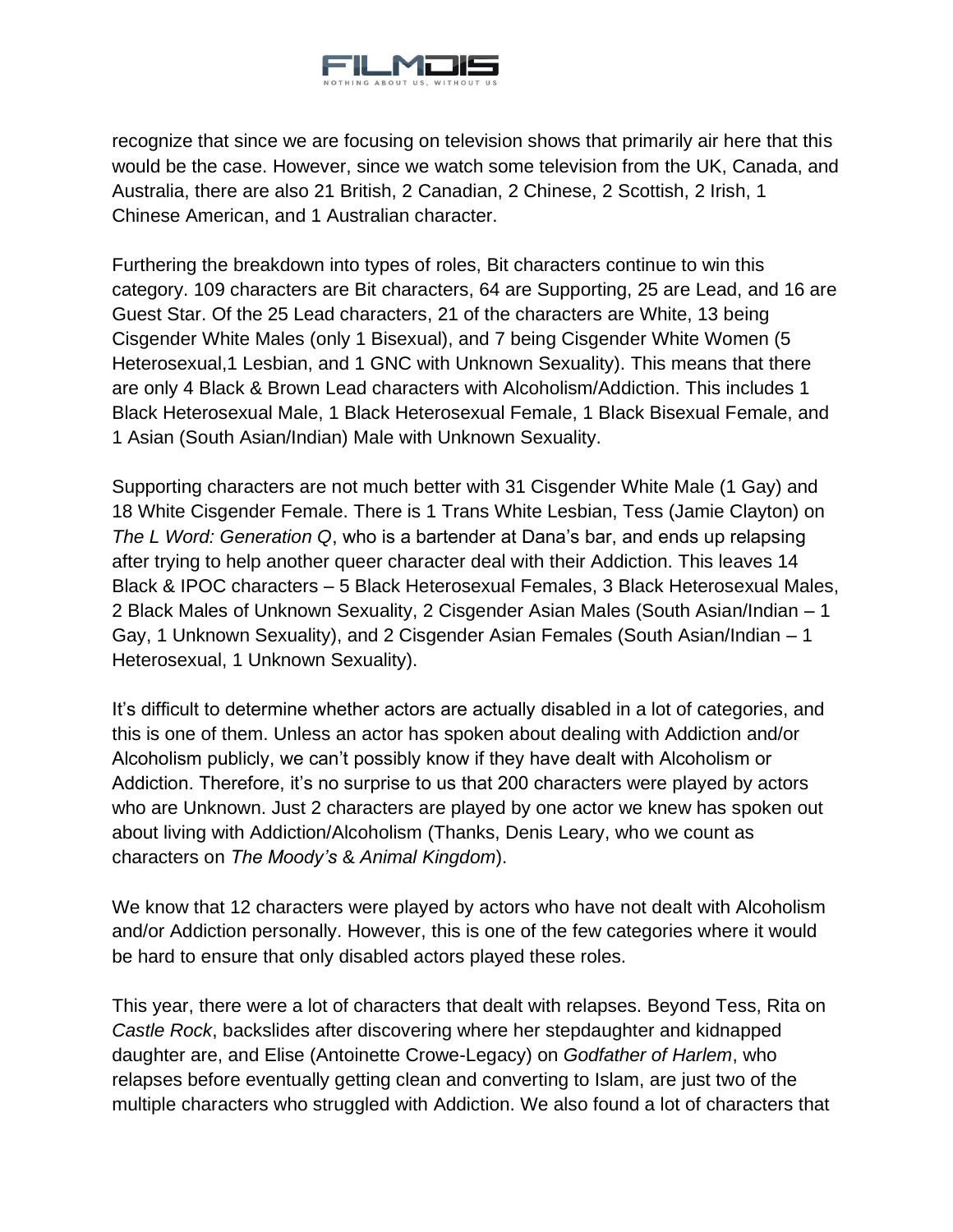

are clearly dealing with Alcoholism/Addiction, but never seem to have it addressed or get the help they need. A great example of this is Johnny Lawrence on *Cobra Kai*, whose general mode of functioning involves drinking to deal with his problems.

A central theme on the Deaf-run dramedy, *This Close*, created by Deaf creators Shoshannah Stern (Kate) and Joshua Feldman (Michael) is Michael's struggle with Addiction. Though Michael is considered a multiply disabled character, he interacts with multiple non-Deaf individuals also dealing with Addiction, particularly when he is at rehab. One of them includes Zagat, a woman just a little too obsessed with her dog, played by the fabulous Margaret Cho.

One of the best portrayals of Addiction is the FX show, *Snowfall*. What the show does well is show how easy it can be to become addicted, and how it can happen to pretty much anyone. Wanda (Gail Bean) became addicted early in the series because her boyfriend, at the time, was dealing and she wanted to learn how to cook herself. Now, they are no longer together, because once she started doing crack, she is never able to stop. Mel (Reign Edwards) is in a similar situation. All it takes is one encounter with crack for her to become addicted. Planning to celebrate her upcoming graduation and acceptance to an Ivy League school, Mel goes to a party and tries crack for the first time. Unfortunately, she never makes it to college. The show is particularly good at highlighting the volatile nature of the drug, as well as its impact on the Black community.

#### **Amputee**

The Amputee category is nothing short of disappointing, this year. Given the various ways people can experience amputation, this category has the potential to be quite diverse. Unfortunately, that's not what is happening in Hollywood. Sure, it's great that we've increased the amount of Amputee characters from 34 last year to 56 (5% of characters) this year. Still, this category lacks a lot of diversity, and that includes in casting.

Like last year, we continue to see amputation used for comic relief. Multiple shows in the study featured this including *American Horror Story: 1984*, where Margaret Booth (Leslie Grossman) cuts off her ear so she can appear mentally unstable and pin her serial murders on another person, and Jacob Bowman (JT Neal) on *Bless This Mess*, who amputate his own finger when showing off a machine but eventually has an emotional breakthrough with his father, as a result. A lot of fantasy superhero shows also use amputation to diversify some of their superheroes – see Yo-Yo (Natalia Cordova-Buckley) on *Agents of S.H.I.E.L.D.* and Roy Harper (Colton Haynes) on *Arrow*.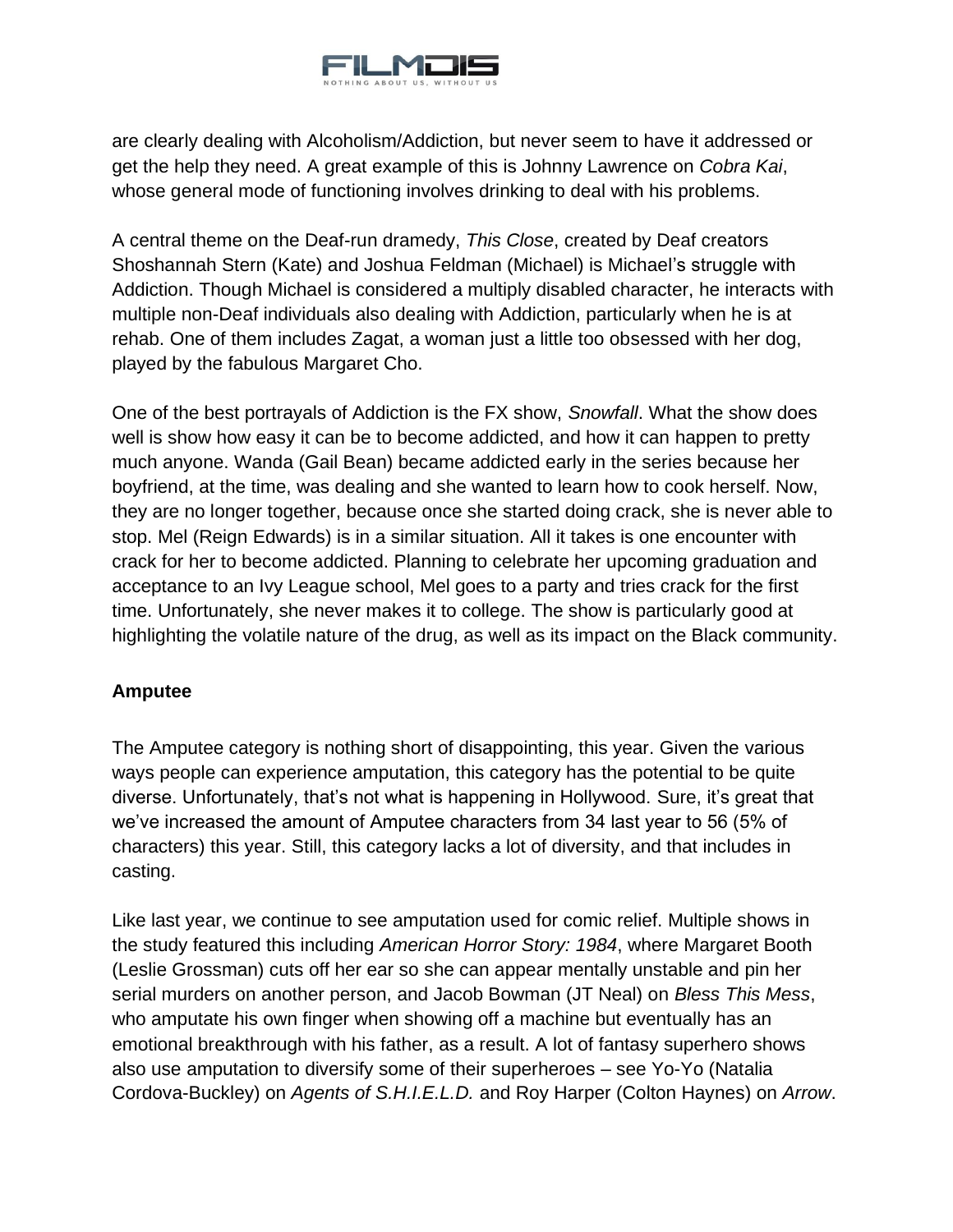

An interesting component is when amputation is used in fantasy storytelling. It was a major part of the Amazon show, *Carnival Row*, where Rycroft Philostrate (Orlando Bloom) discovers that he is half-faer. To give him a better future, his faerie wings were cut off when he was a baby. Despite amputation and mutilation of the faer being a central part of this show neither Bloom, nor the other amputee character from the show, Ivos (Michael Ford-FitzGerald), a faer with a leg amputation, are played by actual amputees. Of course, it might be difficult to find someone with wings amputated!

Despite this category having its fair share of problems there are a few good portrayals of amputees. Fergus (César Domboy) on *Outlander* had his arm amputated earlier in the series. This season, he continues to be a good father and provider for his pregnant wife, Marsali (Lauren Wilde) and several children. They have a good home and life, where he actively engages in activities on the frontier with all the other nondisabled men. While he is not played by an actual amputee, his character is one of the better written options. The best amputee representation though, has to be double leg amputee, Logan (Eric Graise) on *Locke & Key*, who is pretty much portrayed as an average teenager, who can hold his own with the other students. We look forward to seeing his character develop in future seasons.

The 56 Amputee characters are spread across 40 different shows on 12 networks and 4 streaming services. Amputations occurred in a wide variety of locations on the body this year including the Penis (3), which appears for the second time in our study largely thanks to the inclusion of *Game of Thrones*. The most popular form of amputation this year was Leg (11), followed by Arm (8), Finger (8), Eye (8), Hand (6), Multiple Amputations (6 – 3 Double Leg, 1 Arm & Leg, 1 Double Arm, & 1 Double Hand), Ear (4), Toe (1), and Faer Wings (1).

Our last study highlighted that there were way more Male amputee characters (29/34) than Female. Things have only improved by 0.2%, with 47 out of 56 Amputee characters being Male. Cisgender White Males make up 36 characters – 18 with Unknown Sexuality (1 Faer), 17 Heterosexual (1 Jewish, 1 Half Faer), and 1 Gay Male. Black Male characters make up 8 characters – 2 Heterosexual, and 6 with Unknown Sexuality. IPOC Male characters only account for 3 Characters – 1 Heterosexual (Middle Eastern) and 2 with Unknown Sexuality. Cisgender Female characters make up the rest of the characters, 6 White – 3 Heterosexual, 2 Unknown Sexuality, 1 Bisexual, 1 Black Female with Unknown Sexuality, and 2 IPOC Female – 1 Heterosexual (Latine), and 1 with Unknown Sexuality (Asian).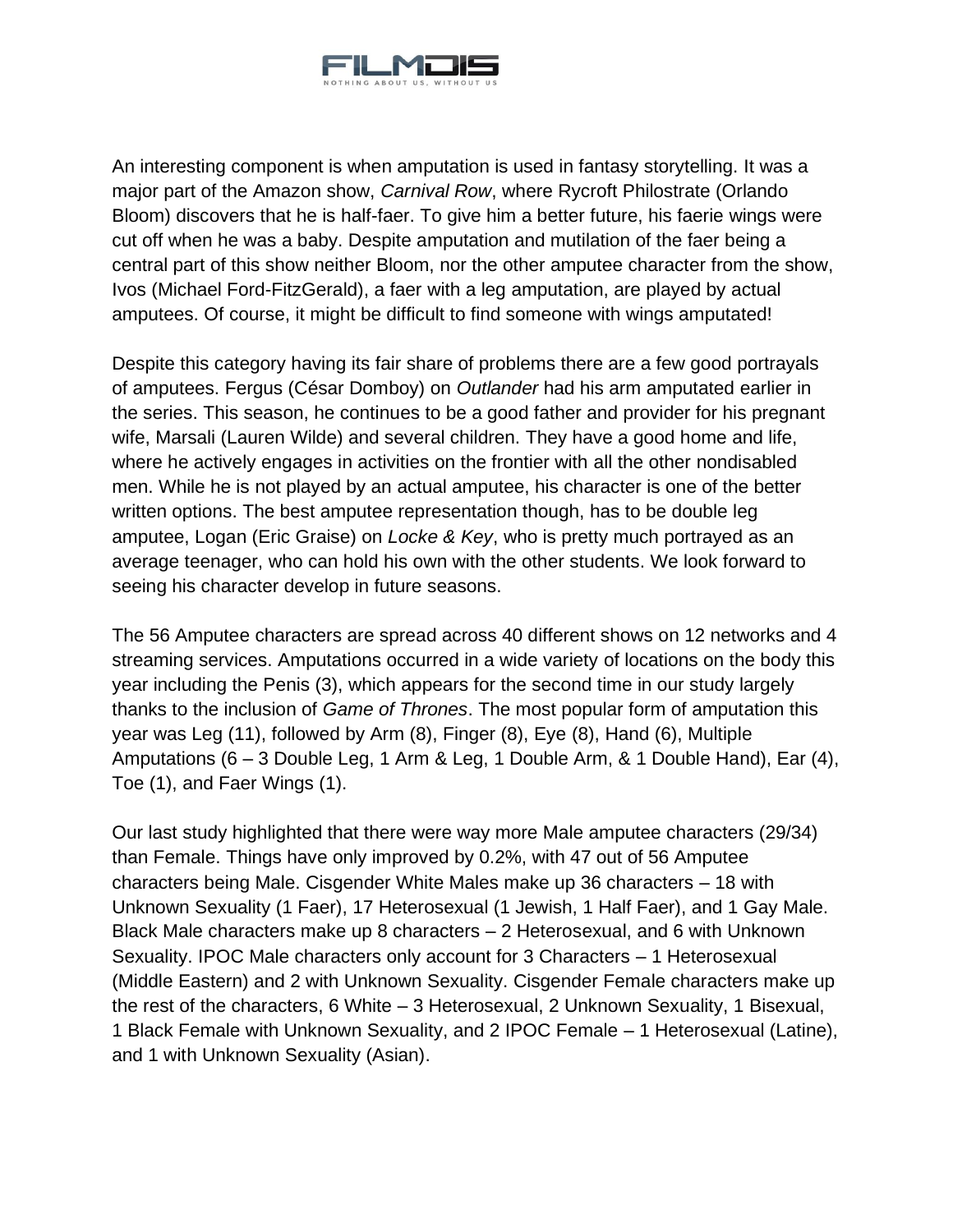

Speaking of race, there are 42 White Amputee characters, 8 Black, and 5 IPOC (2 Middle Eastern, 2 Asian, 1 Latine). Sexuality wise, the breakdown is 30 of Unknown Sexuality, 24 Heterosexual, 1 Gay and 1 Bisexual. Both LGBTQIA characters are White, but it's not like White LGBTQIA disabled people are getting well represented, either. The Amputee category of representation desperately needs to diversify and hiring Black and Brown Amputees is a great way to get started at this.

HBO & ABC lead the networks with 9 Amputee Characters each. CBS, CW, and Netflix tied for second place with 5 characters apiece. Americans make up 43 characters and Fictional Nationalities/Races (including Burguish, Faer, and Westerosian) make up 7. There are also 2 Canadians, 1 Brit, 1 French, and 1 Mexican. Most Amputees are Adult (48), followed by Elder (4), Teen (3), and Child (1). The majority are also Bit characters (31), followed by Supporting (17), Lead (5), and Guest Star (3).

Looking at the diversity of Lead and Supporting characters, only 2 out of the 5 Lead characters are not White Cisgender Male characters. One, of course, is a White Cisgender Female who is Bisexual. The other is the aforementioned Yo-Yo, who is a Cisgender Heterosexual IPOC (Latine). Supporting features 7 out of 17 Marginalized characters, 3 Cisgender White characters (2 Heterosexual Females, 1 Gay Male), 2 Cisgender Black Males (1 Heterosexual, 1 Unknown Sexuality), and 2 IPOC Cisgender characters (1 Middle Eastern Heterosexual Male, 1 Asian Female of Unknown Sexuality). It's impossible to show accurate representation of Amputees when so few marginalized people are even included on television.

Unlike the previous category it's much easier to know whether nondisabled actors are engaging in disabled mimicry as Amputees or not. Like last year, the unfortunate truth is that most Amputees are played by non-Amputees. It's so prevalent that 42 characters, or 75% are actors who are engaging in disabled mimicry. Only 9 are known Amputee actors. That means 5 characters we just don't know if they are Amputees or not, most likely because their parts were so small, and the actor might not have even been credited correctly for the role.

This is worse than last year when only 53% of the characters were played by non-Amputees. The fact that this is getting worse not better following Hollywood's call for better inclusion makes it clear that studios don't believe that they should include disabled Amputee actors.

#### **Blind, Low Vision**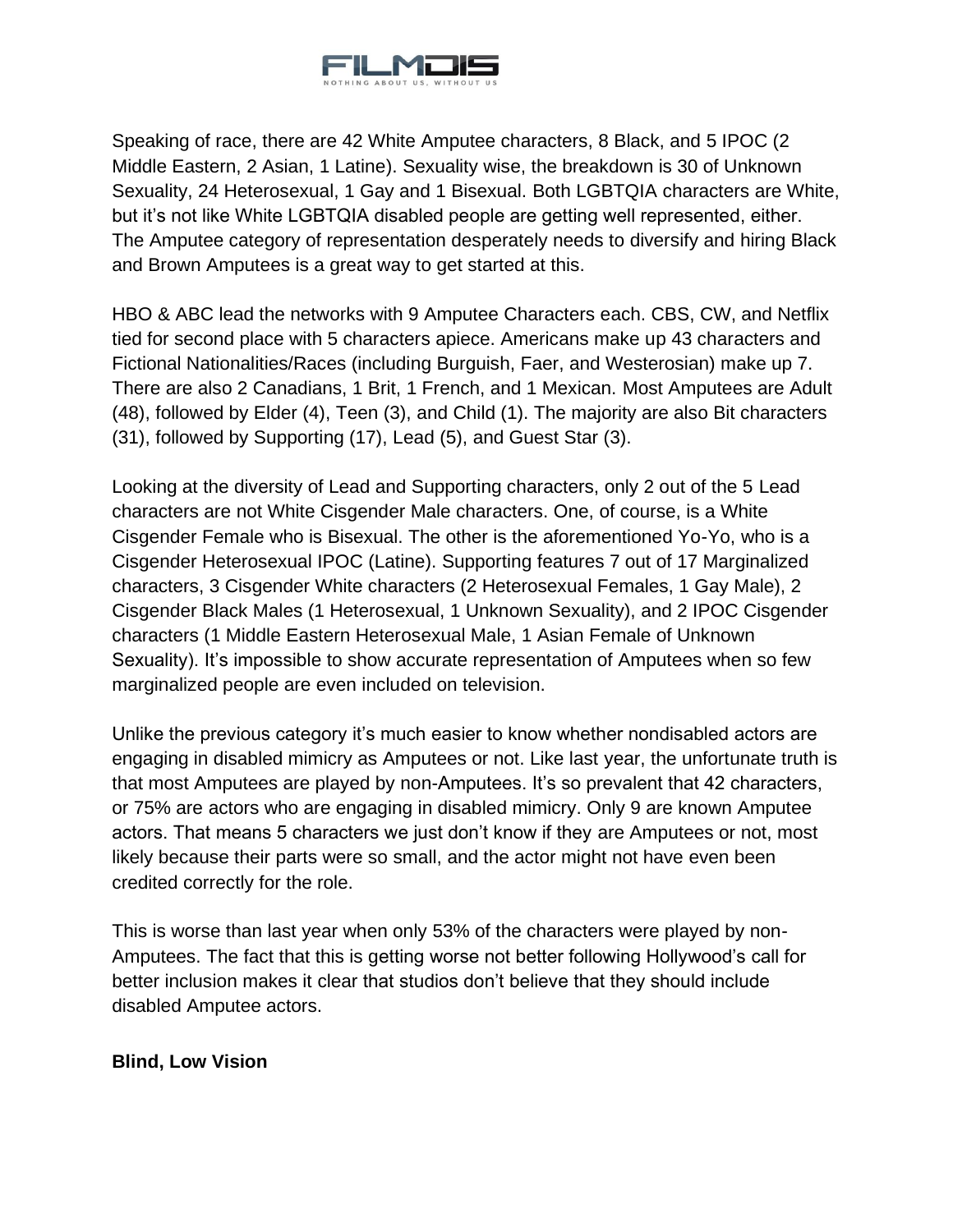

There are not nearly enough Blind characters on television. Last year there were only 13 Blind characters, and this year that number has doubled, to 27. A large part of this is due to the Apple TV show, *See*, which was highly promoted for being about an entire world full of Blind characters. Because nearly every character is Blind, the characters are written with much more depth than a lot of one-off Blind characters. Unfortunately, most of these characters are not played by Blind actors themselves, and when Blind actors are included, their roles are generally small or one-off roles.

Let's get real. We love Jason Momoa, but the sting of having him as the Lead Blind Character would have been less painful had one of the other Lead characters, such as the amazing Bisexual Queen character, Queen Kane (Sylvia Hoeks) been played by an actual Blind Actor. There is plenty of talent out there who could handle such a role. The creators of *See* should know since they cast seriously underutilized Blind actress, Marilee Talkington as Souter Bax, a remarkably interesting character who only appears in four episodes.

There's a general lack of understanding about Blindness, and that leads to insinuations about what Blind actors are capable of. We've talked with stunt coordinators who have worked with Blind martial artists and assured us that there are people capable of performing high intensity roles, but because of ableism, struggle to get cast in roles they could play. This lack of knowledge often comes out through the conception and writing of Blind & Low Vision characters.

The problem with casting non-Blind actors in Blind roles isn't just that it takes away roles from Blind actors who are already struggling to get auditions. These performances have real-world impact on the Blind & Low Vision community. When nondisabled actors play Blind characters, they often don't have the nuance to do so without harm. They also often don't understand whether their performances are actually harmful or not.

This is incredibly evident through the casting of Perry Mattfeld as the Lead character, Murphy Mason on CW's freshman show, *In the Dark*. Murphy could have been such a better character had Blind creators been involved in crafting her. Adding a nondisabled actor to an already problematic character is a recipe for disaster. From the beginning, it's clear that Mattfeld is engaging in disabled mimicry.

They give Murphy a stereotypical glazed over expression, which is blatant physical mimicry. They also make her hypersexual which would be great since a lot of disabled characters don't get to express their sexuality, although it feels very performative – much like she was made this way just to say, "Hey! Blind people can have sex! Wow!". Murphy also does the thing that Blind people have said frustrates them a lot about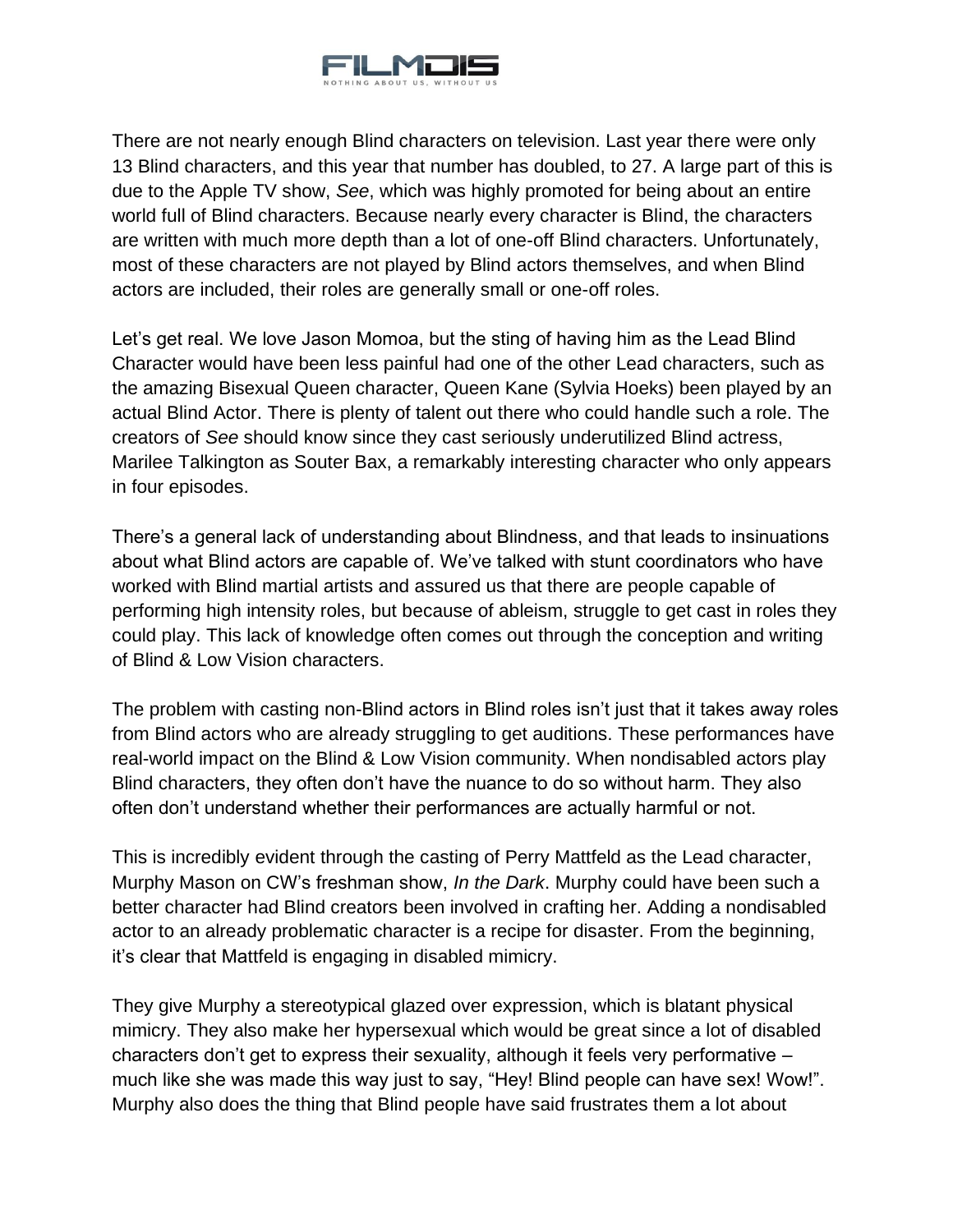

portrayals – she touches her friend's face despite mentioning that that's not something Blind people do. She also has a friend who tells her she likes to have sex so much because it's the only time she can "not feel Blind" The show just gets worse from there.

*This is Us* made the right decision in casting Blind actor Blake Stadnik as adult Baby Jack. However, the storyline when he is baby Jack is why we caution people about anticipating that storylines will be great if disabled actors are cast as a character. The problem with Baby Jack is partly that we've seen the narrative with his father, Toby (Chris Sullivan), many many times before. It's the "mourning the loss of the child you wish you had" stereotype. Meanwhile, Kate (Chrissy Metz) is the stereotypical "special needs" mom. Emphasis on calling them special needs, because that is what Kate would do. Kate loves her son and means well. She has the ability to turn into a very fierce advocate for her son, but she makes the mistake many parents of disabled kids make by not knowing how to advocate. This is because the writers are following the pattern of shows like *Speechless*, where the parents are written through the perspective of a nondisabled lens, not a disabled one.

This is why Kate goes off to a conference, last-minute, with Baby Jack, leaving Toby behind to stew. She is able to go to this conference, which actually is something disabled families sometimes do, but she does so without a mention or thought to the fact that a lot of disabled families could not afford to do this, especially last minute. Even when getting equipment and things baby Jack needs, there are no fights with insurance, no long waiting periods. They are able to get him everything he needs right away. That's just not reality if you're not a millionaire. There's a privilege written in Kate and Toby's story that the majority of disabled families don't have. We don't believe the writers have the nuance to recognize this and address it in the proper way.

Not all performances of Blind/Low Vision characters are horrible representations of Blindness. While there are plenty of problems historically speaking and racially speaking about Aunt Jocasta's (Maria Doyle Kennedy) character in *Outlander*, as a Blind woman she's a fully realized human. She's allowed to have love and sex not only with her multiple husbands, but with her lover, Murtagh (Duncan Lacroix). She runs her own plantation and was just as prevalent in helping plant the seeds of white supremacy in the Colonial South as all the other nondisabled white women. There's a lot of reasons for this character to not exist, but her Blindness is not one of them. She could have easily been played by a Blind actress.

One of our favorite representations of Blindness/Low Vision is Dasha (Svetlana Efremova) from *Spinning Out*. Dasha is a Russian woman teaching figure skating in the United States who has Advanced glaucoma and is losing her vision. The best thing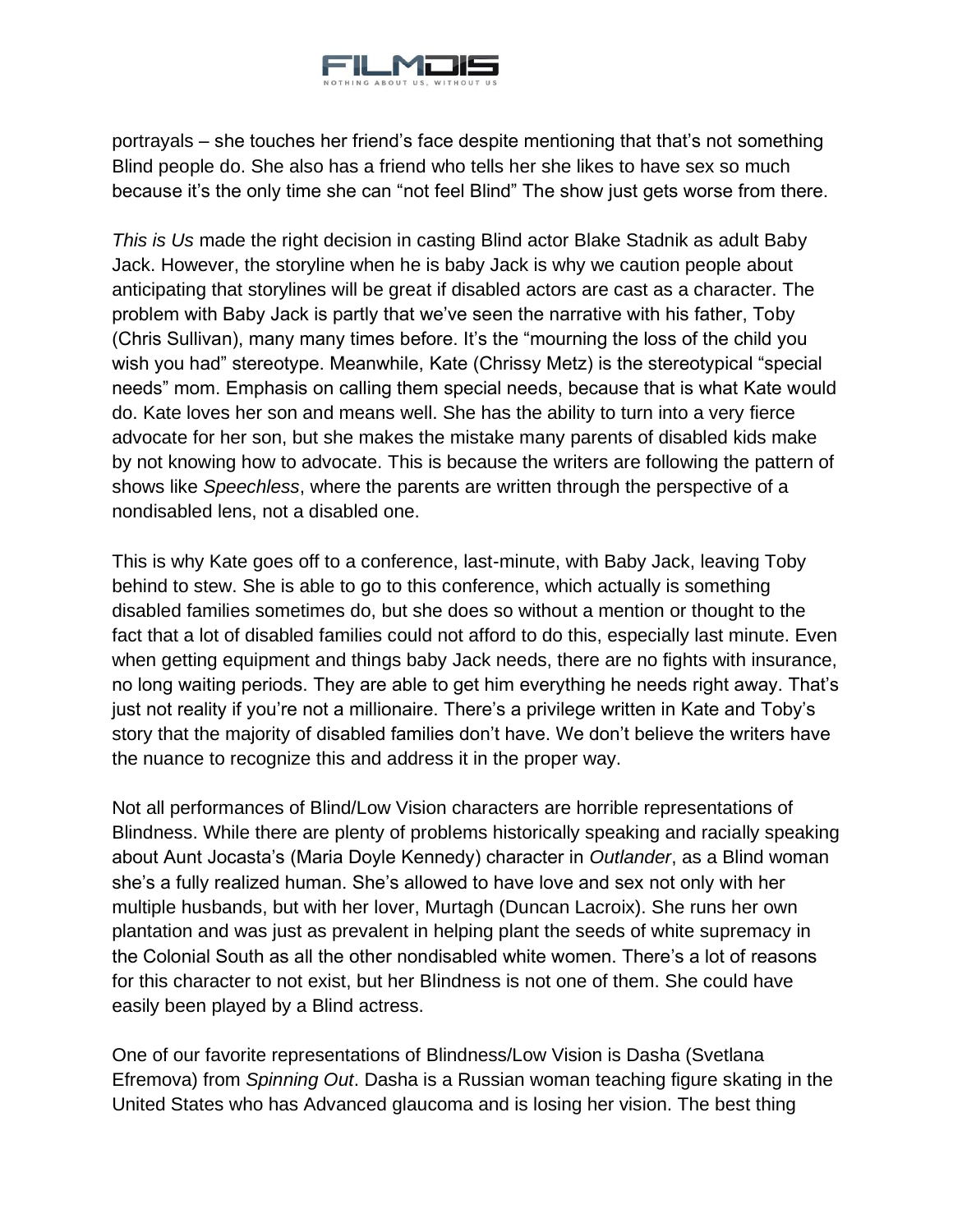

about her is that she is a fully realized character who has a distinct life. She was a figure skater in Russia, who fell in love with a woman that married a man to hide her queerness. At some point she must contemplate having surgery that will not cure her Glaucoma but give her a little bit more time before she loses most of her vision. It's a story that tackles medical treatment and a way with a lot of nuance and is never portrayed as a cure or fix it all.

The 27 Blind/Low Vision characters appear on 12 shows airing across 6 networks and 4 streaming services. If you read last year's study, you won't be surprised to know that Cisgender Female characters make up the majority of Blind/Low Vision characters. In fact, there are 19 Cisgender Female characters. They include 16 White Women (10 Heterosexual, 4 Unknown Sexuality (1 Faer Fictional Race), 1 Bisexual, 1 Lesbian), 2 IPOC (2 Unknown Sexuality – 1 Indigenous, 1 Ambiguous/Unknown), and 1 Black Female with Unknown Sexuality. Cisgender Male characters account for the additional 8 characters – 5 White Male (2 Heterosexual, 3 Unknown Sexuality), 2 Black Male (1 Heterosexual, 1 Unknown Sexuality), and 1 IPOC (1 Heterosexual – Asian).

This Blind/Low Vision section continues to have a white problem, which is what we wrote last year. The majority, 20 characters or about 77% of the characters are White. Only 3 characters are Black, and 3 Characters are IPOC (1 Asian, 1 indigenous, 1 Ambiguous/Unknown). There are absolutely no Trans Blind characters at all. LGBTQIA representation is extremely limited with 1 Lesbian and 1 Bisexual character, both of whom are White Female characters. The function of whiteness and heterosexuality prevalent in white Blind characters ensures that these characters continue to be a part of the system that upholds white supremacy, as we see with Aunt Jocasta, without ever explaining this from a nonwhite perspective.

Most Blind characters are from the Fictional worlds, AlKenny & Kazua on the show, *See*. With so many Blind characters, the show should be willing to employ more Blind actors. There are 9 American, 1 Scottish, 1 Japanese, 1 Russian, and 1 British. Most characters are Adult (17). There are also 9 Elder, and 1 Teen. The majority of Blind/Low Vision characters are Supporting characters (13), followed by Bit (6), Lead (4), and Guest Star (4).

There are ZERO Black and Brown Lead characters in this section. There are only 4 Lead characters at all, and 3 of them are Cisgender White Female (2 Heterosexual, 1 Bisexual). The Supporting section is a little better with 5 Cisgender White Female (4 Heterosexual, 1 Lesbian), 3 Cisgender Black (1 Heterosexual Male, 1 Male of Unknown Sexuality, 1 Female of Unknown Sexuality), and 3 Cisgender IPOC (1 Heterosexual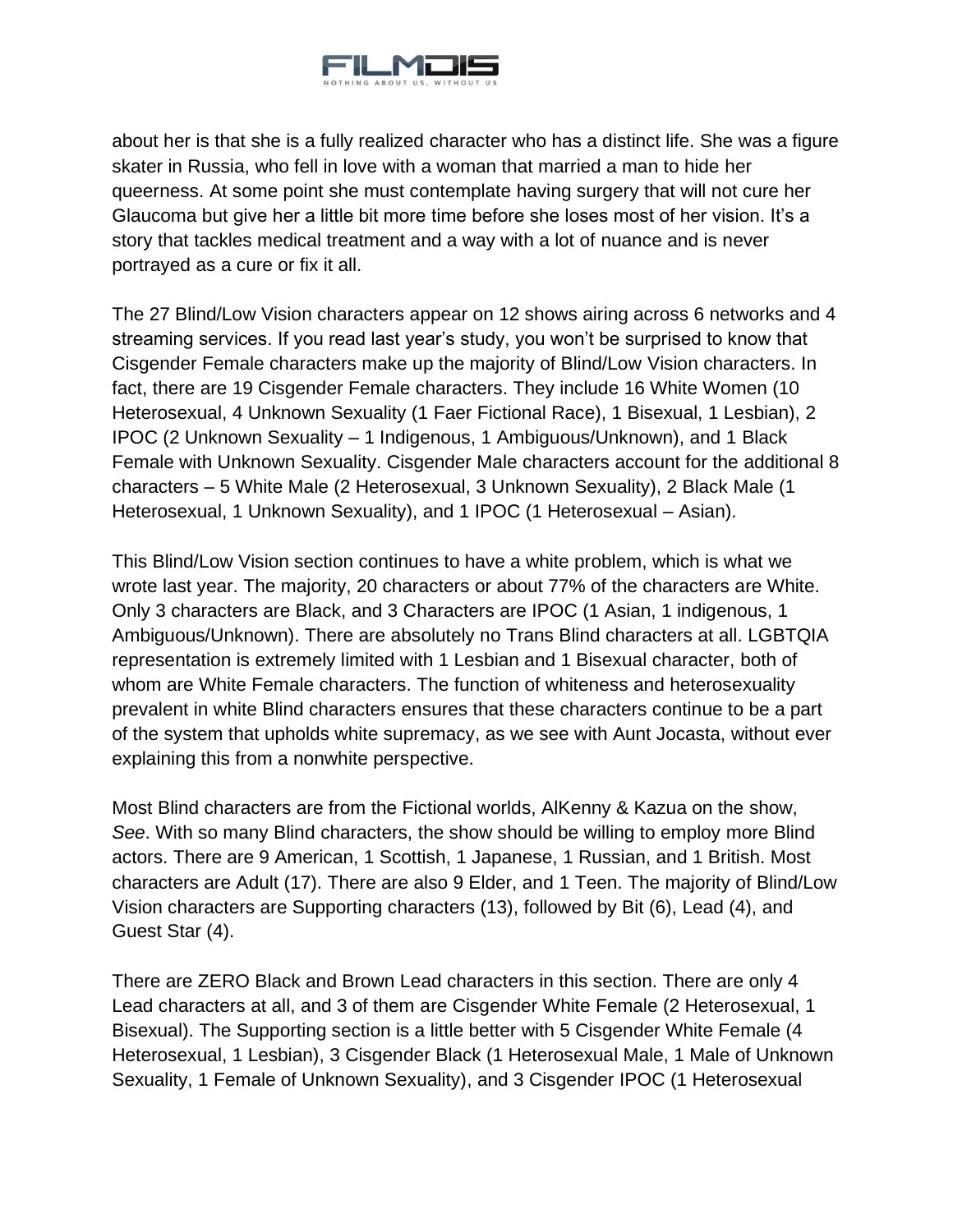

Male – Asian (Japanese), 1 Heterosexual Female (Latine), 1 Female (Indigenous) of Unknown Sexuality).

Apple TV, obviously, wins the network with the most Blind/Low Vision characters. It has 13 characters. We worry that this section will be deflated when the show goes off the air. Speaking of *See*, the majority of the characters are played by actors engaging in disabled mimicry. Therefore It's no surprise that 21 characters are played by actors that are not Blind. Only 5 Blind/Low Vision characters are played by Blind/Low Vision actors. Only 1 is Unknown.

The networks need to do a lot of work to establish better and more authentic Blind/Low Vision characters and portrayals. It was hard to talk about characters that are not white in this section simply because a lot of them don't have great parts even when they are included. The exception is of course, *See*, which features some great roles that would have benefited casting Black and IPOC Blind actors.

Performers like Alfre Woodard, who plays Paris, the healer and confidant who has a huge role in helping Baba Voss (Momoa) and his family get to safety and Yadira Guevara-Prip (Bow Lion), who plays a Blind Warrior who can disguise herself amongst the other Blind people as The Shadow, could have been breakthrough roles for nonwhite Blind Actors. Woodard is a fantastic actress in her own right, but it's not fair that only nondisabled actors get to sink their teeth into the meatier roles available as Black and IPOC Blind characters, while Black and Brown Blind/Low Vision actors remain unable to even audition for most roles.

#### **Body & Facial Differences, Scarring**

Last year we had way more characters that were evil and were scarred as a result. This is a common trope we see in films and television, so it's nice to see some other forms of representation for those with Body & Facial Differences. That doesn't mean there are no evil scarred characters. Qin (Ismael Cruz Cordova) on *The Mandalorian* attempts to double cross Mando (Pedro Pascal) when Mando is trying to get him out of jail.

*Batwoman*'s Mouse (Sam Littlefield) is kept locked away by his father due to the scarring on his face. His father ends up kidnapping a young girl and holding her prisoner for years just so she will be Mouse's friend. *NCIS: New Orleans'* Eddie Barrett (Eddie Cahill) is a murderous drug dealing cult leader with burns all over his body from a fire. Luckily, this portrayal doesn't follow the standard trope because Eddie is not evil because of his burns. He's just a narcissistic asshole.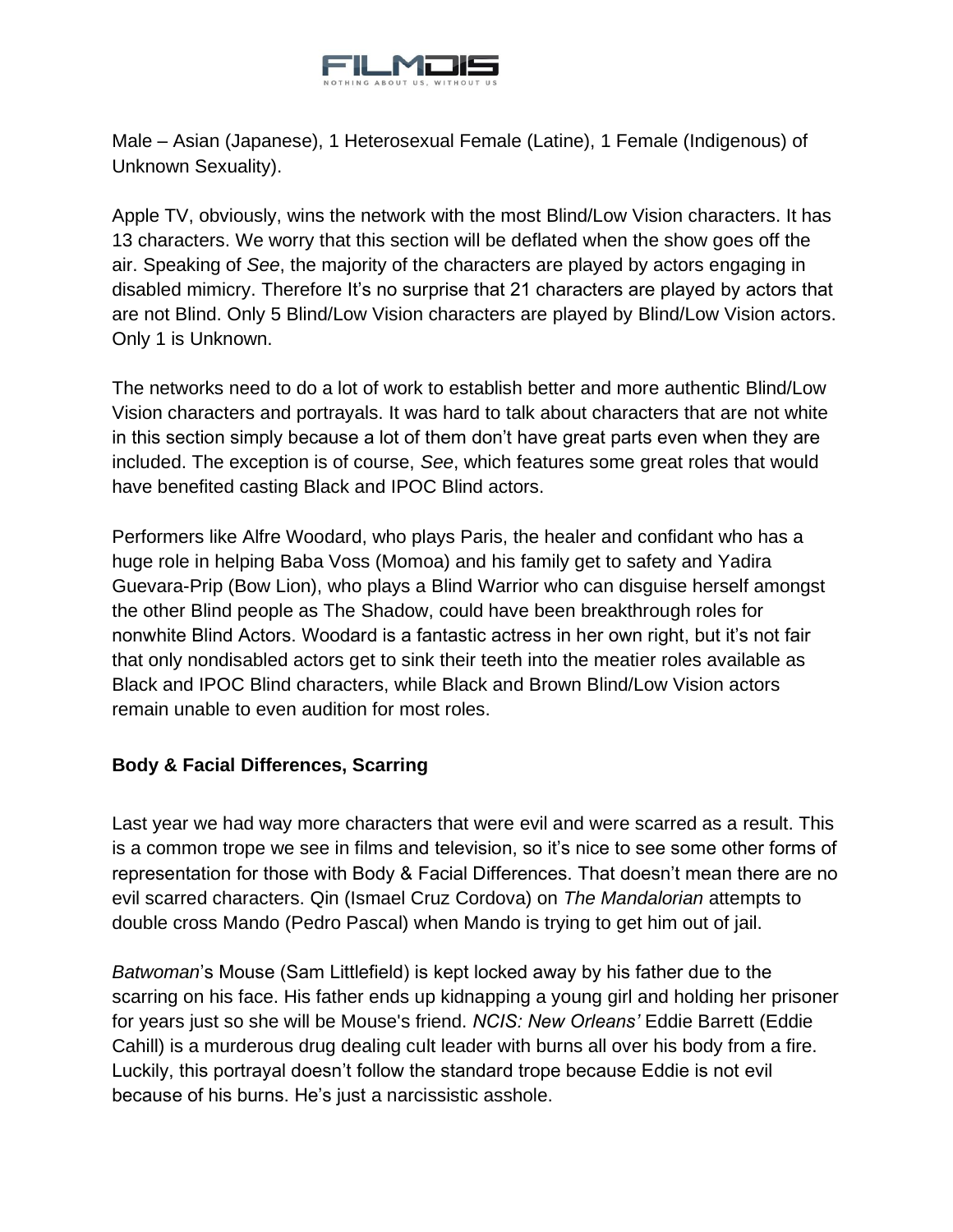

Some characters are scarred and burned, but it is not the reason why they are evil. Gravedigger/Tyson Sykes (Wayne Brady) was experimented on and eventually turned into a super soldier. The experimentation and exploitation of Black soldiers is embedded in history. It's a lot more complicated than he is just an evil character when his life was systematically destroyed, and he's filled with trauma. Jeri Ryan's Gwendolyn Hayes on *MacGyver* is scarred when her plane is sabotaged during an assassination attempt, and she becomes the antagonist of the fourth season. Despite her nephew, Angus, not agreeing with her plans to reboot humanity, she sacrifices herself for him. Ultimately, it becomes clear that she very much loves Angus, and only wanted to topple civilization because she thought it was the right thing for humanity, even if it wasn't. But, like most scarred villains she ends up dead in the end.

A lot of the portrayals are characters that just happen to have scars, burns, and other Body & Facial Differences. One such character is Mini (Melany Ochoa) on *Mayans MC,* A child around the age of 10, she has been orphaned and is just trying to survive.

The Body & Facial Differences and Scarring category could have vast diversity, but the truth is other than scarring we don't see very much representation. There are many reasons why someone might have a disability relating to Body & Facial Differences. There are congenital disabilities that can cause various forms of Differences, but accidents and other incidents later in life can also contribute. Fires can cause scarring and other Bodily Differences, but we usually don't see that much representation unless shows feature firefighters.

Last year we only had 10 characters on 9 shows with Body & Facial Differences. This year that number has jumped exponentially to 87 characters on 56 shows. It seems like a lot of these portrayals involve slapping a scar on someone, which is an easy way to make a character disabled without having to make a concerted effort towards inclusion. The most represented Body & Facial Difference is Burns/Scars with 74 characters. Of those, there were 45 Scars, 17 Facial Scars, 11 Burns, and 1 NOS. Other representation includes, Damaged Eye (2), Skin Condition (2), Conjoined Twins (2 – at the hip), Cleidocranial Dysplasia (1), Hunchback (1), Scars + Earlobe Deformity (1), Body "Deformity" (1), Skull "Deformity" (1) Born without Fingers (1)

You won't be surprised that Cisgender White Male characters massively outnumber all other groups. In fact, there are 42 Cisgender White Male (32 Heterosexual, 7 Unknown Sexuality, 2 Gay, 1 Bisexual). Cisgender White Female characters make up the next highest total with 14 characters (8 Unknown Sexuality, 3 Heterosexual, 2 Lesbian, 1 Bisexual). Together, there are 55 White characters with Body & Facial Differences.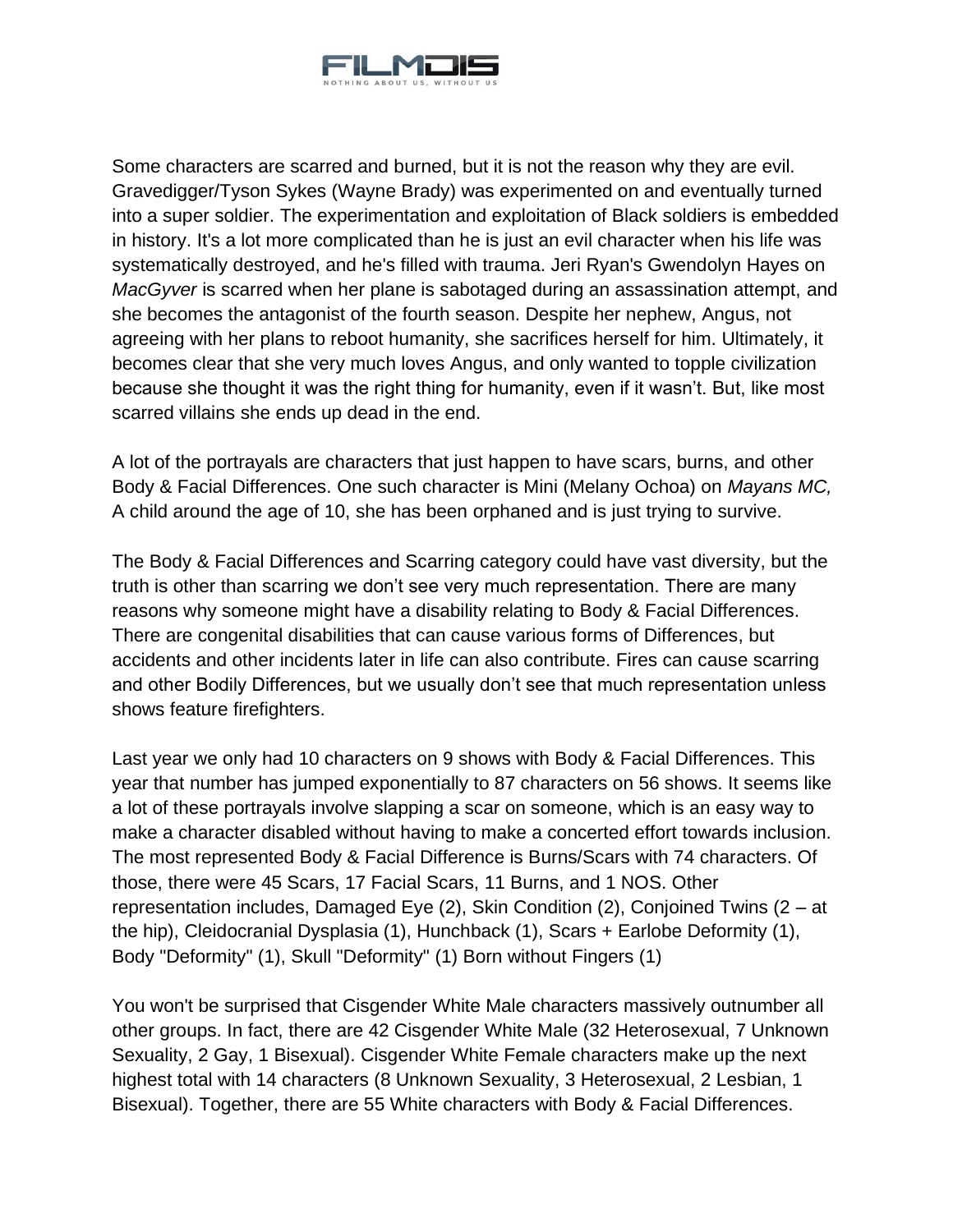

As always, Black and Brown disabled people remain underrepresented in the Body & Facial Differences category. There are 5 Black Cisgender Male characters (4 Heterosexual, 1 Unknown Sexuality), 3 Cisgender Black Female (3 Heterosexual), 13 Cisgender IPOC Male (8 Unknown Sexuality (4 Latine, 3 Asian, 1 Middle Eastern/Muslim), 3 Heterosexual (2 Latine, 1 Hawaiian), 1 Gay (Latine), 1 Ambiguous/Unknown), and 10 Cisgender IPOC Female (5 Heterosexual (4 Latina, 1 Asian), 4 Unknown Sexuality (2 Asians – South Asian/Pakistani Muslims, 1 Latine, 1 Middle Eastern), 1 Ambiguous/Unknown)

LGBTQIA representation is rather sparse in this category. There is 2 Cisgender White Gay Male, 2 Cisgender White Female Lesbian, 1 Cisgender White Bisexual Male, 1 Cisgender IPOC Gay Male (Latine), and 1 Cisgender White Bisexual Female. Out of the 7 characters that are LGBTQIA, 6 of them are White, and all of them are Cisgender.

Most characters with Body & Facial Differences are American (50). One of them is Indigenous Hawaiian. There is also a Mexican American, Irish American, and Chinese American. Other nationalities represented include British (8), Russian (6), Fictional (4), Mexican (3), Unknown (3), Scottish (2), Irish (2), Middle Eastern (2 – including 1 Muslim), Unspecified African (2), Pakistani (2 – including 1 Muslim), German (1), Australian (1), and Vietnamese (1).

Most characters are Adult, which seems to be typical of all sections. There were 67 Adult, 9 Elder, 7 Teen, and 5 Child. The leading network for Body & Facial Differences is CBS with 11 characters. HBO, CW, and Netflix are tied in second place with 9 characters each. Parts are split up into 34 Bit, 33 Supporting, 15 Lead, and 5 Guest Star.

As we look at how Lead and Supporting characters are distributed, it's disappointing to report that only 5 out of 15 Lead characters are not Cisgender White Heterosexual/Unknown Sexuality Male. The breakdown includes all Cisgender characters – 2 White Female characters (1 Lesbian, 1 Bisexual), 1 Black Heterosexual Male, 1 IPOC Heterosexual Female (Latine), and 1 IPOC Male of Unknown Sexuality (Asian). Supporting characters have a larger role with 18 out of 34 being diverse in some way. Again, all of them are Cisgender, and the characters are listed as 6 White Female (3 Unknown Sexuality, 2 Heterosexual, 1 Lesbian),3 IPOC (Latine) Males (2 Heterosexual, 1 Unknown Sexuality), 3 IPOC (Latine) Females (2 Heterosexual, 1 Unknown Sexuality), 3 Black Heterosexual Male, 2 Black Heterosexual Female, and 1 White Bisexual Male.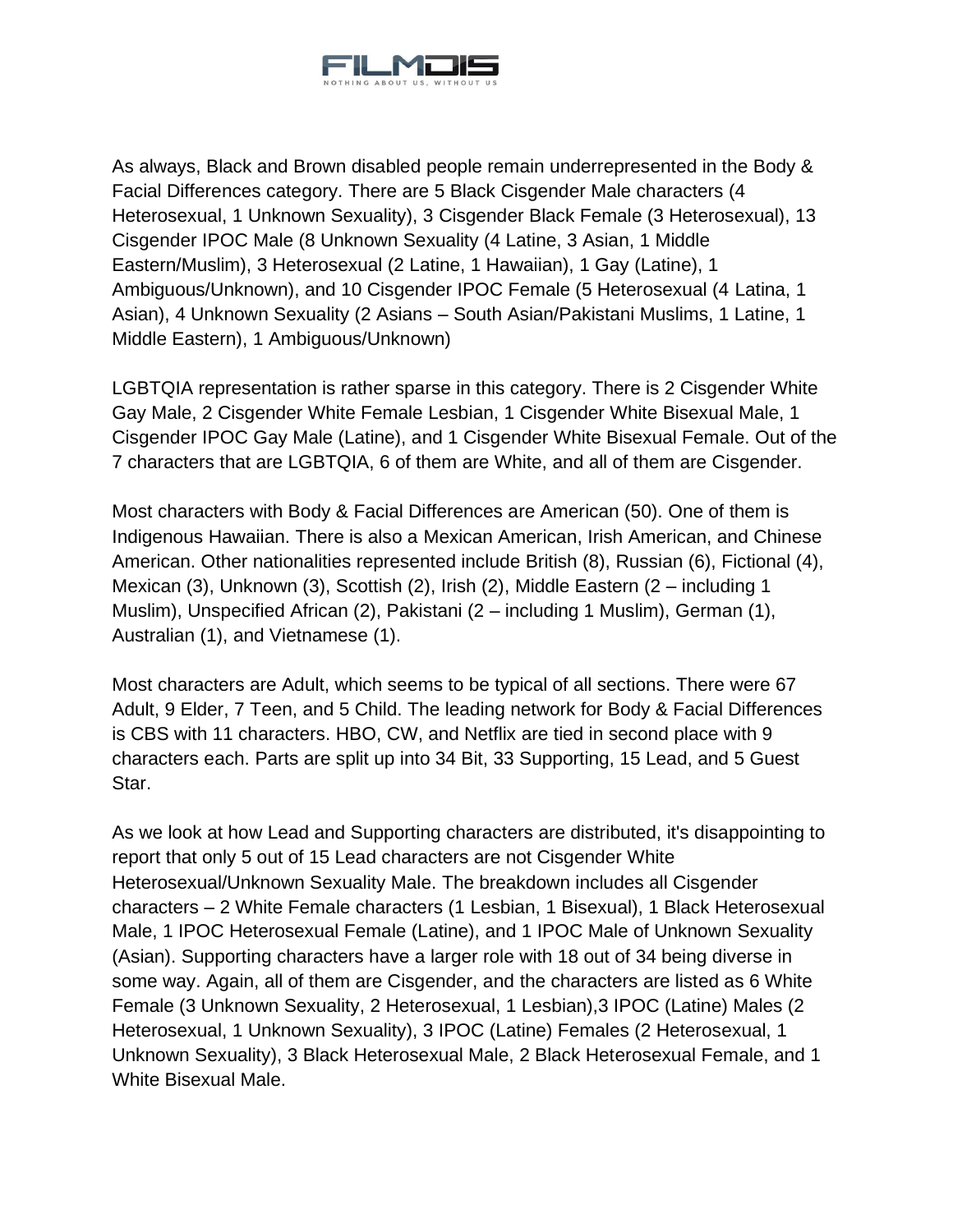

One area that has changed for the better is the fact that last year there were no actors that we know of who had Body & Facial Differences playing characters in any of the shows we watched for the study. This year, at least 7 of the characters have one of the disabilities that fit in this category. While it still stinks that 69 characters don't have a Body or Facial Difference, and we don't know about 12 of the actors, it's good to see some representation happening.

A few of the characters we watched this year are really great representation, because they just happen to be actors that already had Facial Differences. One of them is Dustin Henderson (Gaten Matarazzo), on *Stranger Things*. He has a genetic disability called Cleidocranial Dysplasia. Dustin gets to be like all the other kids. They don't ignore his disability. He explains what it is and occasionally gets picked on for it, which is typical for being a teenager with a disability.

Tommy Flanagan plays two different characters with facial scars on shows we watched for this study. One of them is *Mayans MC*, where he reprises his role from *Sons of Anarchy*, Filip "Chibs" Telford. He also plays Alec McCullough on *Wu Assassins*. Tommy was injured when he was attacked several years ago outside a club where he was a DJ, and they often incorporate his scars into his character without hiding them with makeup. This is a good way to incorporate disability representation, occasionally, simply because he just happens to be a character that's already disabled.

This category needs vastly more authentic representation. Those with Body & Facial Differences are largely stigmatized in our society and it's because tropes like 'scarred and burned people are evil because they are angry about being disabled' exist. A lot of people with this type of disability want to be seen as human in all their flaws. It seems like some studios are looking towards moving past this trope, but as long as there are still evil characters angry because they are disabled, there is work to be done to change this.

#### **Cancer**

Last year we defined Cancer as a chronic disability that includes [over 200 diseases,](https://www.cancerresearch.org/faq?gclid=Cj0KCQiA7aPyBRChARIsAJfWCgKEdN9Lr0AvSpcQkV3FlAlt43-uqV39VSJpYmkG3S-qNA36sK4RHMoaAnIAEALw_wcB)  [which involve uncontrollable cell growth that harms body tissues.](https://www.cancerresearch.org/faq?gclid=Cj0KCQiA7aPyBRChARIsAJfWCgKEdN9Lr0AvSpcQkV3FlAlt43-uqV39VSJpYmkG3S-qNA36sK4RHMoaAnIAEALw_wcB) Shows have been featuring characters with Cancer for at least the last few decades, but not all those portrayals are great. Cancer can affect everyone differently. For some, it will be terminal. For others, something that goes into remission. Some deal with lifelong complications because of their Cancer, while others go into remission with no remnants or lingering side effects.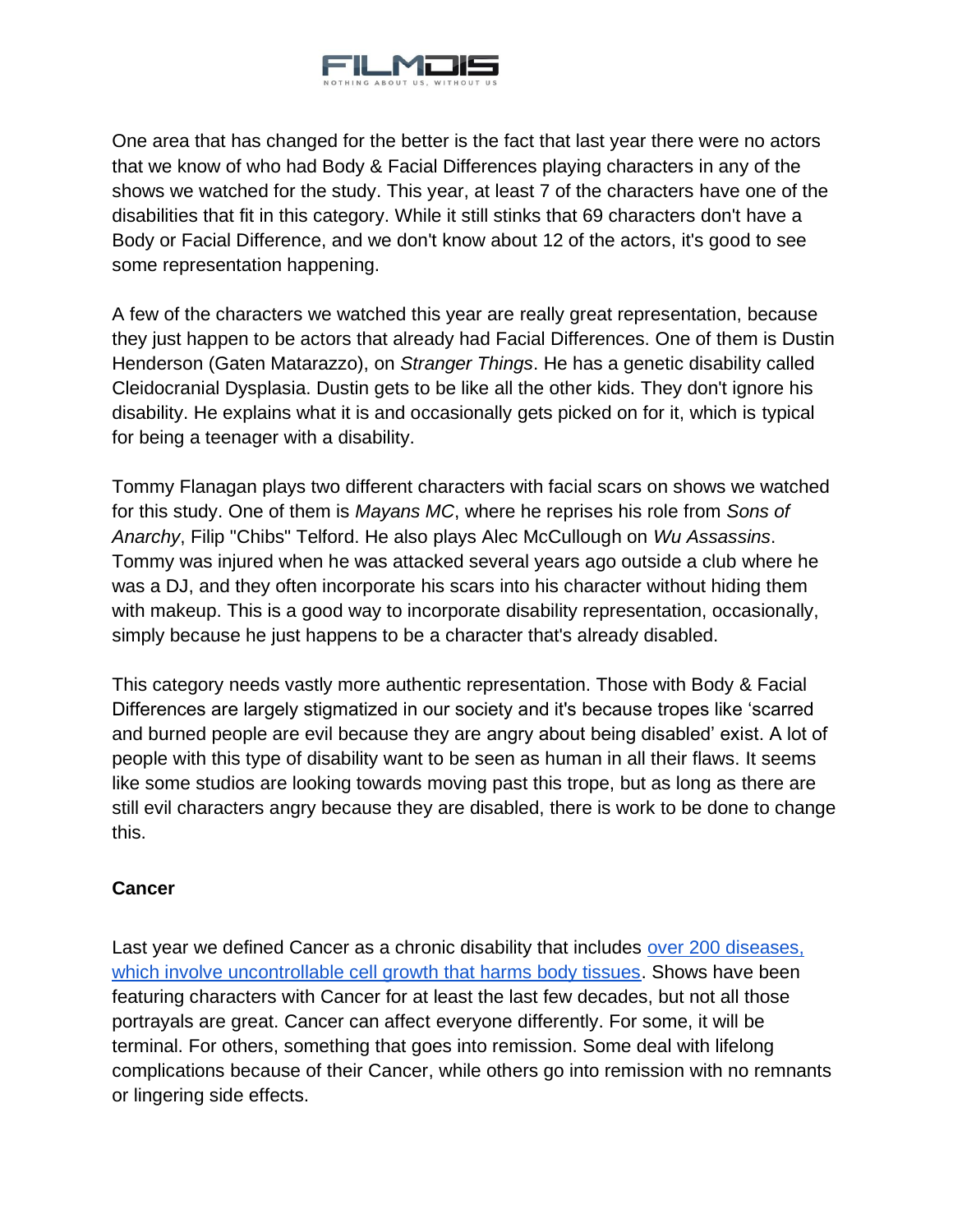

This allows for a wide variety of portrayals of Cancer. The problem is that it can be hard to talk about Cancer, and as such it can also be hard to show authentic portrayals of Cancer. As more and more creators with experiences of Cancer themselves or with loved ones develop characters with Cancer in Hollywood, we will begin to see even more authenticity offered.

Our study last year also talked about *A Million Little Things*' Gary Mendez (James Roday Rodriguez), who is in remission for Breast Cancer. When Gary went to his first support group for Breast Cancer survivors, he was the only man. For men with Breast Cancer, that is likely the first time they saw themselves portrayed on television, in all its awkwardness and accuracy. Now, this season, Gary is integrated in the group. He's just another member, and because of this portrayal men having Breast Cancer is becoming more normalized.

*Cobra Kai* did something really interesting to honor Rob Garrison, who played Tommy, one of the original Cobra Kai's in *The Karate Kid* movies. Garrison was living with Terminal Brain Cancer, and the show brought Tommy back so Johnny and the rest of his high school friends could give him one last night of fun. Tommy ends up dying, and Garrison passed away shortly after the filming of the episode.

So often, Cancer portrayals focus on treatment, and the character's entire life revolves around the hospital as well as their Cancer. A lot of people who live with a Cancer diagnosis will tell you that life goes on during treatment. That's why it's nice to see a portrayal like Maggie (Marlyne Barrett) on *Chicago Med*. The show is not the greatest at disability representation in general, but Maggie's story with Breast Cancer has her meeting her future husband Ben (Malik Whitfield) at chemo. You get to see their relationship develop both through their Cancer treatments and their time together. The two and up going into remission and eventually getting married. It's a pretty good story, especially for a Black Female character with Cancer. So often, these kinds of stories tend to remain narratives for white characters.

Other stories this year explored how disparities in care and community feelings toward medicine can impact getting Cancer treatment. On *SWAT*, Daniel Harrelson, Sr. (Obba Babatundé) enters back into his son and namesake Daniel Harrelson, Jr.'s (Shemar Moore) life right as he starts to get sick with symptoms of Lung Cancer. The elder Harrelson is hesitant and puts off getting tested for Cancer. His storyline revolves around him getting his diagnosis and his children, who he was estranged from for years, trying to convince him to have treatment when he is, understandably, uncomfortable with the medical establishment.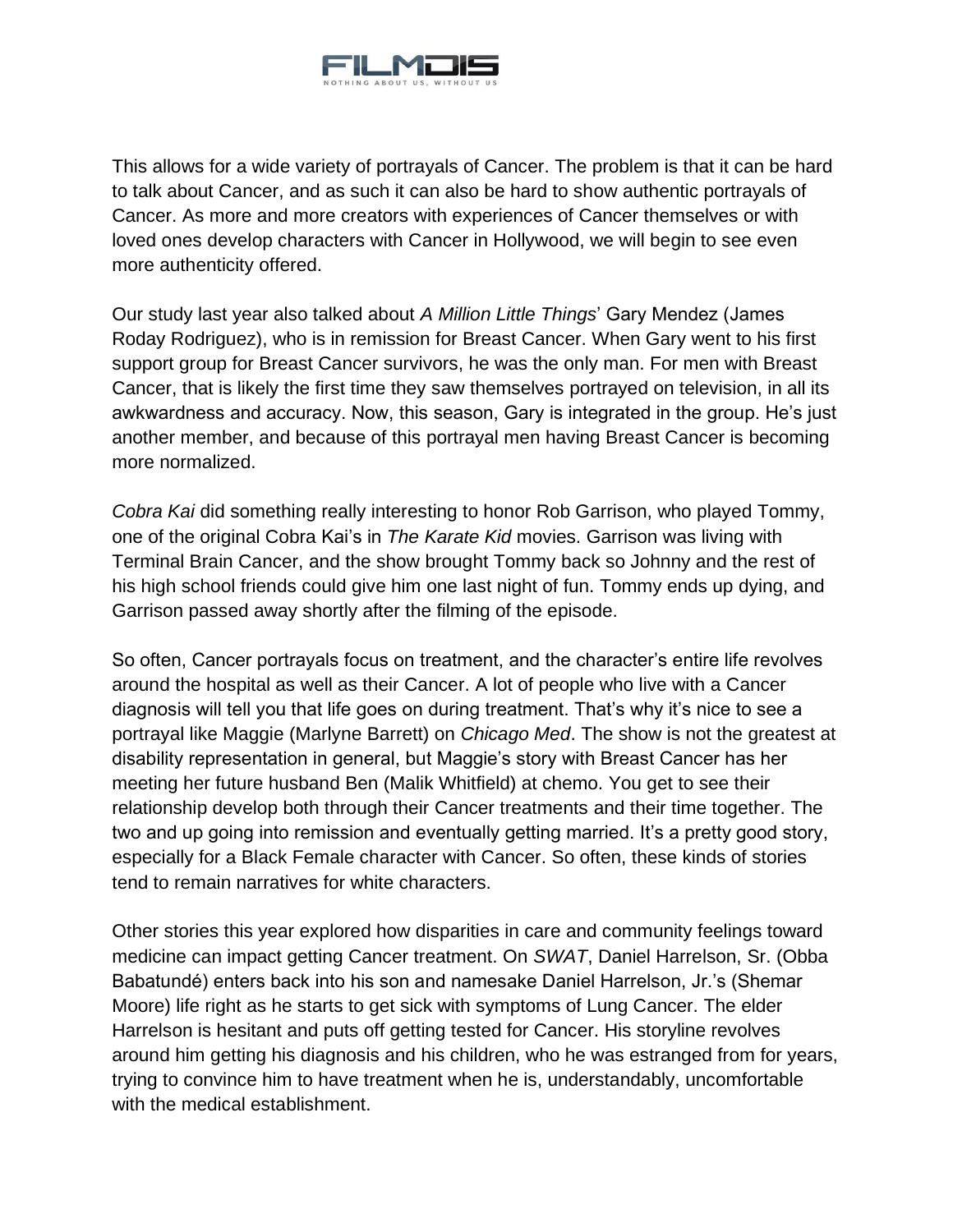

We found a solid 100 characters with Cancer on 48 different shows, which is almost double the amount of characters we found last year. What's even more interesting is that representation is even between Male and Female at 50 apiece. This, of course means that there are no Trans characters with Cancer. Apparently, Trans people don't get Cancer, at least if you ask Hollywood. Characters appear on shows across 11 networks and 2 streaming services. The network with the most characters is ABC with 31 characters, followed by NBC (26) and CBS (13).

The most common form of Cancer represented, other than Cancer – NOS, is Lung Cancer (7).Other forms of Cancer that were represented include Brain Cancer (5), Breast Cancer (4 – 3 Female, 1 Male), In Remission (2), Multiple Cancers (2), Lung & Brain (2), Pancreatic (2), Brain Tumors (2), Throat (2), Leukemia (2), Heart Tumor (1), Lymphoma (1), Ovarian (1), Uterine Thyroid (1), Bone (1), Neuroblastoma (1), Eye (1), Glioblastoma (1), Liver (1), Prostate (1), Stomach (1), Liver & Lung (1), Brain & Spine Tumor (1), Squamous Cell Carcinoma (1), Mesothelioma (1), Non-Hodgkin's Lymphoma  $(1).$ 

In our previous study, the majority of characters with Cancer were Female. Adding 70 shows to our roster changed the dynamics to where while there are 50 Male and 50 Female characters, Cisgender White Male once again is the group that has the most characters. In fact, there are 37 Cisgender White Male (22 Heterosexual, 13 Unknown Sexuality, 2 Gay) characters with Cancer in this study. The 29 Cisgender Female (18 Heterosexual, 9 Unknown Sexuality, and 2 Lesbian) characters are the second highest number of characters. Together, there are 66 White characters with Cancer or 66% of all characters. Are we surprised, at this point, that white characters dominate the narrative?

Black Cisgender Male characters are less common than Cisgender Black Female characters with Cancer. The breakdown is 13 Cisgender Black Female (9 Heterosexual, 4 Unknown Sexuality) and 7 Cisgender Black Male (6 Heterosexual, 1 Unknown Sexuality). IPOC characters do not fare much better. IPOC Cisgender Male characters account for 6 characters (5 Heterosexual – 4 Latine, 1 Mixed (Black, Chinese, Indian, & White), 1 Unknown Sexuality – 1 Asian), and IPOC Cisgender Female makes up 8 characters (7 Heterosexual – 4 Latine, 3 Asian, 1 Unknown Sexuality – 1 Asian). Notice that there are absolutely no LGBTQIA Black or Brown characters in this entire category.

Unsurprisingly, 91 characters are American. One of them is an Irish American character. The few other nationalities represented are British (5), and Unknown Nationality (1). The breakdown for each is Adult (61), Elder (27), Teen (6), and Child (6).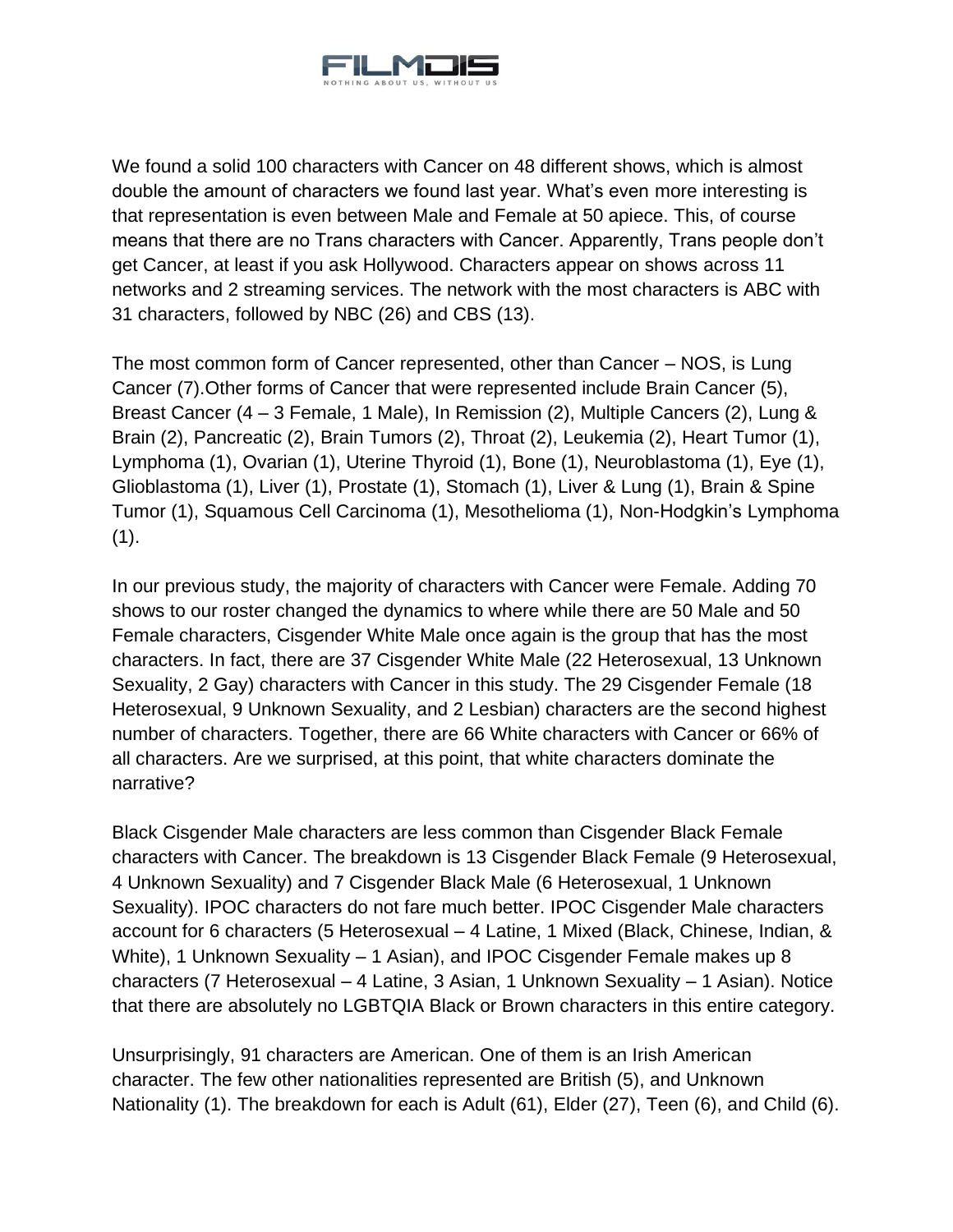

Stories about young people with Cancer are often gut wrenching, but they also deserve representation. Young people, in general don't often get to be disabled, which is a disservice to the millions of young disabled people around the world who have never seen themselves represented on television.

Most Cancer stories are surrounding Bit characters. There are 59 Bit roles, 17 Supporting, 14 Guest Star, and 10 Lead characters.

It can be hard to know what actors have had Cancer, especially if they haven't talked about a Cancer diagnosis. As such the majority of characters are Unknown (57). We know that 41 actors represented here do not or have not had Cancer, and 2 actors have had Cancer. One of them is the previously mentioned Rob Garrison and the other is *Dead to Me*'s Christina Applegate, who has been open about her battle with Breast Cancer both on and off the show. There are so many people in Hollywood that have had Cancer who could help craft even better narratives, but the real struggle here with representation is allowing space for multiply marginalized characters and their stories.

Cancer is a prime example of a disability that literally happens to anyone from any background, race, gender, sexuality, age, etc. Poor and working-class people will have exposure to some different Cancers, and this can especially impact multiply marginalized communities like the Black, Indigenous, LGBTQIA, POC, and disabled communities. It's not uncommon for disabled people with other disabilities to also have Cancer, especially since a lot of disabled people are forced to live in poverty. So why are the most common representations of Cancer by the dominant group and not the marginalized ones?

Television loves to do this thing where you can only have one form of marginalization. You can be Black or Brown and have Cancer but you're not going to also be LGBTQIA or have other disabilities. You can be disabled but are less likely to be non-white or LGBTQIA. You can be LGBTQIA, but less likely to be non-white or disabled! Television needs to recognize that people are multifaceted, and our existences are often intersectional. This is Hollywood's call out, about this.

#### **Chronic Health**

For years, people with Chronic Disabilities have fought to be considered disabled, which allows them greater access to the care and treatment they need. There are so many Chronic Health based disabilities that it can be hard to explain who exactly fits within this community. Portrayals of Chronic Disability range from the absurd, often done for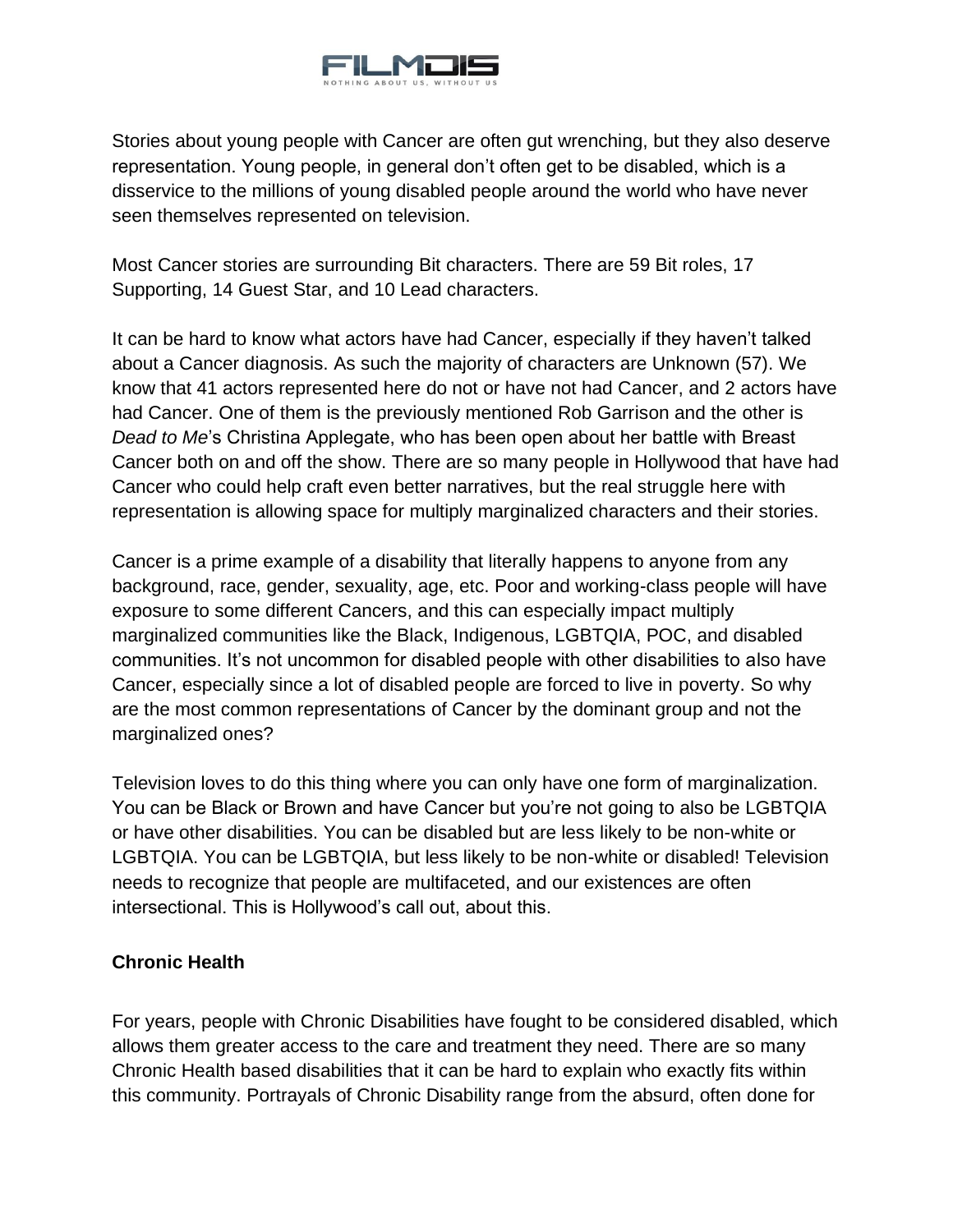

comic relief, down to heart wrenching stories we might consider **inspiration porn**. Everything from allergies to Congenital heart conditions is considered a Chronic disability. Greater awareness of Chronic Disabilities as disabilities could lead to better medical options, treatment, and access to care, so television can make a significant impact in helping this community.

We can't mention Chronic Health representation without mentioning the amazing *Pose*. We are devastated that next year will be our last year to include this groundbreaking show in our study. *Pose* has a little bit of everything we've been trying to tell you needs to happen in Hollywood. You've got Black and Brown representation. You've got LGBTQIA representation, particularly Trans representation which is missing throughout this study. You've got the 90s gay scene, community, family, and care taken when writing these stories. The only thing missing is actual disabled people having the opportunity to perform on a show like this.

Pray Tell (Billy Porter) and Ricky Evangelista/Wintour (Dyllon Burnside) paint a raw, intimate portrayal of Black gay men living and loving during the height of the AIDS epidemic. The storyline for Candy (Angelica Ross) shows the very real danger of violence against Trans women faced in the 90s, something Trans women, particularly Black and Brown Trans women continue to face every single day. As someone who came up in the 90s queer community, the evocative stories woven into the show resonate deeply.

A common way shows incorporate Chronic Disabilities, often for comic relief or just to make the character a little bit more interesting is by giving them a random allergy. Rarely, you see anything happen that could happen to someone with allergies such as actual anaphylactic shock (when you see someone have an allergic reaction it's often done to make people laugh, but anaphylactic shock is no laughing matter). A series of shows have throwaway allergies in this study including *Katy Keene*'s Guy LaMontagne (Luke Cook) - Flowers, *Supergirl*'s Kelly Olson (Azie Tesfai) – Blueberries, *Brooklyn Nine-Nine*'s Officer Debbie Fogle (Vanessa Bayer) – Turkey, *Curb Your Enthusiasm*'s Cheryl David (Cheryl David) – Talcum Powder, and *Chicago Med*'s Nina (Molly Hernandez) – her husband's Semen.

One thing that is frustrating about portrayals of disabled characters is when characters are portrayed as having to hide their disability when it's dangerous for them to do their jobs. There's this idea that disabled people are incapable. It's truthful that there are things that disabled people might not be able to do, but a lot of narratives tend to focus on that without recognizing that there are a lot of things disabled people CAN do.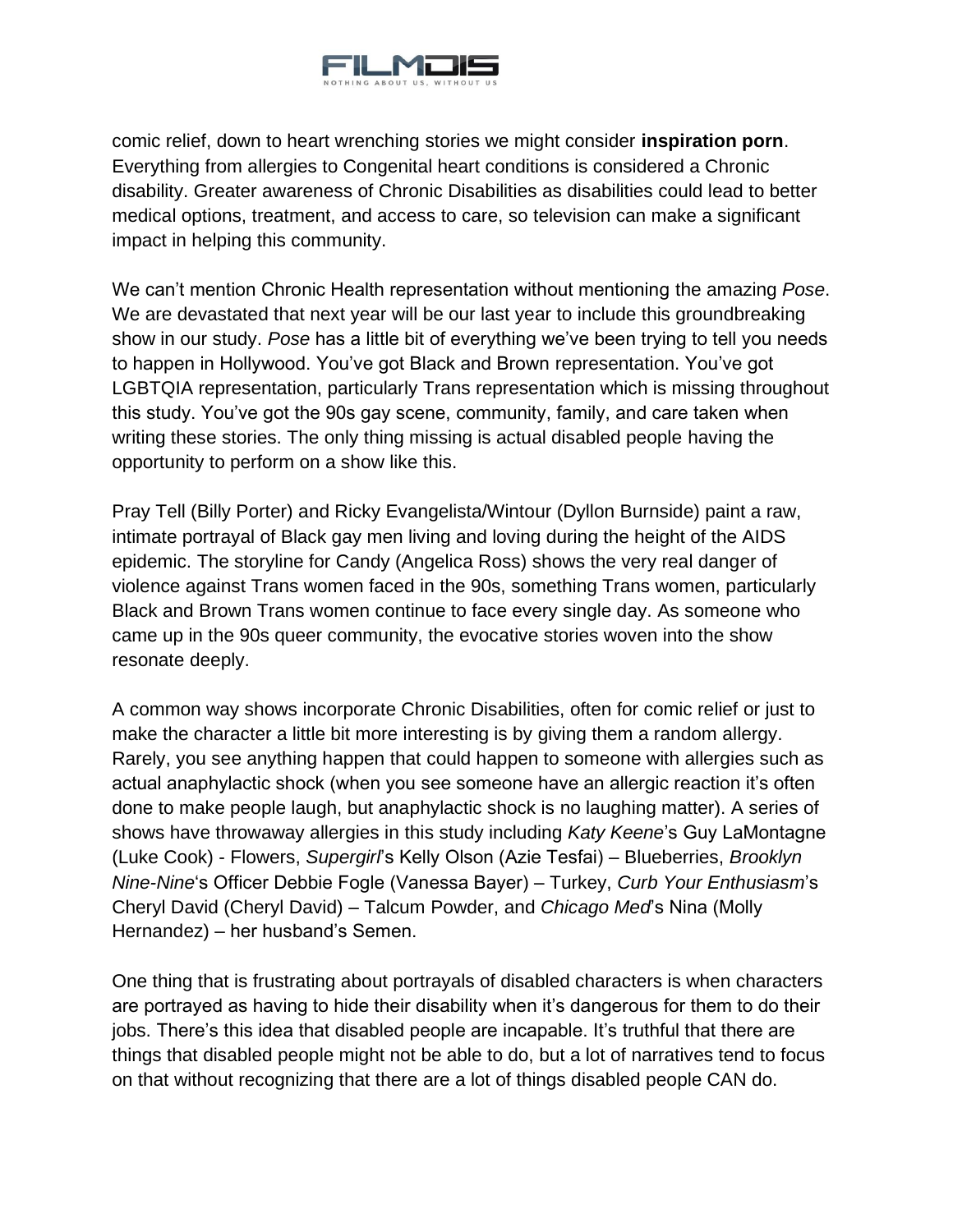

When *The Good Doctor* focused on Dr. Morgan Reznick (Fiona Gubelmann) having to quit being a surgeon because of Rheumatoid Arthritis, that was one thing, but when another doctor allowed her to operate on a patient anyway, just so she could experience surgery, the entire tone of the story changed. The recklessness of her doing surgery when she couldn't do so without shooting up her hands with medication is one of those stories just created to add a little drama to a show. Next story, please!

Chronic Disability is always one of the biggest categories number wise because there are so many different chronic disabilities. This year, there were 161 characters with a chronic disability on 67 shows airing across 12 networks and 7 streaming services. NBC leads the networks with 39 characters, while ABC came in second with 29. CBS and FOX tied for third with 23 characters.

Chronic Health runs the gamut of disabilities. The most common Chronic Disability represented is Heart Problems/Heart Disease (including 1 Hypertrophic Cardiomyopathy, 2 Congenital) with 37 characters. Other disabilities represented include: 16 Diabetes (1 Juvenile), 16 Allergies (6 Food, 4 NOS, 2 Cats, 1 Wasps, 1 Semen, 1 Talcum Powder, 1 Flowers), 10 Asthma, 10 Kidney Disorder, 7 Transplant (5 Heart, 1 Kidney, 1 Liver), 9 Elder Stuff, 8 Respiratory (1 SPB, 1 Possible Emphysema), 6 HIV/AIDS (4 AIDS, 2 HIV), 4 Liver Disease/Liver Failure, 4 Chronic Pain, 4 Arthritis (2 Rheumatoid, 1 Still's Disease), 3 Crohn's, 2 Renal Failure, 2 Liver Disorder (2 Porphyria), 2 Blood Disorder, 2 Autoimmune Disease, 1 Throat Dysphasia, 1 Hemochromatosis, 1 Wolf Parkinson White Syndrome, 1 Acute Hepatitis, 1 Insomnia, 1 Thyroid Problems, 1 Adrenal Gland Issue, 1 Hyperlipidemia, 1 Immunodeficiency (no immune system), 1 Skin Condition, 1 TMJ, 1 Ehler's Danlos Syndrome, 1 Esophageal Disease, 1 Epilepsy, 1 Chronic Health, 1 Spinal Stenosis, 1 Sickle Cell Anemia, 1 Ulcers, 1 Sleep Apnea.

Surprise surprise. Cisgender White Heterosexual Male characters are the most represented in Chronic Health. There are 43 Cisgender White Heterosexual Male characters in this category including 1 Jewish. Counting 43 Heterosexual, there are 67 Cisgender White Male total including 22 Unknown Sexuality (1 character was played by child Trans Female actor, but the character was Cisgender Male), and 2 Gay. Cisgender Female didn't quite fare as well with 40 characters including 23 Heterosexual, 15 Unknown Sexuality, and 2 Bisexual. It's really depressing when you look at how many white characters there are versus Black and Brown characters. Every section it's the same story.

For Chronic, the figures add up to 13 Cisgender Black Male including 5 Heterosexual, 5 Unknown Sexuality, and 3 Gay. Cisgender Black Female does a little better, with 21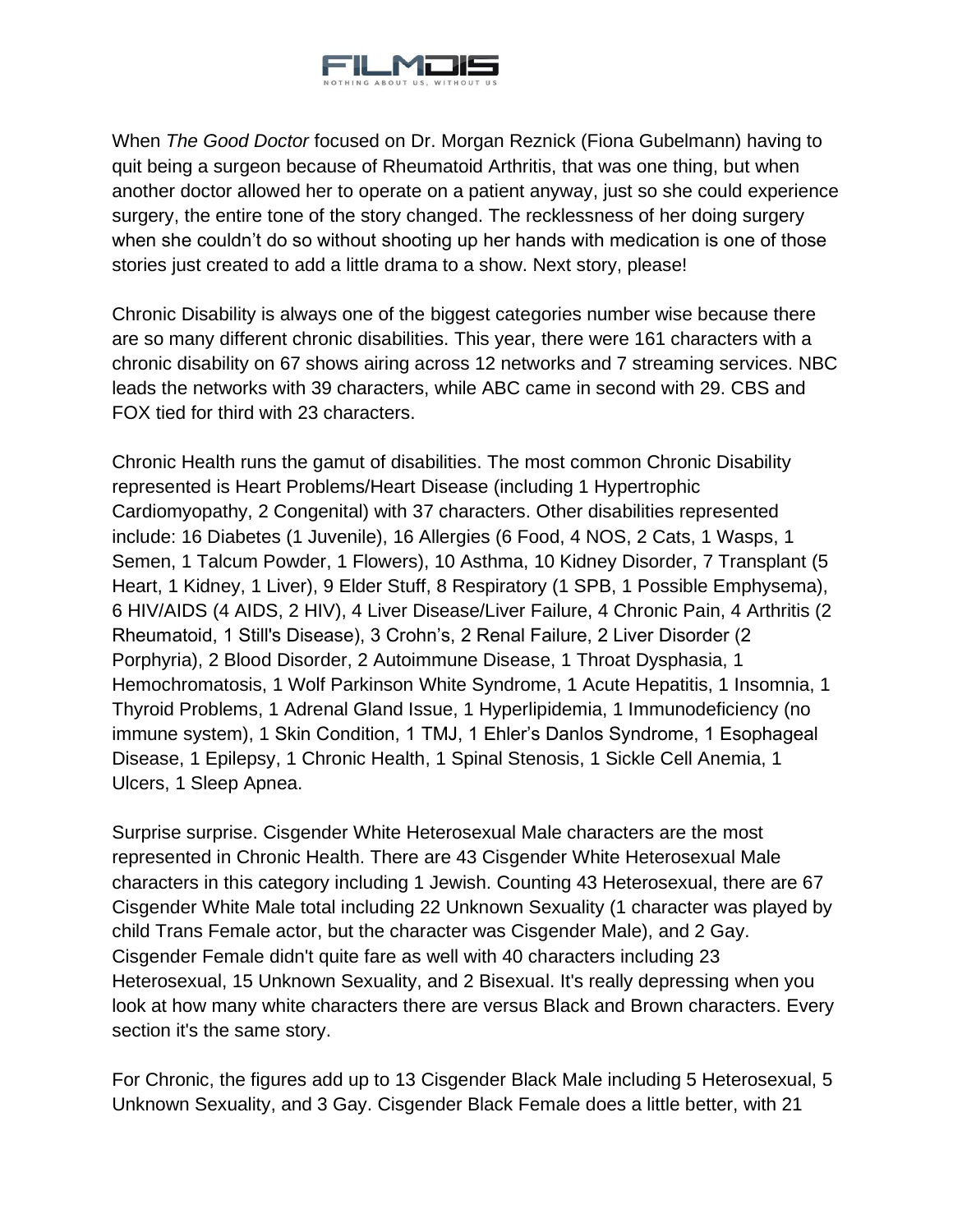

characters, but that's half the amount of White Female characters! The breakdown for Cisgender Black Female is 11 Heterosexual, 9 Unknown, and 1 Lesbian. There is also 1 Trans Black Heterosexual Female. IPOC representation is similar with 10 Cisgender IPOC Male characters – 5 Unknown Sexuality (3 Asian, 1 Biracial Asian, 1 Hawaiian), 4 Heterosexual (2 Latine, 1 Asian), 1 Gay (1 Biracial Asian) and 9 Cisgender IPOC Female characters – 5 Unknown Sexuality (3 Asian, 1 Latine, 1 Ambiguous/Unknown).

Do we even need to comment on the LGBTQIA representation at this point? Without *Pose*, will there be any Trans representation? There barely is anyway. One show cannot carry a community. There is 1 Trans Black Heterosexual Female and 3 Black Cisgender Gay Males thanks to this show. IPOC Male accounts for just 1 Cisgender Biracial Asian Gay Male, but this was the last year for *How to get Away with Murder* so Oliver will be gone next year. Black Queer Female representation includes 1 Cisgender Black Lesbian Female. Not even white people get LGBTQIA representation because there is only 2 Cisgender White Gay Male and 2 Cisgender White Bisexual Female. That's 10 characters total out of 161. That's about 6% of the characters in this category.

Chronic Health is represented through 145 American, 11 British, 2 Australian, 1 African Unspecified, 1 German, and 1 Unknown. This is the first category where every age group is represented. There are 85 Adult, 40 Elder, 20 Child, 12 Teen, and 4 Baby. We were hoping there would be more Lead and Supporting characters than last year, but the Chronic Health category shows just how little has changed since there is 105 Bit, 26 Supporting, 16 Lead, and 14 Guest Star.

It's really frustrating that there are only 16 Lead Characters. Of these, 9 are not Cisgender White Heterosexual or Unknown Sexuality Male. This includes 2 Cisgender White Female (1 Heterosexual, 1 Bisexual). There are 3 Cisgender Black Heterosexual Female and 2 Cisgender Black Gay Male Lead characters. IPOC rep includes 1 Cisgender Heterosexual Female and 1 Cisgender Biracial Asian Gay Male.

The 26 Supporting roles include 16 marginalized characters. There are 8 Black Supporting characters, including 2 Cisgender Black Heterosexual Male, 2 Cisgender Male with Unknown Sexuality, 1 Cisgender Heterosexual Female, 1 Cisgender Female of Unknown Sexuality, 1 Cisgender Black Lesbian Female, and 1 Trans Black Heterosexual Female. There are 6 White characters, including 4 Cisgender White Heterosexual Female, 2 White Unknown Female, and 1 Gay Male. Finally, there is just one IPOC character – 1 Cisgender Biracial Asian Male of Unknown Sexuality.

There is nobody with a verifiable disability in this category. Most of the actors are Unknown. A large part of that is there are so many Bit characters, that a lot of these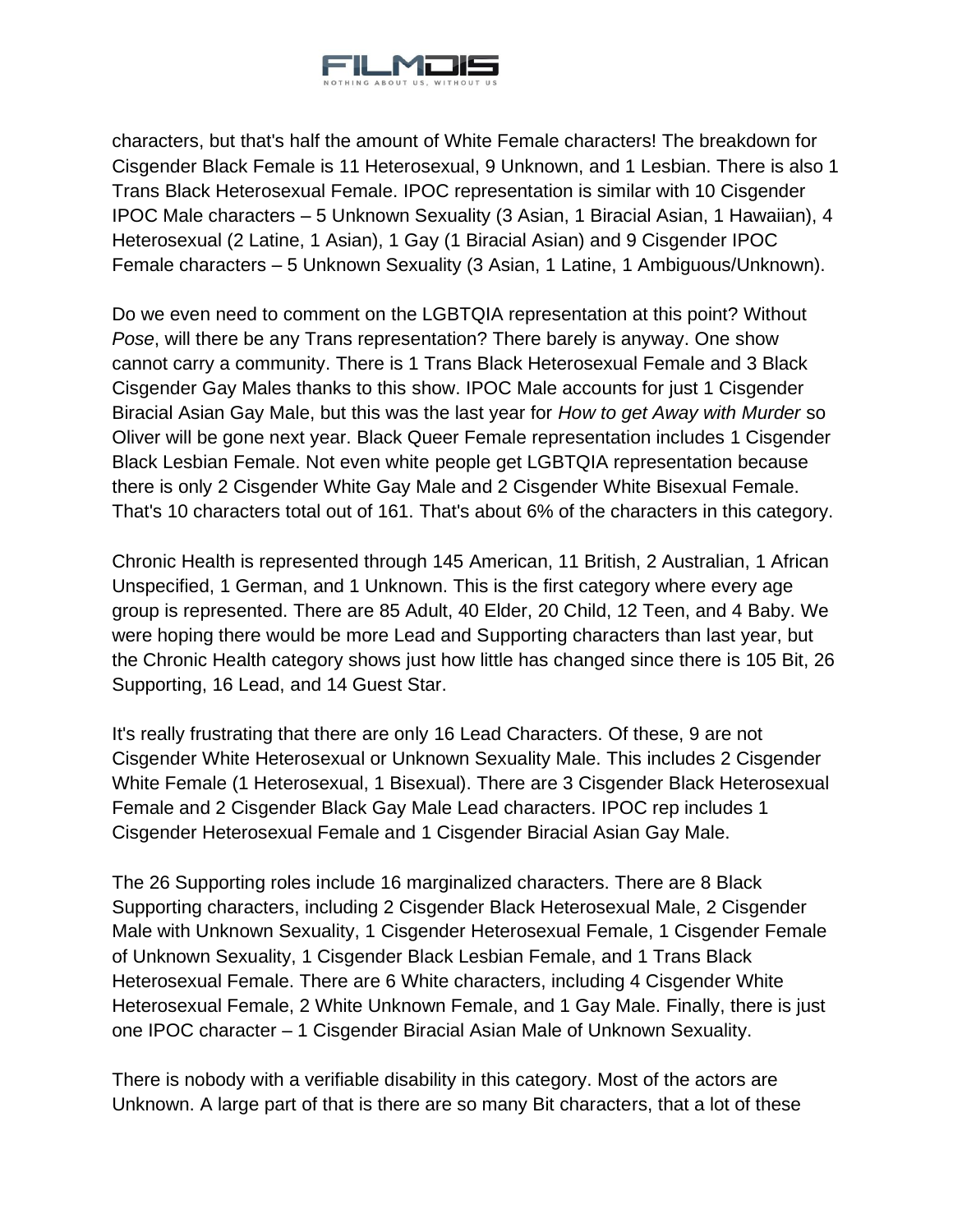

characters are one-off throwaways. The Unknowns outweigh the Nos by double. There are 109 Unknown, and 52 No. Individuals with Chronic Disability must be thrilled to know that there is little actual representation by actors known to have Chronic Disability. Disabled actors deserve to audition just like any other actor, and not just for **disabled roles**.

# **Coma**

We created the Coma category because we had a few characters we needed to put somewhere that were in Comas. Shows randomly like to place people in comas, and this year we have 5 characters on 5 different shows. Since there are only a few characters we can mention the shows include *The Blacklist*, *Charmed*, *The InBetween*, *New Amsterdam*, and *Station 19*. You would think with five characters it would be hard to be diverse and in some ways that's true, but representation is pretty split, surprisingly enough.

In at least one case, Rosemary Shea (Nathalie Babis (adult) and Portia Colpitts (young)), on *Charmed*, the character is such a small part, but is important to the overall season storyline. The car accident that left her comatose is a major catalyst for her brother, one of the main antagonists of this season, and the accident has a major impact on him and his life.

5 characters in a coma are featured across 3 Networks. There was nobody in a coma on a streaming service that we saw this year. There are 3 Cisgender Heterosexual Male – 2 White, 1 Black. There are 2 Cisgender Female characters – 1 White Female of Unknown Sexuality, 1 Black Heterosexual Female. That means that there are 2 Black characters and 3 White characters. The winning network with the most characters is NBC with 3 characters. CW and ABC tied for second place with 1 character each. None of the characters were LGBTQIA, which we expected.

Almost all the characters are American (4). There is 1 Russian. There are surprisingly diverse age ranges in this category with 3 Adult, 1 Teen, 1 Child, and 1 Elder. There is an extra age range listed because one character is played by two actresses at different ages. Most characters are Bit characters, and that's because a coma is an easy way to bring drama for a short time to a show. It's often a throwaway plot. The other two roles are 1 Supporting and 1 Guest Star. There are no Leads, and the only Supporting character is a Cisgender White Male.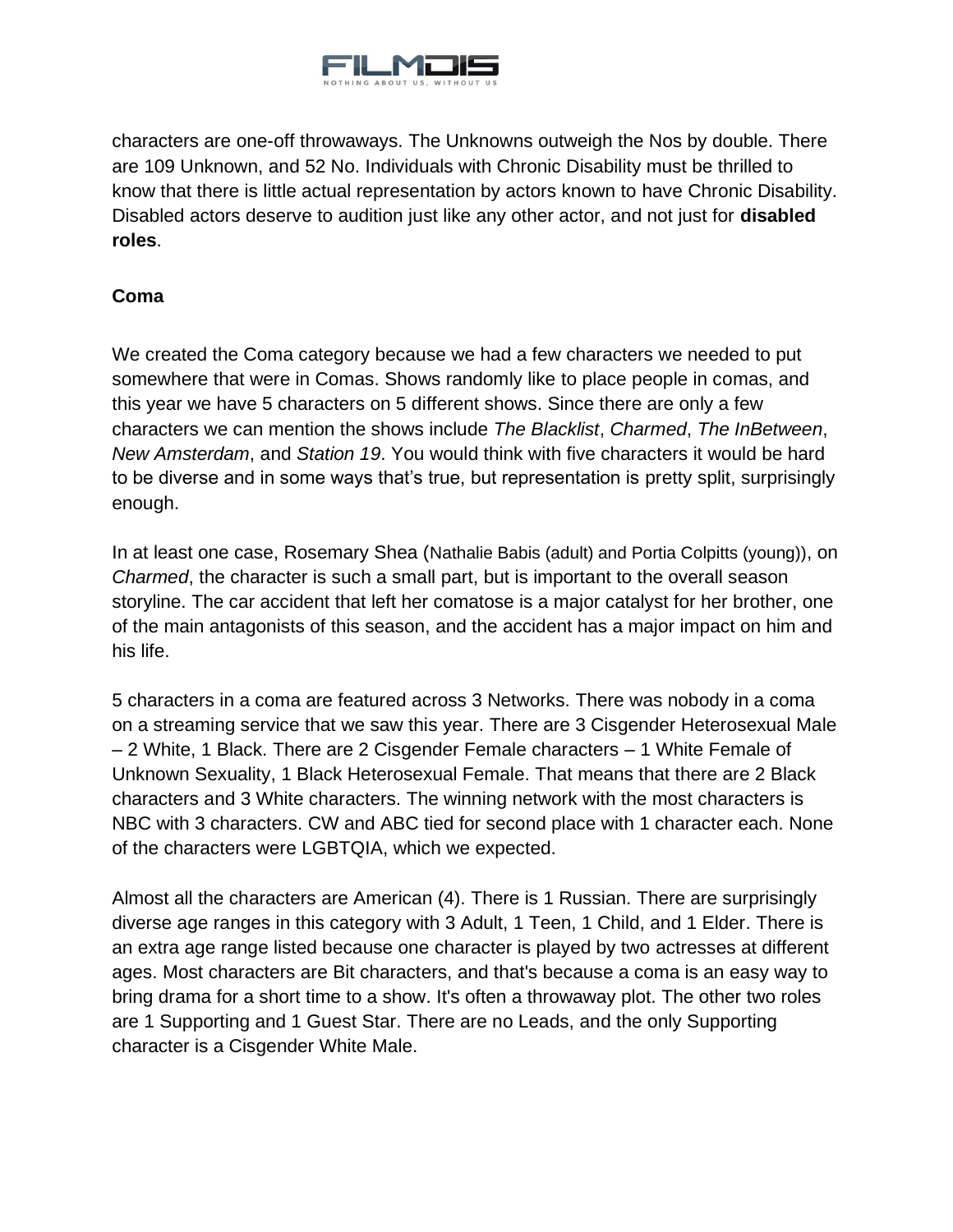

All 5 characters are not really in comas. I think this is the one section we don't want actual disabled people to be represented. It would be a huge violation of someone's privacy to film them while they were in a coma for real. People in comas cannot consent, so we advocate for not using actual people in comas for narrative productions. That's just common sense.

# **Deaf and Hard of Hearing (HOH)**

We've already briefly mentioned the Deaf run show, *This Close*, which features representation of disability and Deafness at multiple intersections including race, gender, sexuality, and multiple disability. This show alone is responsible for about 1/3 of the Deaf representation we found in this study. Without the show, we believe that Deaf representation will be significantly lowered on television. That being said, a single show should not carry an entire disability community. This needs to be just the first of many shows run by Deaf showrunners. Both are also Jewish, which is not something really explored that much on television either.

*This Close* revolves around the relationship of Deaf friends who are living and working in LA, Kate (Shoshannah Stern) and Michael (Joshua Feldman). This season, we learn a lot more about Kate's life before she came to LA. We get to see a lot of the audism she experienced in her small hometown, and she engages with other young Deaf people, such as Emmaline (Millicent Simmonds), a Deaf teenager with a cochlear implant who is secretly learning sign language behind her mother's back, because her mother doesn't want her to give into being Deaf. There are also some scenes of a Deaf school that discuss the audism a lot of these kids experience in their own families.

One thing we need to see, which you won't be surprised by, is we need more Black and Brown Deaf representation on television. We are lucky enough to have great representation on *The Walking Dead* thanks to Deaf/HOH actresses Lauren Ridloff (Connie) and Angel Theory (Kelly), who play sisters. Connie is Deaf, and Kelly is losing her hearing, so they rely on each other to make it through the zombie apocalypse. Connie's guidance in teaching her sister how to survive as a HOH person is fantastic and is a good template for how to include more Black Deaf characters, especially in fantasy/sci-fi shows.

A very frustrating aspect of this study is present in this category and that's the throwaway Deaf character. Shows love to pretend they are "woke" so they throw in a Deaf or other marginalized character and make that particular performance all about sending a message of being "inclusive." This is exactly what happens on *Zoey's*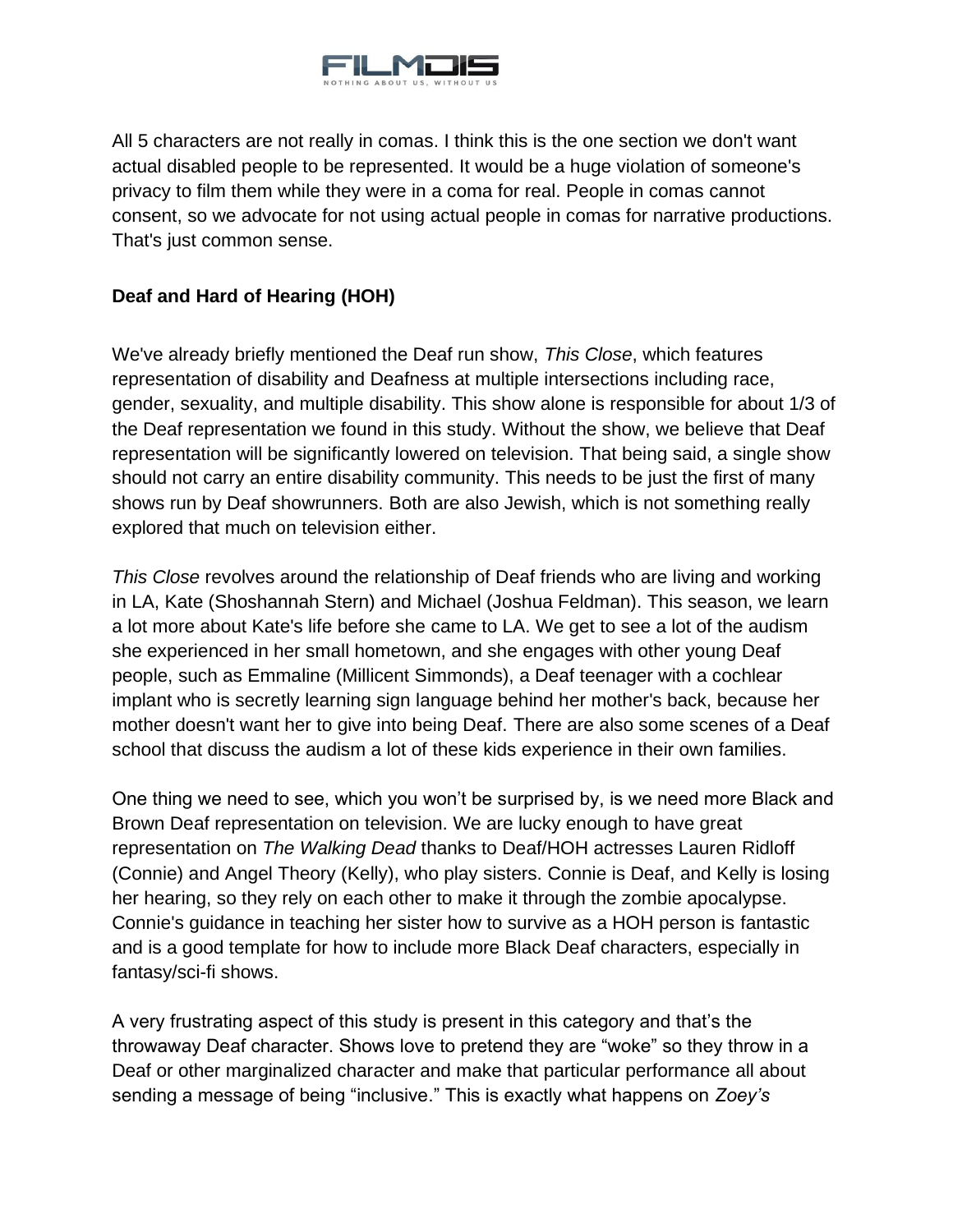

*Extraordinary Playlist*. Zoey's father Mitch is disabled, and his caregiver, Howie, has a Deaf daughter, Abigail (Sandra Mae Frank). Frank's performance is great, but the character is a dud. She only exists as a catalyst for Howie, because he is struggling with the fact that his daughter is independent.

When Abigail tells Howie she's going to Africa, he has a fit, and tries to coddle her. This leads to Abigail singing "Fight Song" to declare her independence and her frustration with her father imposing limitations on her. They have to pick an inspirational song for the disabled person, because disabled people living as themselves is, so inspirational!

It's great that Abigail wants to be independent, but her character only exists so that Zoey can "help" Howie accept his daughter. It's not an altogether bad message, allowing your disabled children to have independence and strive for whatever they choose, but execution is inspiration porn. There are also all kinds of "hearing" puns throughout the episode including the name of it which is, "Zoey's Extraordinary Silence."

Deaf representation for the 31 Deaf characters across 21 shows on 9 networks and 3 streaming services is hit or miss. It's definitely better when Deaf actors get to play themselves, and the only thing that was good about Frank appearing on *Zoey's Extraordinary Playlist*. It would've been even worse with someone who was not Deaf. The network with the most Deaf representation is Sundance with 9 characters, and ABC comes in second with 4. There are also a few Deaf characters in the multiply disabled category, and we talked about Deaf representation in the Alcoholism/Addiction section as well.

The majority of characters are Deaf (26), while there are 5 characters who are HOH (Hard of Hearing). Representation is split almost evenly between Male and Female. Cisgender White Male accounts for 11 characters, including 5 Unknown Sexuality, 4 Heterosexual (1 Jewish), and 2 Gay. Cisgender White Female make up 12 characters including 9 Unknown Sexuality and 3 Heterosexual (1 Jewish).

There are 3 Cisgender Black Male characters – 2 Heterosexual, 1 Unknown Sexuality. There are 2 Cisgender Black Female – 1 Heterosexual, 1 Lesbian Without *The Walking Dead* there would be no Black Deaf Female representation. The only other non-white characters are 3 Cisgender IPOC Male (1 Middle Eastern, 1 Asian, 1 Latine) characters. There are no IPOC Female characters at all. LGBTQIA representation is also terrible with only 3 characters – Kelly on *The Walking Dead* is the only Lesbian, and there are two Gay Male characters, 1 on *This Close*, and 1 on *Special*, which also has a disabled showrunner.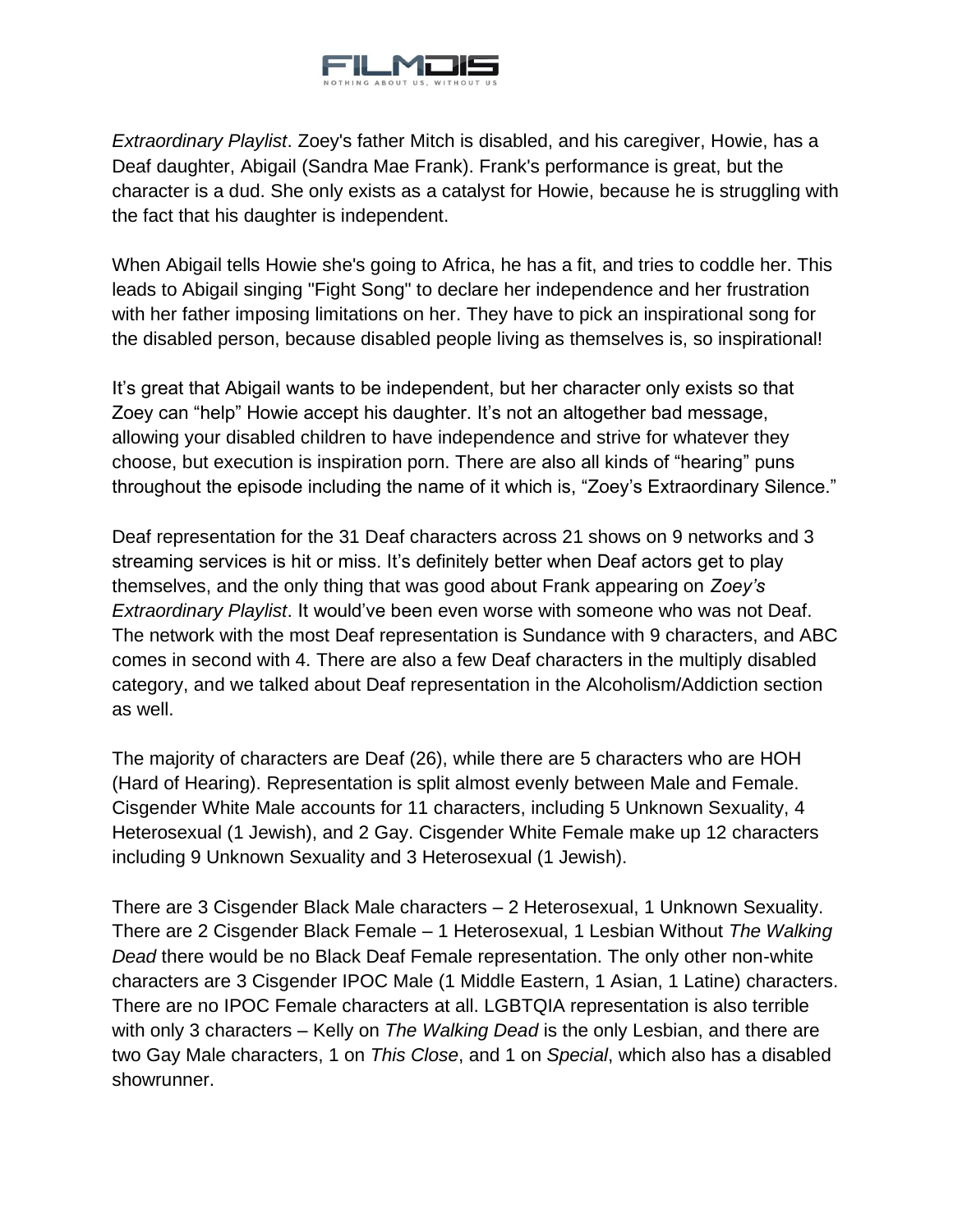

The majority of Deaf characters are American (24). There are also 2 British and 1 each of the following – Canadian, German, Syrian, Australian, and Scottish (Maybe?!) Age representation is split between 19 Adult, 7 Child, 3 Teen, and 2 Elder. As for the type of characters, Bit wins again with 18 characters, followed by 6 Supporting, 5 Guest Star, & 2 Lead.

Both Lead characters are Cisgender White characters. The first is a White Cisgender Gay Male, and the second is a Cisgender White Heterosexual Female who is Jewish. The Supporting category is the complete opposite with no White characters. There are 4 Black characters including 1 Cisgender Black Heterosexual Male, 1 Cisgender Black Heterosexual Female, 1 Cisgender Black Lesbian Female, and 1 Cisgender Black Male of Unknown Sexuality. There is also 1 Supporting character that is IPOC, 1 Cisgender Male (Middle Eastern) of Unknown Sexuality.

Thanks to having so many Deaf people involved in television, 24 of the characters are Deaf. Wow! It's like magic. When actually Deaf creators cast the roles, we are going to see actual Deaf people in them. What a novel concept! If you're looking for a category to follow, it's this one, and you need to do so before *This Close* goes off the air.

#### **Down Syndrome and Intellectual Disability**

The way those with Intellectual Disabilities have been treated throughout eons can only be described as disgusting. They are treated like the lowest of the low even within the disabled community, and that's reflected in how often they are represented. People don't care about those with Down Syndrome other Intellectual Disability. That's why it's sad to see how little characters with Intellectual Disabilities are represented.

If ever there was a community that needed to be represented it's this one. The lack of knowledge about Intellectual Disability (ID) is so rampant that those with ID are more likely to experience violence, mistreatment, misunderstanding, and have a lack of access to everything a lot of us take for granted – housing on our own, employment, and independence from our family. A lot of times, individuals with ID are infantilized, and given little freedom. Having better representation could change the narrative for individuals living with ID, for the better.

Last year, we found 6 characters with ID, all with Down Syndrome. We watched 70 more shows this year than last year, and we still only found 6 characters with ID. This accounts for 0.5% of 1,198 characters. The majority still have Down Syndrome (5), but there is also 1 character with a non-specified Intellectual Disability. The characters are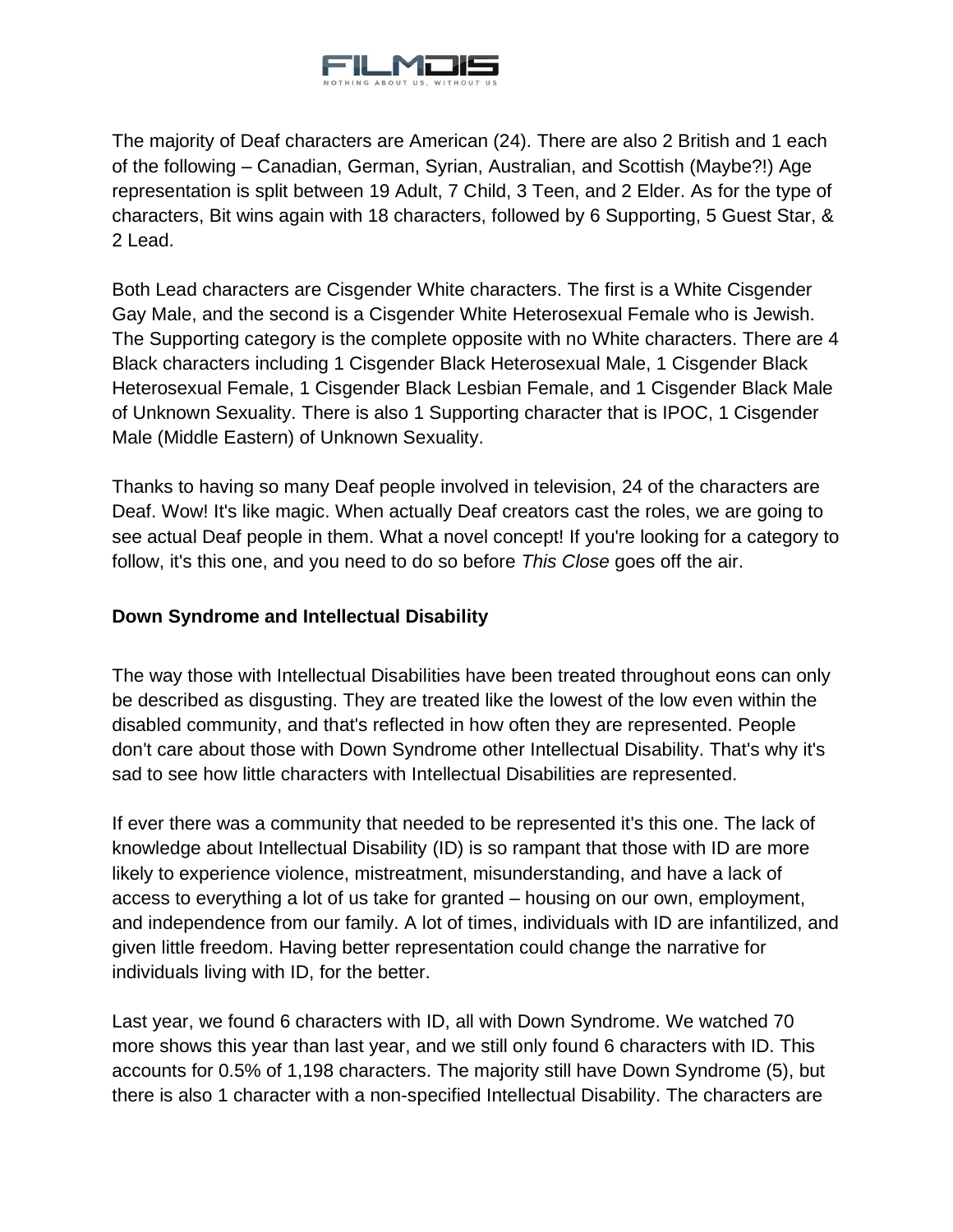

featured on 6 shows, so one show per character, because heaven forbid people with Down Syndrome interact with one another! The shows are spread across 3 networks and 1 streaming service. NBC and PBS are tied for first place with 2 characters apiece, and ABC and Britbox are tied in second with 1 character.

The majority of the characters are Cisgender White Male. There 4 of them, and they are split evenly between Cisgender Heterosexual Male (2) and Cisgender Male with Unknown Sexuality (2). The other two characters are Cisgender Female, and there is 1 Cisgender White Heterosexual Female and 1 Cisgender Black Heterosexual Female. It's interesting to note that the majority of characters are Heterosexual since characters with ID are often not allowed to express their sexuality. This may be why there are no LGBTQIA characters, at all.

We could go on and on about there being only 1 Black/Brown character, and how when there is little diversely non-white characters always get sacrificed for inclusion of White characters, and that's 100% true. But this section is also working with literally 1 other Female character. This is barely called or considered representation at all!

Most of the characters are American (3), but there are British (2) and Austrian (1) characters as well. There are no Lead characters, 3 Bit, 2 Supporting, and 1 Guest Star. There are no Lead or Supporting characters with ID who are not in the category Cisgender White Male. That means no Female characters, no Black or Brown characters, and no LGBTQIA characters. This was the same thing that happened last year.

The one good thing about this category is that, typically, actors with Down Syndrome are cast to play characters with Down Syndrome. This didn't used to be the case, but now it is more common so the 5 characters with Down Syndrome are all played by actors with Down Syndrome. Unfortunately, the one character that is labeled Intellectually Disabled is played by a nondisabled actor. It's Viktor Krull (Thomas Mraz) on *Vienna Blood*. This character offers horrible representation.

It's a period piece, and Viktor is accused of murdering a girl that he becomes obsessed with after she is nice to him. His mother insists he can't be guilty because he is "different" and "slow", but everything points towards him. He ends up getting murdered by other criminals the police let into his cell, and he dies a painful and horrific death.

Some of the characters with Down Syndrome deal with relevant issues, such as *Chicago Med*'s Chante (Ghaliyah "Gigi" Cunningham"), a character who is the Guest Star of the week. Her story revolves around Chante getting in a bus accident and finding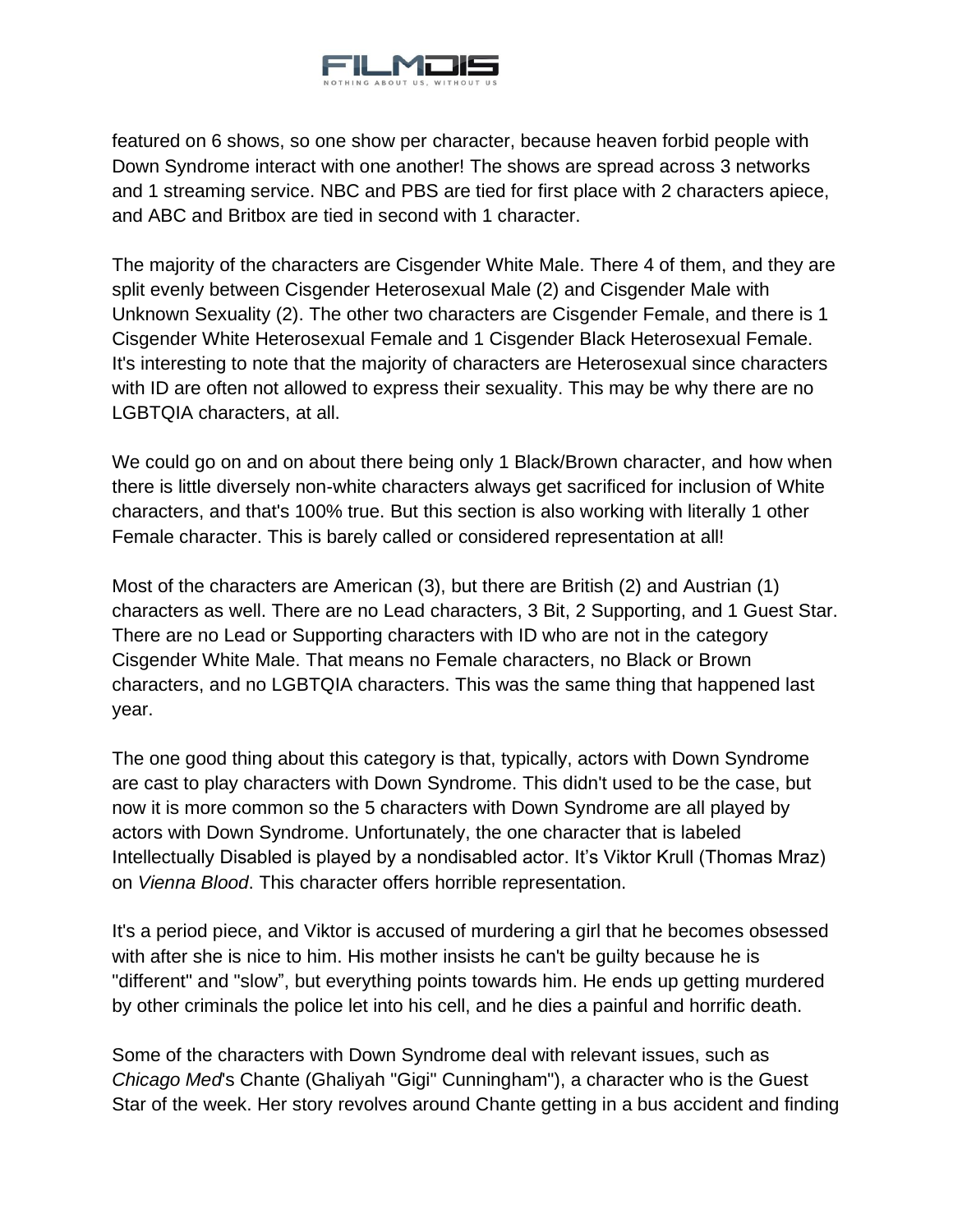

out she's pregnant at the hospital. She tells the doctor that she doesn't want the baby and she wants to have an abortion. Her guardian insists that she wants to keep the baby, going against Chante's wishes, but Chante can decide for herself. The plot explores how she struggles with not wanting to disappoint her guardian, but not wanting to have the baby, herself.

A lot of shows include characters with ID as one-off characters. They are the story of the week or Bit characters that "inspire" the protagonists or add a little comic relief to the story. Seldom do actors with Down Syndrome get to be a part of their own story. This is one area where *American Horror Story* has gotten representation right, in the past. Unfortunately, this season didn't include *AHS* alumnus, Jamie Brewer, who has played many great roles showing the potential for ID characters. We need more of that and less characters with stories like Viktor Krull.

Characters with Down Syndrome and other Intellectual Disabilities could greatly benefit the community they represent. Representation greatly affects how disabled people are treated, and not seeing characters with ID on television is part of why people with ID are treated so poorly. Studios are urged to start casting actors with Down Syndrome but not just for roles that revolve around their disability. People with ID can be fun. They can be dramatic. They can do anything anyone else can do, depending on the person. So, giving them such stringent limitations as to not even include them on television is a great travesty and injustice.

#### **Learning**

Last year, Learning Disability was our smallest category with just 3 characters. This year the number has increased to 10, and Down Syndrome is now the smallest category. Learning is not even the next smallest, but it is still too underrepresented and out of 1, 198 characters only 10 (0.8%) of them have one of the many learning disabilities affecting people throughout the country.

As long as Kenny Johnson (Dominique Luca) is on *SWAT* there will always be at least one episode that features a storyline about dyslexia. The actor has been very candid with his struggle with dyslexia, which his daughter, Angelica Scarlet Johnson (Kelly), also has. Every year, Johnson invites his daughter onto the show, where he mentors her as an adult SWAT member with dyslexia, helping her through her own struggles. They have incorporated this story into every season, and we get to watch Kelly grow as a dyslexic character.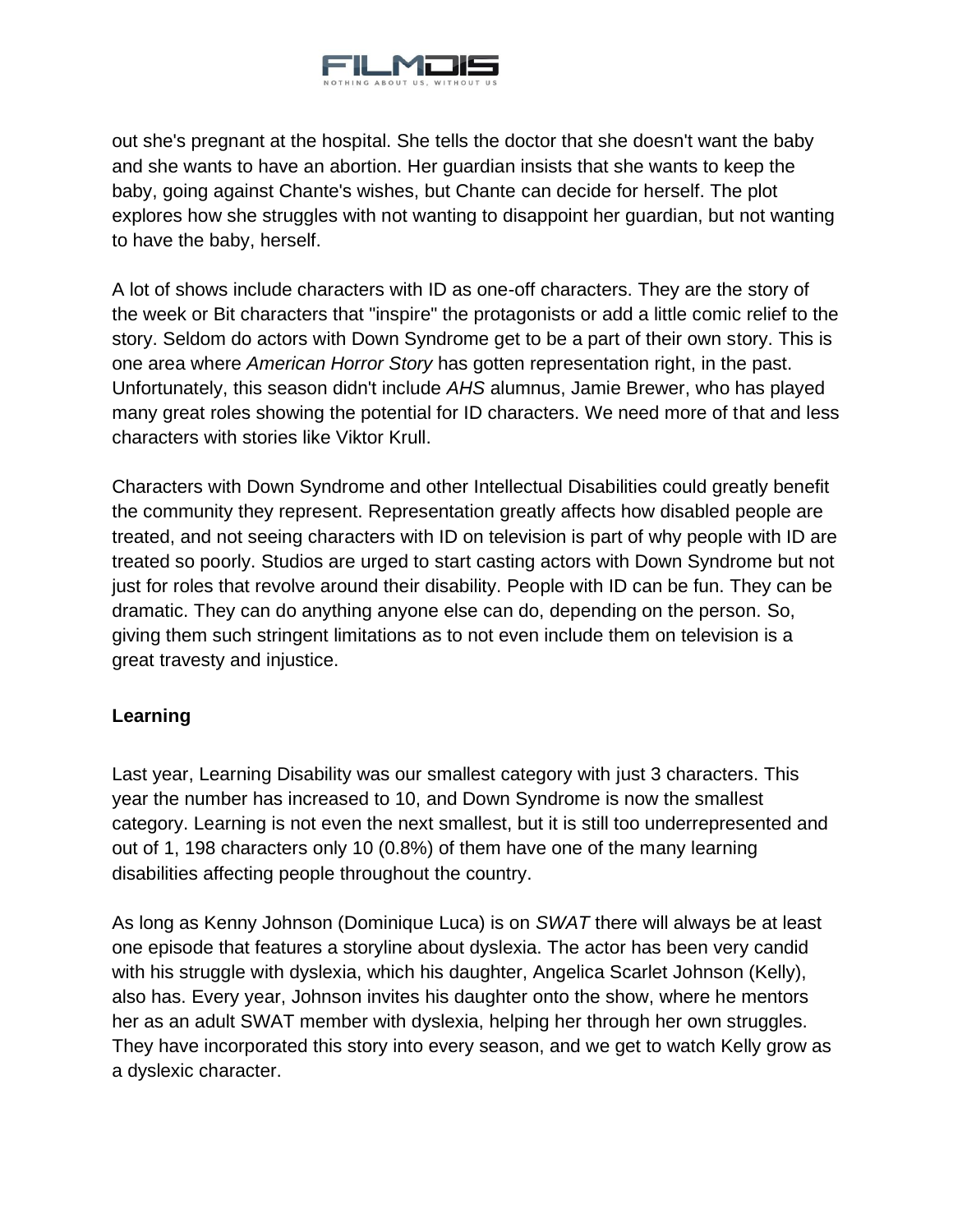

The Learning Disability representation for this study has mostly been not bad. *The Ponysitters Club's* Skye (Morgan Neundorf) is also dyslexic, and there are multiple episodes that deal with her struggles in school. Skye must explain to her classmates how she has to learn things, and she has to figure out how to navigate working in a group, which isn't always easy when you have a different learning style. Showing the character navigating through the school system is an important form of representation.

There are 10 Learning Disabled characters on 10 shows. The most common disability represented is Dyslexia (5), followed by NOS (4) and Dyspraxia (1). Most people represented with Learning Disabilities are Cisgender White Male, and Male characters, in general, outperform Female characters 7 to 3. The Cisgender White Male accounts for 5 characters – 3 with Unknown Sexuality, probably because there are a lot of children in this category, and 2 Heterosexual. There is 1 Cisgender Black Male with Unknown Sexuality and 1 Cisgender IPOC Male (Latine) with Unknown Sexuality. The only Female representation is 3 Cisgender White Female with Unknown Sexuality.

The network with the most characters is Netflix with 2, and all the other networks tie with 1 character including BBC America, CBS, FOX, Britbox, NBC, Starz, Acorn, and Disney. Part of the reason why the characters are so spread out is because there is this ongoing idea that disabled people don't often interact with one another. This is a huge mistake, as a lot of disabled people depend on each other to create community, particularly Black and Brown disabled people. The potential for more stories about this is limitless.

Americans always seem to overwhelm all other nationalities, and this category is not different. There are 6 American, 3 British and 1 Irish. Adult and Child are split evenly with 4 characters apiece, and there are 2 Teen. The highest number of characters when it comes to role type is Supporting with 4. There are 3 Lead and 3 Bit characters. The 3 Lead characters with Learning Disability include 1 Cisgender White Female of Unknown Sexuality, 1 Cisgender Black Male of Unknown Sexuality, and 1 IPOC (Latine) Male with Unknown Sexuality. Only 1 out of the 4 Supporting characters is not a Cisgender White Male. The 1 Supporting character is a Cisgender White Female of Unknown Sexuality.

This study keeps repeating itself over and over. That's because every category has the same major problems. Every category lacks LGBTQIA disabled representation. Every category lacks Black and IPOC disabled representation. This is a known problem, and it's on the studios to fix it. It's something that can be done by integrating disability into stories about marginalized people. Every community has disabled people, but there is not enough representation showing this.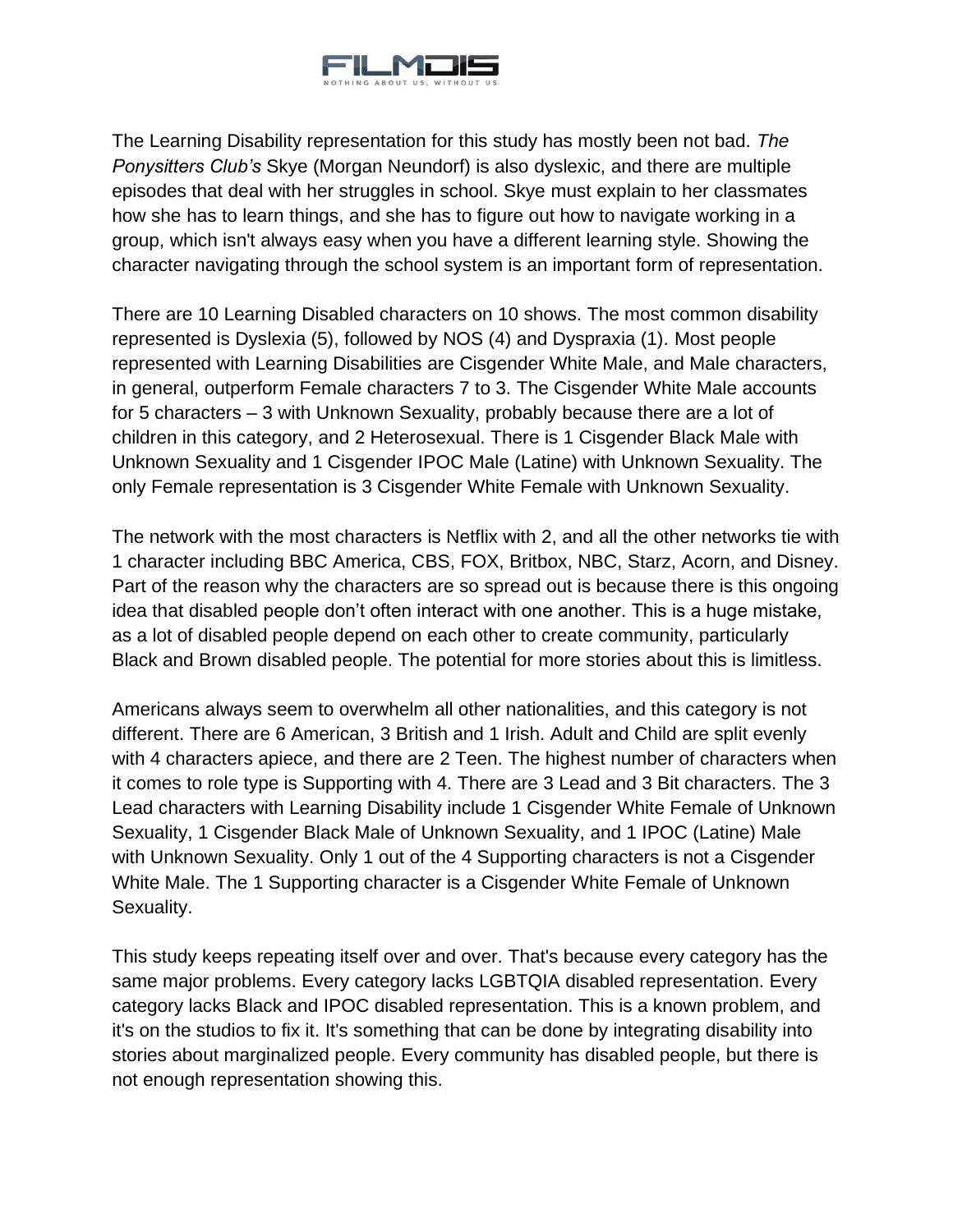

Only one of the characters that we know of, 1 is someone with a Learning Disability. We could not count Kenny Johnson for this category because this year he is multiply disabled! His entire story revolves around how he has a severe injury that has a sustainable impact on his life. While he is able to eventually pass the test to get back to working SWAT, he still has health problems associated with the injury. This means that there are 6 Unknown and 3 No.

One of the few characters from last year that we wrote about is a Cisgender Black Male. It's *Doctor Who*'s Ryan Sinclair (Tosin Cole). He happens to have dyspraxia and once again it's only mentioned briefly. I guess that is what happens when you are busy saving the world with the Doctor. Also, it doesn't help that it's not clear whether Cole actually has dyspraxia himself. Regardless, it could provide much greater representation than it does. This is what we call a throwaway disability role.

The other non-white character is the Cisgender Latine Male Lead character on *911: Lonestar,* Mateo Chavez (Brett Rice). Mateo passed the physical part of the firefighter test multiple times, but he cannot seem to pass the written test. The fire chief has him tested and it is discovered that he has severe dyslexia. That allows him to get accommodations through the ADA so he can take the test orally. This is presented incredibly positively, and with the help of his station, he is able to study until he knows all the information. All the other firefighters record the material from the book so he can listen to it, since it's easier for him to learn that way. There is also pressure on him to pass the test because he is a DREAMer, who will get deported if he doesn't pass.

This is a category that would be easy to integrate with more characters, but studios have to be willing to take the chance and make characters that have Learning Disabilities. Involving disabled people in the creative process is key to creating more and better disabled characters. In any category, not just this one.

# **Little People**

Little People (LP) deserve better representation. That can be said about every category here, but the LP community has a proven record in Hollywood. LP actors have been a part of film and television since the beginning. Yet, in 2021 there are still so few LP characters you can count them on two hands.

Last year we had 10 LP characters on 180 shows, and this year we have 8 characters (0.7%) on 250 shows. That's ridiculous. The problem is that this was the last year that Tyrion Lannister (Peter Dinklage) will be on *Game of Thrones*. So, we are losing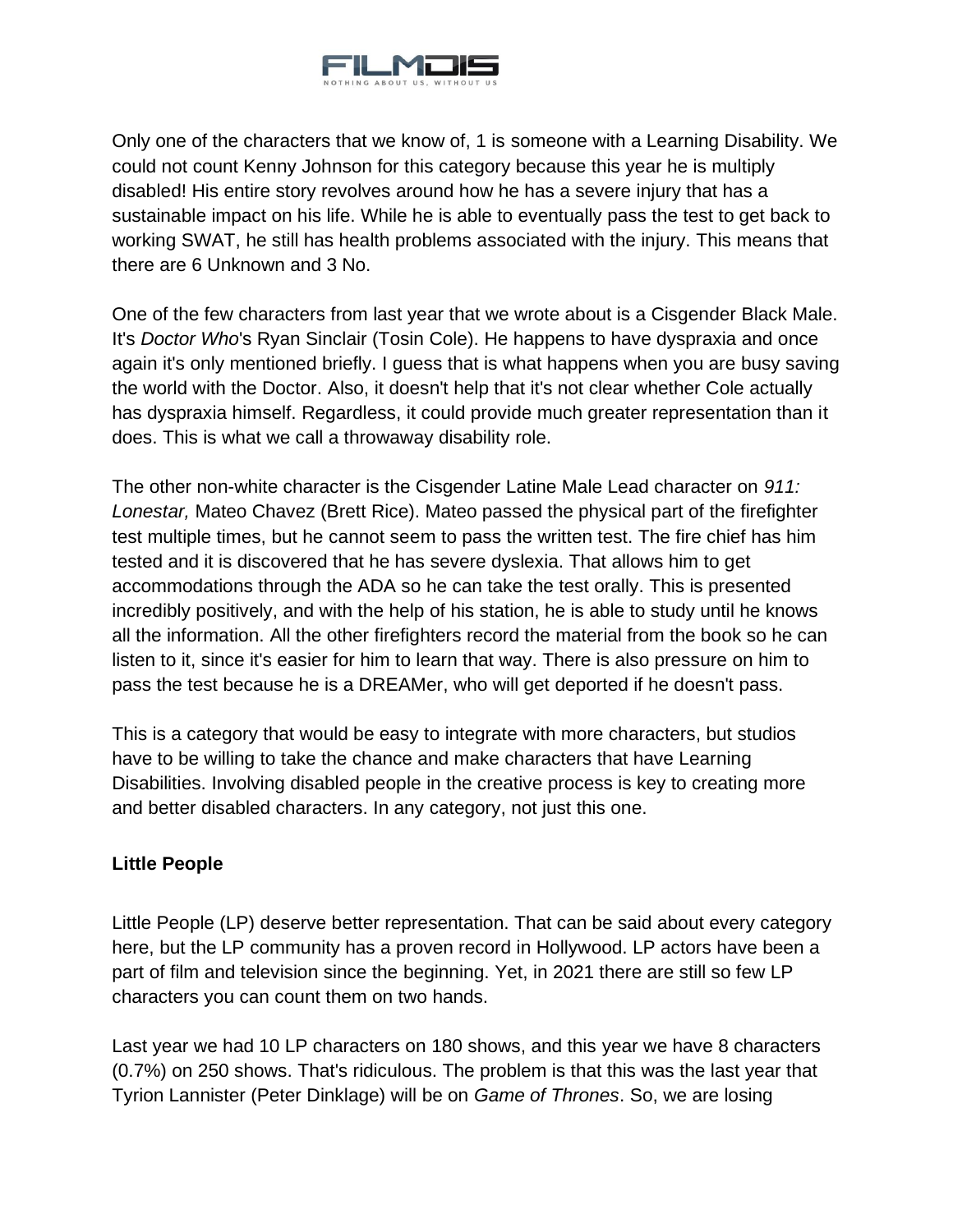

another LP character for the next study. Who knows at this point if he's going to be replaced by another character? After next year's study we will also be losing Matilda "Mattie" Webber (Meredith Eaton) from *MacGyver*, unless the fans manage to revive it and save it for another year. *Harlots* is also over, so Francesca Mills won't be back next year as Cherry Dorrington. That's another character that's going to be lost.

That's the problem though. The LP community keeps losing characters and not replacing them. We watched 70 additional shows this year and got less characters. We shouldn't be seeing less characters. We should be seeing more characters, and LP characters are easy to integrate into nearly any setting. There just must be creators who have the imagination to include them.

Last year, Mattie Webber won the award of Dominick's favorite character/performance of the entire study. This year, her story is not quite as meaty. We could use years more of her character to explore who she is even further. Audiences have not had nearly enough time with Mattie, who is the head of the Phoenix Foundation. This year she must share her leadership duties, much to her chagrin. Still, at the end of the day, she's the head of an international spy organization, the kind of character we want to see more disabled actors playing.

Out of all the 2 Lead characters, 1 is a Cisgender White Heterosexual Female. That character is Mattie Webber. While we love her, it would be nice to have some non-white LP Lead characters, particularly LP Female characters and LP Trans characters. Supporting is not much better with 2 Cisgender White Female characters including 1 Heterosexual, and 1 Unknown Sexuality.

The eight different LP characters are on 8 different shows, which are on 4 networks and 1 streaming service. The leading network is NBC with 3 characters, followed by CBS with 2, and the rest of the networks are tied with 1 (ABC, HBO, and Hulu). The characters are split evenly between Cisgender Male and Cisgender Female with 4 characters apiece. All of them are White. There is literally no Black, Brown, or LGBTQIA LP representation on any of the 250 shows we watched for this year's study.

The breakdown by gender and sexuality is 3 Cisgender White Heterosexual Male, 3 Cisgender White Heterosexual Female, 1 Cisgender White Male with Unknown Sexuality, and 1 Cisgender White Female with Unknown Sexuality. There's no other way to say this but Hollywood has universally failed the LP community. Not sure if the studios think audiences should be appreciative that they let the LP characters mostly be Heterosexual, because, you know, at least they have a sexuality, which is not always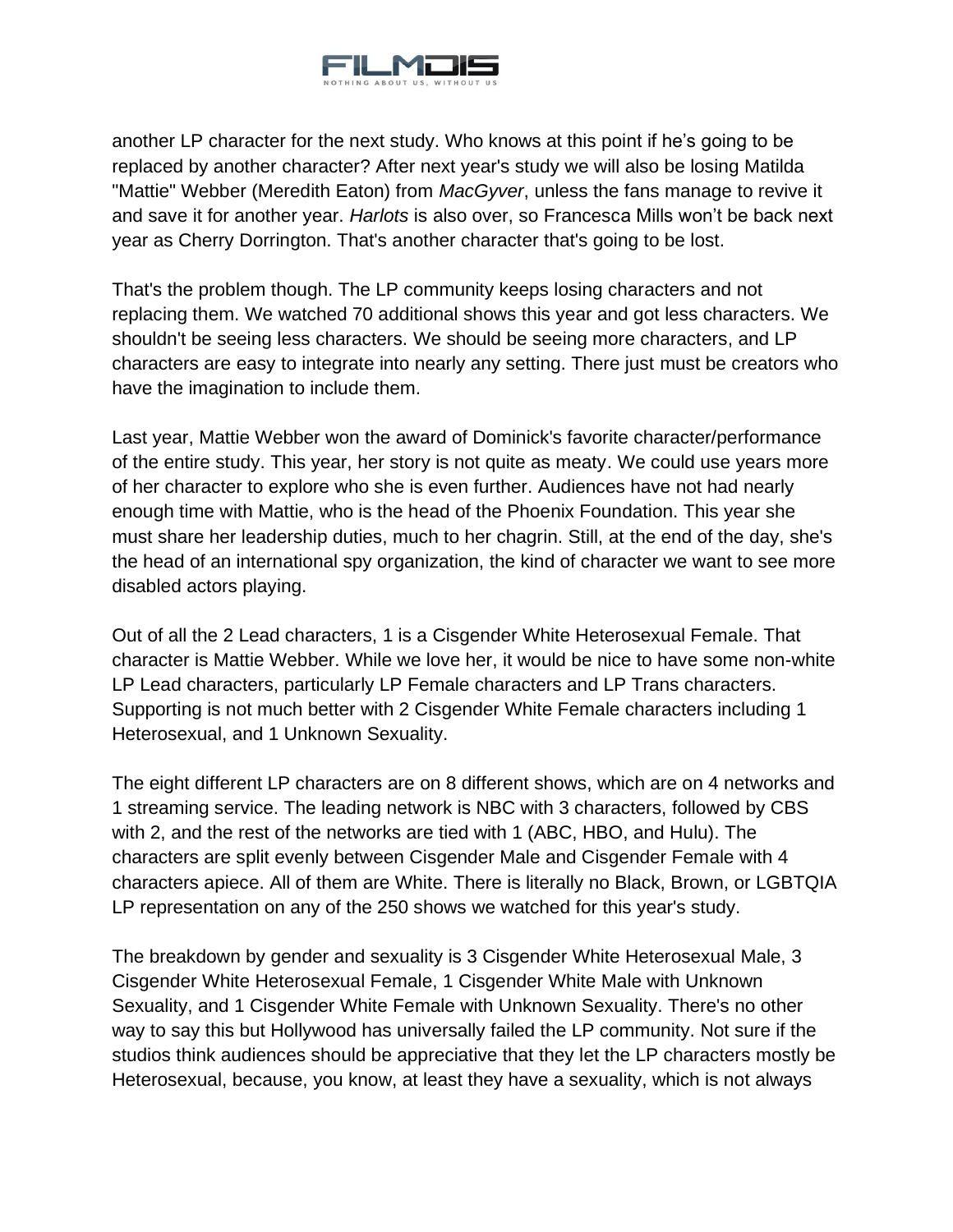

the case for disabled characters, but we've seen enough Heterosexual characters for a lifetime. It's a hollow victory.

The exclusion of absolutely no nonwhite LP characters is a travesty. With an extraordinarily strong reality that the LP community will continue to lose characters over the next few years, the devastating impact of dwindling representation is on their doorstep. This is not just a callout but a demand that studios start auditioning LP actors tomorrow. Bring them in for any character they can logically play. Stop sidelining them to fantasy, sci-fi, and the occasional Bit part in a comedy or drama. As studios you are not even giving them that, right now.

Getting back to the breakdown, 6 characters are American 1 British, and 1 from a Fictional World (Westeros). There are no young LP characters. Apparently, according to Hollywood, LPs cannot be Child, Baby, or Teen. The majority are Adult (6) and there are 2 Elder. Bit and Supporting characters are tied at 3 characters, and there are 2 Lead characters.

The only good thing about this category is the fact that it is the only category that is 100% free of disabled mimicry. All 8 characters are played by LP actors. This is how it should be for nearly every category (excluding Coma – please do not encourage filming of people in comas). This is what studios should aspire to, especially for disabilities that are apparent by looking at the character. While people with less visible disabilities should still have accurate representation by individuals with said disabilities, it's a bit harder to know who is and isn't disabled, especially when actors are often afraid to disclose whether they have a disability for incredibly valid reasons.

One thing noticed from last year was that there are impersonators in every study. Last year it was Kiss, and this year it's Danny DeVito. These are definitely throwaway roles. In this case, the impersonator was on *Fresh Off the Boat* and is played by actor Stewart Gordon. There is also a Tarot Reader (Sarah Folkins) on *Manifest*, because why not throw in some cultural appropriation?

Overall, there were more good LP characters than bad. On *New Amsterdam*, Mark Walsh (Matthew Jeffers) is an ER doctor, and you get to see him occasionally performing duties as any other doctor would. This is a really great way to incorporate LP and other disabled characters into formulaic shows such as medical and legal dramas. Of course, there is also Hetty (Lauren Coover) on *NCIS: Los Angeles*. Just like Mattie, Hetty is a badass in charge. As the head of the Los Angeles office of NCIS, it's also implied that she's worked with the CIA all over the world. Hetty has been great throughout the series, although it would be nice to see more of her character.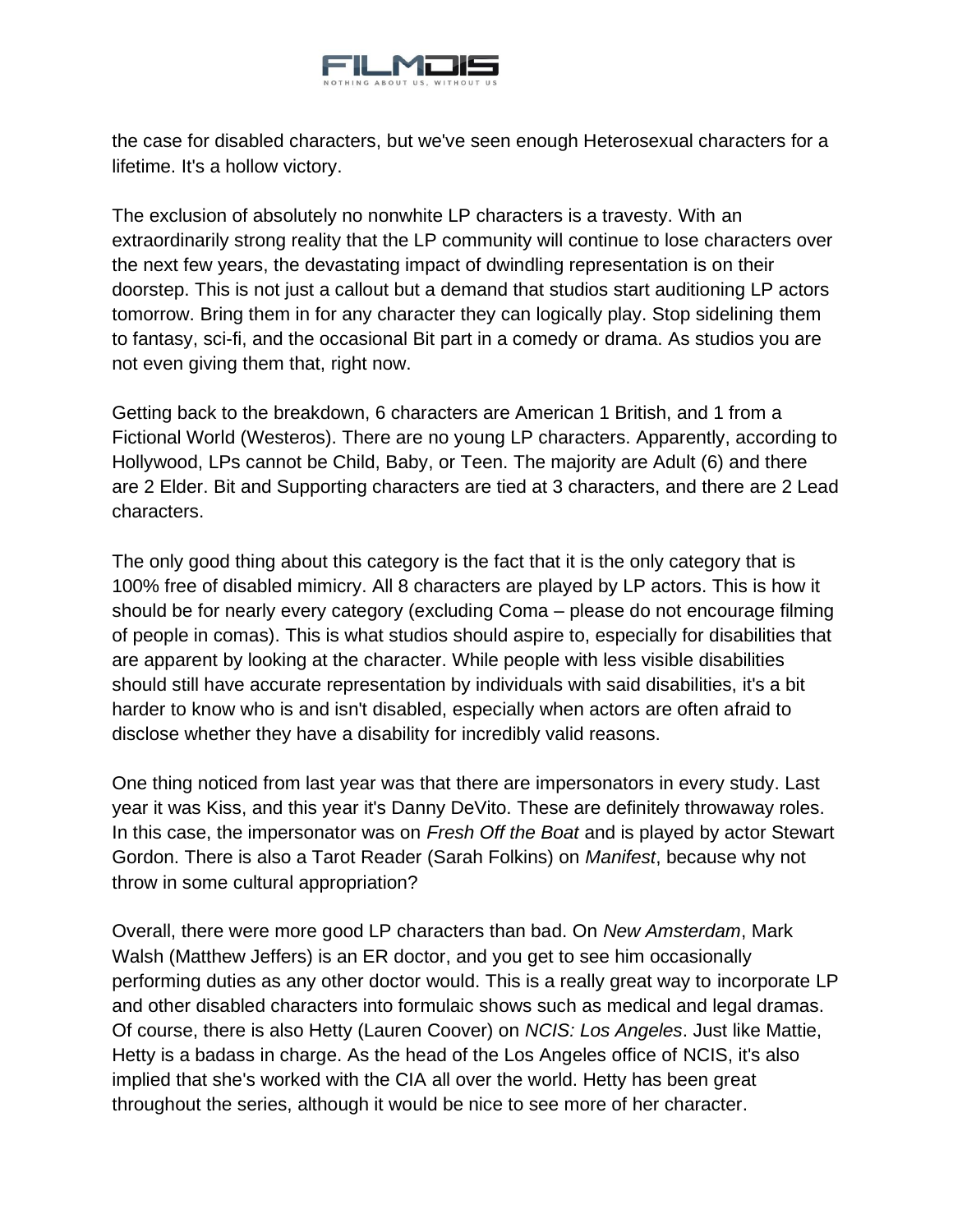

At the end of the day, Hollywood is responsible for how problematic this category is. The LP community has been heavily involved in Hollywood for so long that they shouldn't be having these problems. They should be fully integrated playing whatever characters they can, without being pigeonholed by certain role types or stereotyping. The hope of this study is that next year we will have many more LP characters to report. We will continue to advocate for changes for LP characters, and the many other disabled characters lacking representation on television.

## **Multiple Disabilities**

There are 180 characters (15%) with Multiple Disabilities on 81 shows. Shows air on 14 networks and 7 streaming services. The network with the most characters is ABC (30), with NBC (27), and CBS (25) completing the top three networks. Netflix has the most characters of the streaming services with 15 characters.

There are innumerable combinations of disability present, and we are going to attempt to list all of them. The most common is Addiction & Psychosocial disability, with 19 characters, but we know from the real world that people can have any combination of disability together. We feel it is of utmost importance that Hollywood continue to show comorbid disability through characters that are multiply disabled.

This is how the Addiction/Psychosocial disability breakdown works out:

Addiction/MH: 19 (Addiction/PTSD: 4 (Pill Addiction -1), Addiction/Psychosocial: 4, Addiction/Alcoholism/PTSD: 3, Addiction/Alcoholism/Deaf: 2, Addiction/Trauma: 2, Addiction/BiPolar: 2, Alcoholism/Addiction/ADD: 1, Addiction/PTSD/Panic Attacks: 1)

Here is the breakdown of all other multiple disabilities represented:

Chronic/Psychosocial: 16 (Heart Problems/PTSD: 2, Anxiety/Autism/Crohn's: 1, Anxiety/OCD/Heart Problems: 1, Depression/Lymphedema: 1, Ulcers/Anxiety: 1, Anxiety/Panic Attacks/Sleep Apnea: 1, Allergies/Mental Health (Panic Disorder): 1, Anxiety/Panic Attacks/Asthma: 1, Allergies/NOS: 1, Allergies/OCD: 1, PTSD/Lupus: 1, Asthma/ADHD: 1, PCOS/Binge Eating Disorder: 1, PTSD/Chronic Pain: 1, Chronic Pain/Anxiety: 1)

Multiple Chronic: 14 (Heart Problems/Sleep Apnea: 1, Cataracts & Tinnitus + more: 1, Multiple Heart Conditions: 1, Elder Stuff/STDs/Arthritis: 1, Multiple Elder Conditions: 1, Chronic Pain/Sleep Apnea: 1, Unformed Trachea, Chronic Health: 1, Heart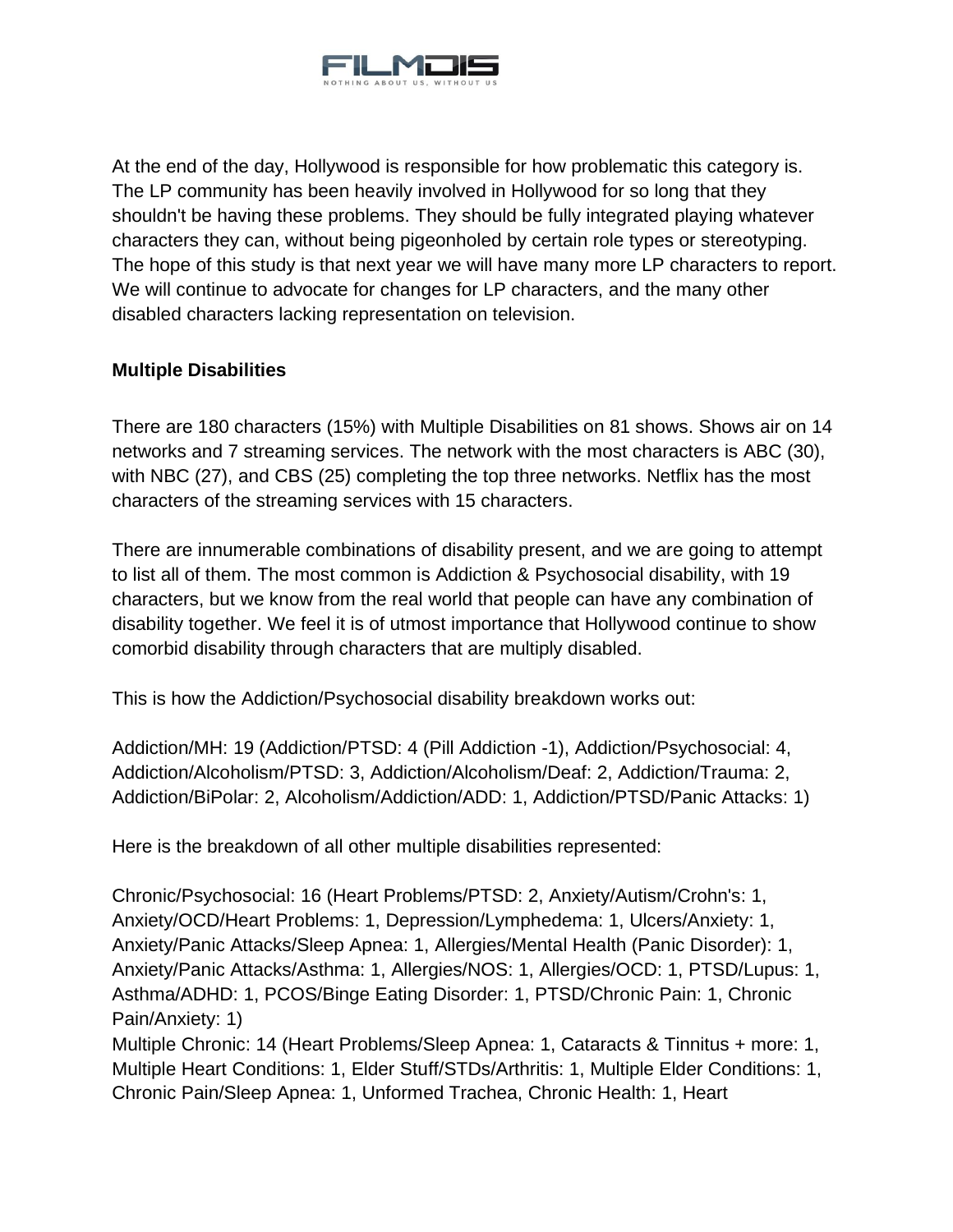

Problems/Kidney Failure: 1, Cystic Fibrosis/Organ Failure: 1, Emphysema/Heart Problems: 1, Narcolepsy/Sleep Apnea/High Blood Pressure/Kidney Damage: 1, Heart Problems/Lyme Disease: 1, Celiac Disease/Osteoporosis: 1, Autoimmune Disease/Chronic Pain: 1) Multiple Psychosocial: 11 (PTSD/Depression: 2, Agoraphobia/Panic Attacks: 1, Anxiety/Depression: 1, Panic Attacks/Depression: 1, Panic Attacks/Anxiety: 1, PTSD/Anxiety Disorders (Multiple): 1, PTSD/Anxiety: 1, Trauma/Depression: 1, Narcissistic Personality Disorder/Binge Eating Disorder: 1, Delusions: 1) Psychosocial/Body Differences: 10 (PTSD/Scars: 6, Trauma/Frostbite: 1, PTSD/Burns: 1, PTSD/Cybernetic Implants: 1, Cutting (NOS)/Scars: 1) Cancer/Chronic: 8, (Cancer/Asthma: 1, Cancer/Arthritis: 1, Cancer/Heart Problems: 3 (Lymphoma -1, CHF-1/Breast Cancer: 1), Brain Tumor/Epilepsy: 1, Lymphoma/Allergies: 1, Breast Cancer/Heart Problems: 1) Psychosocial/Amputee: 7 (Depression/Amputee: 1, PTSD/Depression/Amputee: 1, PTSD/Amputee: 3, Penis Amputee: 1, PTSD/Genital Mutilation: 1) Chronic/Physical: 7 (Physical/Elder Stuff: 1, Physical/Sleep Apnea: 1, Physical/Arthritis: 1, CP/Allergies: 1, Lung Problems: 1, Asthma: 1, SciFi Disability: 1) Alcoholism/Psychosocial: 6 (Trauma: 2, Bipolar: 1, Depression/PTSD: 1) Chronic/Neurological: 6 (Renal Failure/Alzheimer's: 1, Heart Condition/Dementia: 1, Chronic Pain/TBI: 1, Heart Problems/Stroke 1,Dementia: 1, NOS: 1) Addiction/Chronic: 6 (Addiction/Kidney Disease: 1, Alcoholism/Kidney Failure/Kidney Transplant/Addiction: 1, Addiction/Heart Problems: 1, Addiction/Diabetes: 1, Addiction/Renal Failure/Heart Problems/Hepatitis: 1, Gambling Addiction/Knee Pain: 1) Blind/B&F Differences: 5 (Blind/Scarring: 4, Eye Damage/Scars: 1) Alcoholism/Chronic: 4 (Alcoholism/Heart Problems: 2, Alcoholism/Sleep Apnea: 1, Hip Replacement: 1) Neurological/Physical: 4 (Dementia/Physical: 3, Stroke/Physical NOS: 1) Multiple Neurological: 4 (Brain Damage/Stroke: 1, Dementia/Stroke 1, Brain Embolism/Stroke: 1, Heart Problems/Liver Damage: 1) Cancer/Neurological: 4 (Cancer/Dementia: 2, Cancer/Stroke: 1, Cancer/TBI: 1) Addiction/Cancer: 4 (Brain Cancer – 3) Alcoholism/Cancer: 3 Chronic/Learning: 3 (Scoliosis/Learning Differences: 1, AIDS/Dyslexia: 1, Chronic Pain/Dyslexia: 1) Psychosocial/Physical: 3 (Agoraphobia/Physical: 1, PTSD/Physical: 1 (Cane User - 1), Crutch User/PTSD: 1) Psychosocial/Neurological: 3 (Schizophrenia/Alzheimer's: 1, PTSD/TBI: 1, AVM (arteriovenous malformation), Temporal Lobe Epilepsy, "Multiple Personality Disorder" DID: 1) Physical/B&F Differences: 2 (Physical/Scars: 1, CP/Scars: 1)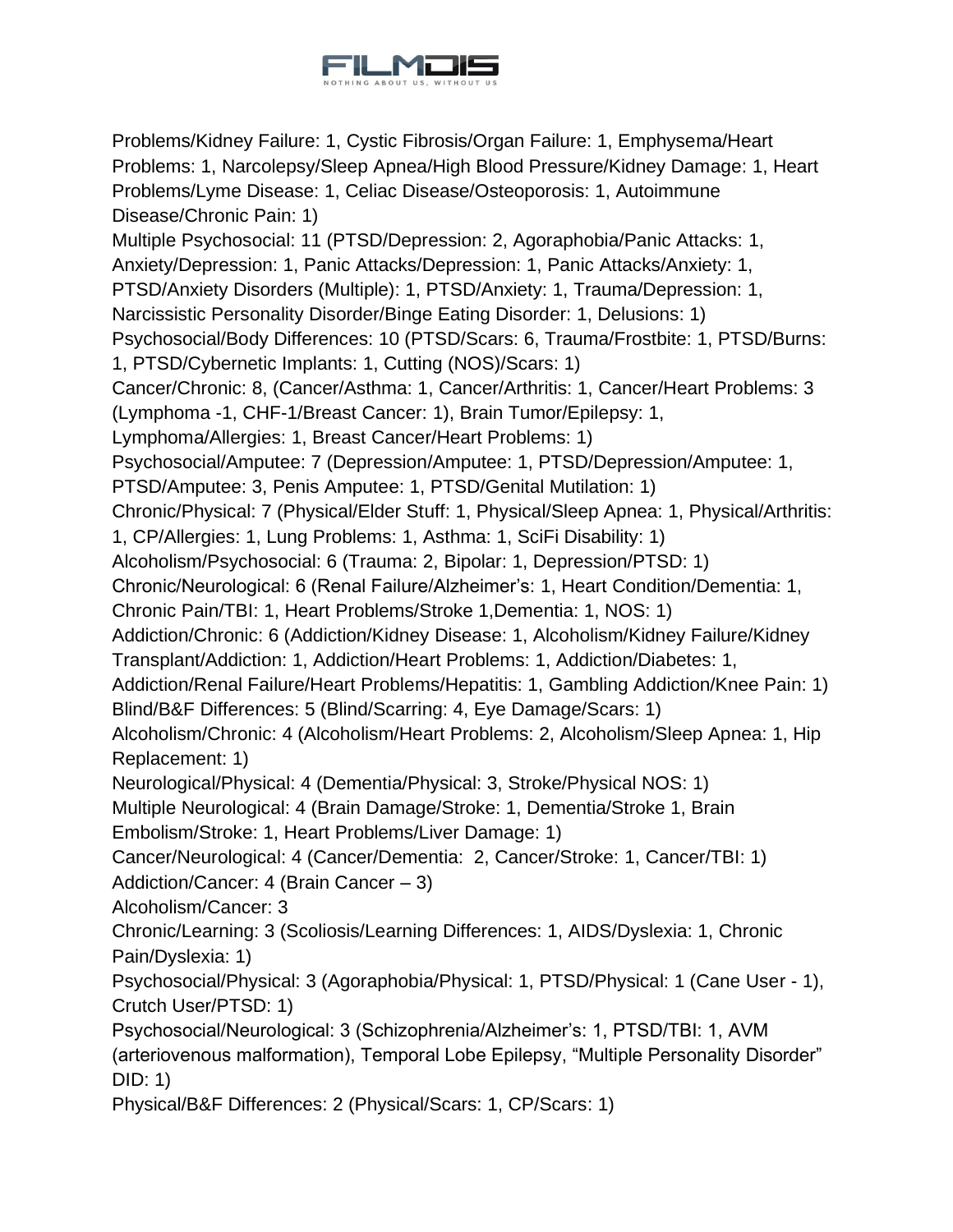

Learning/Psychosocial: 2 (Bipolar: 1) Addiction/B&F Differences: 2 (Addiction/Scars: 2 (1 Opioid)) Chronic/Body Differences: 2 (Scarring)

1 each of the following Disabilities:

Deaf & HOH/Physical (HOH/Physical), Amputee/Psychosocial/Neurological (Amputee/PTSD/TBI), Amputee/Body B&F Differences), Cancer/Amputee (Eye), Cancer/Blind, Cancer/Physical, Addiction/Allergies (NOS), Addiction/Amputee (Leg Amputee), Addiction/Psychosocial/Amputee (Psychosocial/Addiction/Amputee (Pill Addiction)), Albinism/Heart Condition, Alcoholism/Neurological (Alcoholism/Early Onset Alzheimer's), Cancer/Chronic/Psychosocial (Lymphoma/Heart Problems/Bipolar, Cancer/Psychosocial (Brain Tumor), Cancer/Unknown (Terminal Cancer, plus what the guy thinks is Dementia, maybe), Chronic/Amputee (Diabetes/Right Hand Amputee, Chronic/Blind (Ulcers/Cataracts), Chronic/Down's Syndrome: 1, Chronic/LP (Dwarfism/Sleep Apnea), Chronic/Microdeletion (Crohn's Disease/Microdeletion), Chronic/Psychosocial/Neurological/Scars: (Coronary Artery Disease/PTSD/Dementia/Burns), Psychosocial/Coma (PTSD/Coma), Multiple Cancer (Multiple Tumors: ), Neurological/Amputee (Brain Injury/Amputee), Neurological/Deaf & HOH (Stroke/HoH), and Physical/Visual (Manual WC User/Cataracts).

The Multiple Disabilities category is full of Male characters, and Cisgender White Male characters, in particular dominate the category with 72. There are 46 Heterosexual (1 Jewish), 20 Unknown Sexuality, 5 Gay (1 Jewish), and 1 Bisexual. Cisgender White Female characters account for 52 characters with 39 Heterosexual, 9 Unknown Sexuality (1 Romulan), 3 Bisexual, and 1 Lesbian. There is also 1 Trans White Lesbian Female.

The 19 Cisgender Black Male characters are split up amongst 13 Heterosexual and 6 Unknown Sexuality. 15 Cisgender Black Female characters are split up into 12 Heterosexual, 1 Unknown Sexuality, 1 Bisexual, and 1 Lesbian. Meanwhile, Cisgender IPOC Male account for 11 characters including 9 Heterosexual (6 Latine, 2 Asian, 1 Indigenous), 1 Unknown Sexuality (1 Latine), and 1 Gay (Indigenous). The 9 IPOC Female characters break down into 7 Heterosexual (3 Asian, 1 Middle Eastern, 1 Indigenous Latine, 1 Biracial), 1 Unknown Sexuality (Biracial), and 1 Queer (1 Mixed – Indigenous Latine & White). There is 1 IPOC Heterosexual Female (1 AfroLatine). While this category provides a little bit more diversity than other characters, it's frustrating to realize that White characters still largely out balance all other races 125 characters to 55.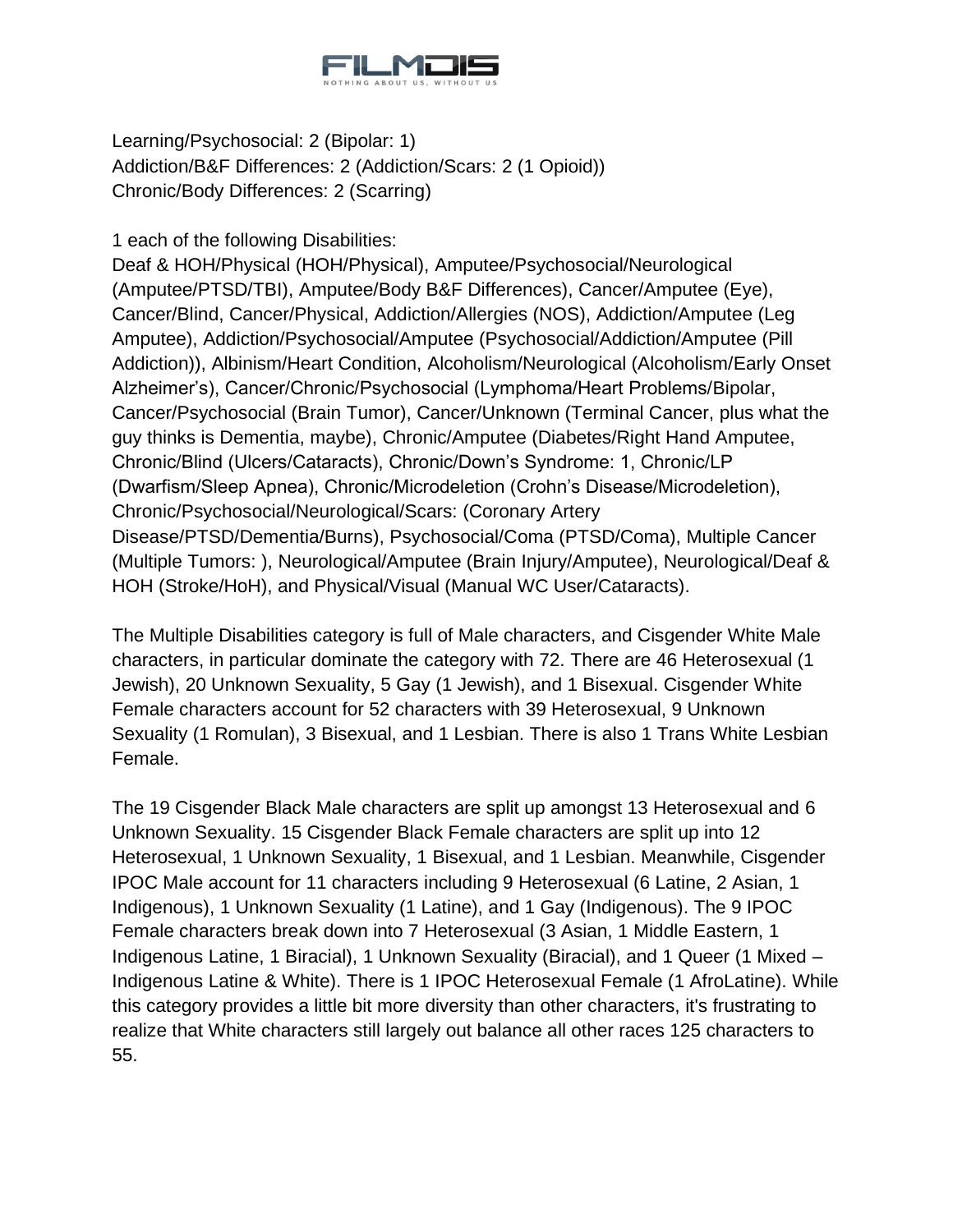

Last year, the study only featured one Trans character, who was previously in the chronic category. This year, there is a small scattering of Trans characters, 2 who are a part of this category. That character from last year is still on the list for this study. Blanca Evangelista (MJ Rodriguez) from *Pose* deals with complications from her HIV turning into AIDS, so she is now Multiply Disabled. Her storyline explores her coming to terms with the fact that she has AIDS, and the reality of possible death, as well as the changing of her family as her children grow, and move in and out, eventually leaving her to look to the new generation of queer children to raise.

There is not that much queer representation either, but what is there, accounts for 5 Cisgender White Gay Male, 3 Cisgender White Bisexual Female, 1 Cisgender White Lesbian Female, 1 Cisgender Black Lesbian Female, 1 White Cisgender Bisexual Male, 1 Cisgender Black Bisexual Female, 1 Cisgender IPOC (1 Indigenous) Gay Male, and 1 Cisgender IPOC Queer Female (Mixed (Biracial – Indigenous Latine & White). That accounts for 14 Queer characters that are Cisgender plus the 1 Trans Lesbian for a total of 15 characters with Queer sexuality.

No surprise, most characters in the Multiply Disabled section are American (156) followed by British (9), Fictional (5 – 1 Romulan), Canadian (2), French (1), Scottish (1), Australian (1), Mexican (1), Unknown (1), Haitian (1) and Austrian (1). The age ranges are broken up between 129 Adult, 39 Elder, 9 Teen, and 7 Child.

Nearly half of the 26 Lead characters are played by characters that are not Cisgender White Heterosexual or Unknown Sexuality Male characters. The breakdown of these lead characters is:

13 Cisgender White (8 Heterosexual Female, 4 Gay Male, 1 Bisexual Female) 9 Cisgender Black (5 Heterosexual Male, 1 Unknown Sexuality Male, 1 Heterosexual Female, 1 Bisexual Female, 1 Unknown Sexuality Female) 4 Cisgender IPOC (3 Heterosexual Male (2 Latine, 1 Indigenous), 1 Gay Male (Indigenous)

More than half (35) of the Supporting characters are diverse in some way. This includes:

19 Cisgender White (14 Heterosexual Female, 2 Bisexual Female, 1 Lesbian Female, 1 Unknown Sexuality Female, 1 Gay Male)

9 Cisgender Black (6 Heterosexual Female, 2 Heterosexual Male, 1 Lesbian Female)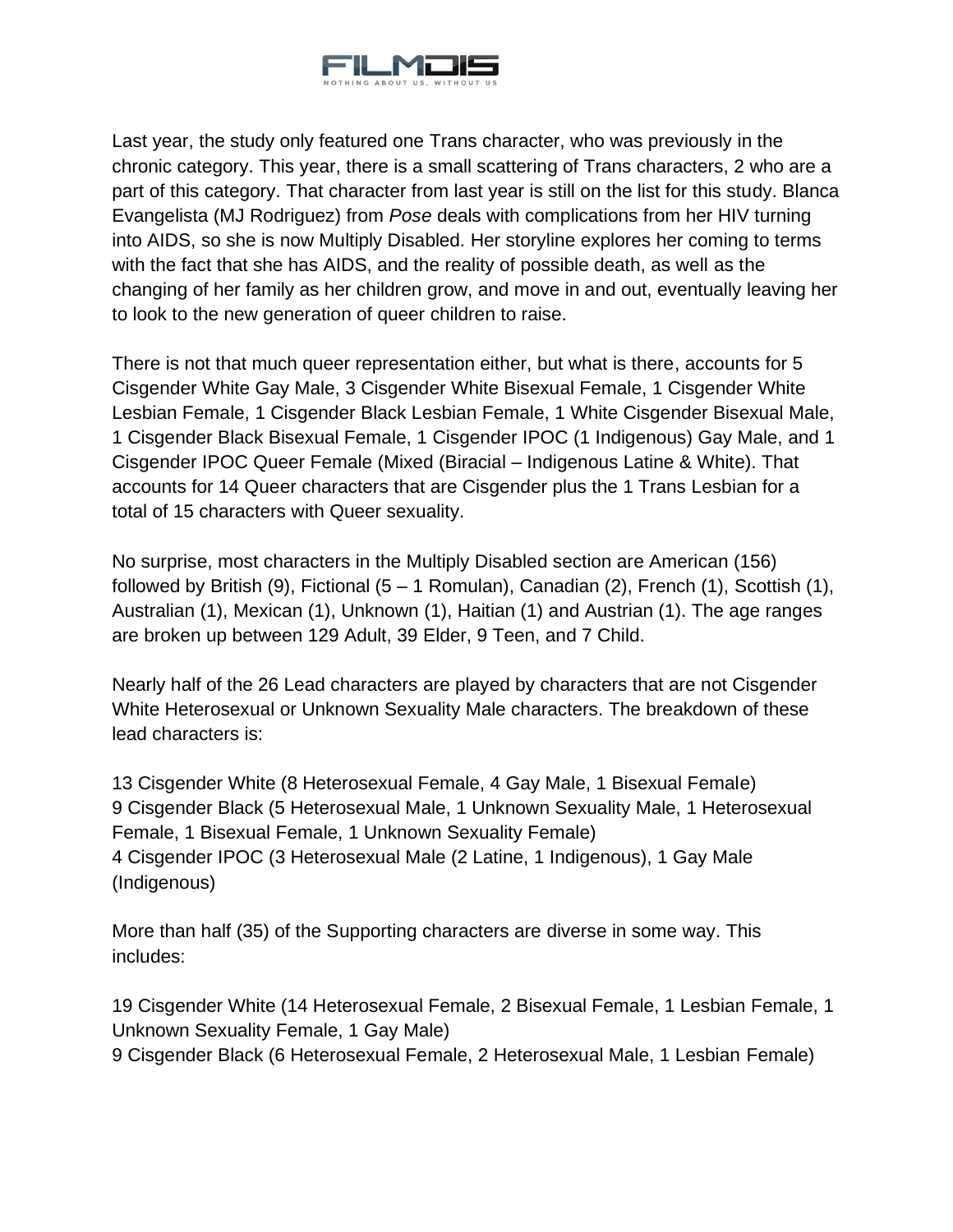

6 Cisgender IPOC (3 Heterosexual Female (1 Biracial, 1 Middle Eastern), 2 Heterosexual Male (1 Asian (Japanese), 1 Latine), 1 Queer Female (Mixed – Indigenous Latine & White) x 1 Trans IPOC Female (AfroLatine)

We have no clue if they are actually disabled or if they are engaging in disabled mimicry. There are 91 Unknown characters, 73 No, and only 20 are actual disabled actors. That means that for certain, 73 actors engaged in disabled mimicry to play these roles.

A lot of actors like to take on disabled roles because they think it's a challenge but imagine being told your life "is a challenge." Something to be conquered. Actors think they win the game by conquering, and conquering means winning awards for the portrayal. It's a really gross way to think about disability and doesn't help anyone. It's more likely to hurt the disabled community being represented. The actor can move on, but the community must live with their portrayal forever.

The Multiple Disabilities category features shows by the two other disabled showrunners we know have shows that contain data in this study. The first is Ryan O'Connell, who plays Ryan Hayes on *Special*. Ryan is a Gay character, and the show provides similar LGBTQIA representation to the representation we find on *This Close*. It's notable that two shows created by actually disabled creators feature LGBTQIA representation better than the majority of the other shows created by nondisabled people.

A lot of *Special* focuses on Ryan's own internalized ableism. When others are ableist to him this is not always addressed in a way that is explained to the audience. There are other shows that have done this better. Where the show succeeds best is incorporating more disabled characters, authentic situations, and LGBTQIA inclusion. O'Connell casts disabled characters authentically. The weakest part of the show is its humor, particularly around his incredibly ableist work environment. A lot of the humor falls a bit flat. The saving grace is Ryan's best friend Kim (Punam Patel), who is the one that makes the scenes at work palatable. The show kind of reminds us of the early films that emerged from LGBTQIA creators about being queer in the 90s. It's not the best written but has definitely got authentic representation where it counts.

The other disabled showrunner is Ava Duvernay, who is the creator and showrunner of *Queen Sugar*. Ava has incorporated her own experience with Lupus into the character of Aunt Vi (Tina Lifford). This season, Vi occasionally experiences pain and fatigue from her Lupus, but her real struggle is with PTSD, which involves panic attacks and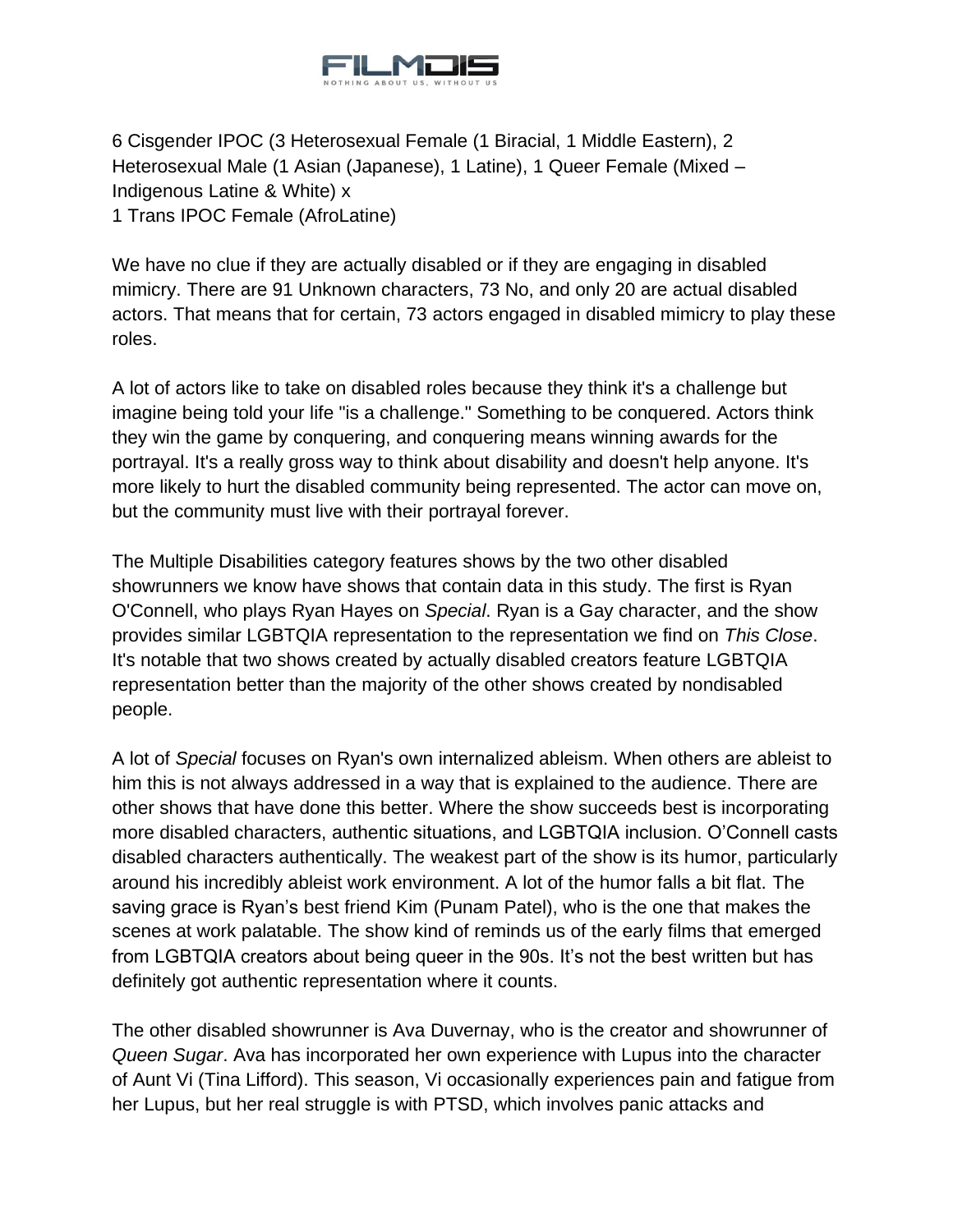

flashbacks, when her abusive ex-husband comes back to town, and keeps showing up. She eventually goes with one of her nieces to confront him, and she helps his current young girlfriend, who he is also abusing, escape. Though the actress does not have Lupus herself, DuVernay's personal experience is clearly evident within the writing of Vi's character.

There are some ridiculous stories surrounding representation of Multiple Disabilities. One of the more absurd is Guest Star Francesca Faridany as Rachel Elliott, on *Bull*. Rachel is a financial whiz who owns her own company. She's also dealing with alcoholism. She is accused of murdering her husband, but because she was drunk AND she has early onset Alzheimer's, she can't seem to remember murdering him at all. It really feels like the writers are just trying to emphasize why she can't remember by making her have both Alcoholism and Alzheimer's. While this combination of disabilities could make evocative television, this just comes off as over-the-top.

There are also multiple instances of doctors involved in medical malpractice, who never get fired for doing things that are wholly unethical. This is especially true of some of the doctors (Will and Natalie in particular) on *Chicago Med*. Here is a glimpse at some of the more ridiculous storylines featuring disabled characters.

Mike Monroe (Kyle Adams) plays someone dealing with addiction to heroin. He needs a surgery he's had two times, previously, and if he keeps using, he will need to get the surgery again. Will forges one of the other doctors' names for a prescription for antidepressants, so he can have the surgery. Evelyn Myers (Adria Dawn) has an advanced directive because she has kidney disease and needs dialysis. She also has Alzheimer's, and she forgets about the advanced directive, but because she signed it when she was considered "lucid" her family and the doctors are going to ignore the fact that she now says she wants medical treatment. However, Will can't stand for that, so he completely ignores it and tries to give her treatment anyway. At the end, the family takes her home to hospice so she can die, and Will still keeps his job.

Good or bad, the Multiple Disabilities category offers a way for disability to be explored with greater complexity. There are a lot of disabled people who have more than one disability, so it's really great to have this category. However, considering the nuances that come with having one disability, writing about the intersection of two requires even more knowledge and understanding of disability issues. This is why it is of utmost importance that disabled people be a part in crafting these stories. We want to avoid more stories about Will Halstead being an incompetent doctor who gets away with everything as a cisgender white man, as opposed to scenes with Aunt Vi getting support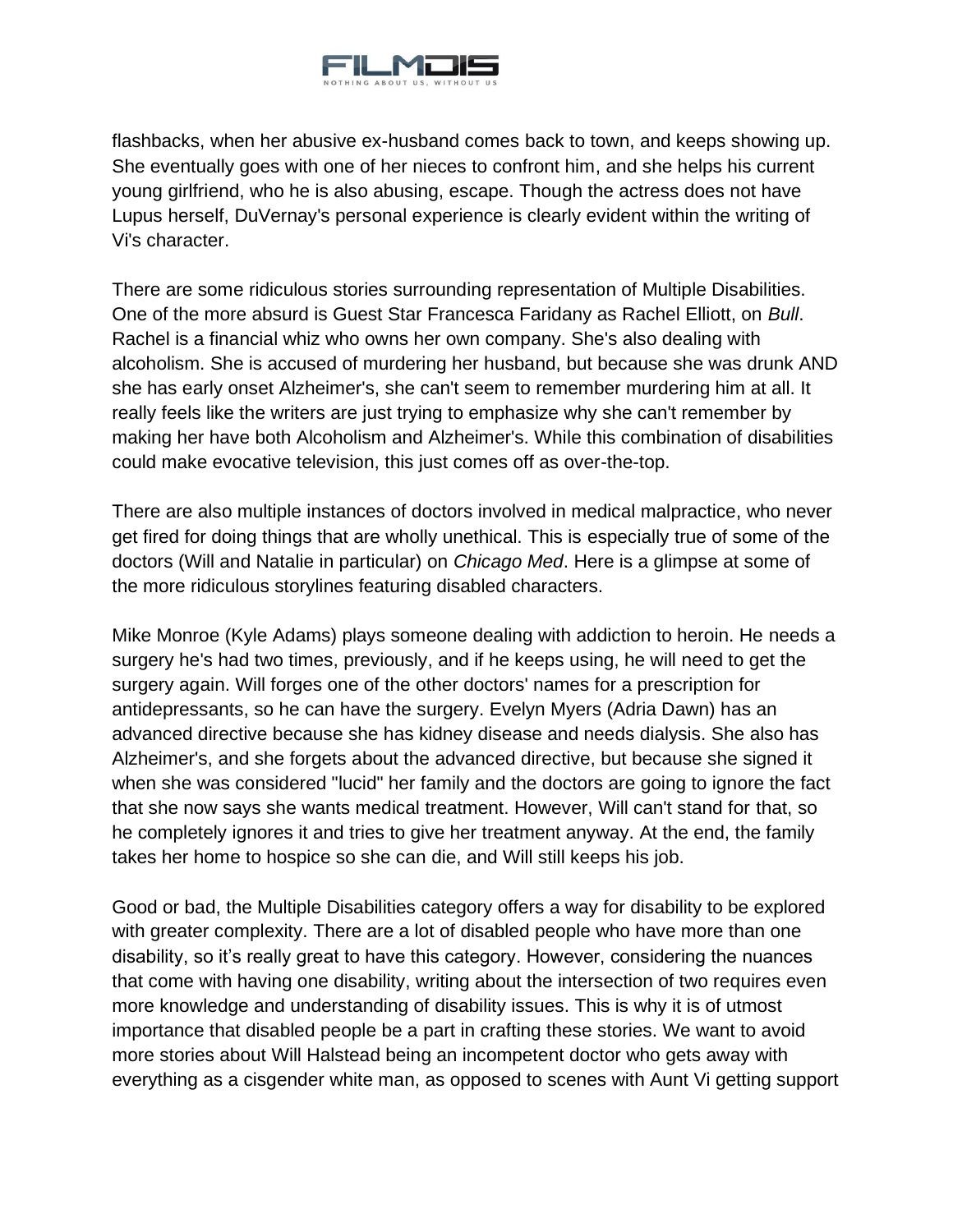

from her husband Hollywood, because she's struggling with a flareup of Lupus. We'll take those scenes any day.

## **Neurodivergent and/or Psychosocial**

This year we decided to switch the Neurodivergent and/or Psychosocial category so that instead of four separate categories it is broken down into three distinct parts. This was because we just don't have enough ADD/ADHD representation to have its own group. As such, we have placed ADD/ADHD in the basic Mental Health sub header. The other two sub headers are Mental Health – NOS and Autistic.

The reason we initially wanted to separate them was because we knew a lot of television shows like to give characters Psychosocial disabilities without specifying what disability they actually have. The character may act out a series of "symptoms" or perform in a stereotypical way, but without specifying what they have, it is hard for the community that could be represented to really get a sense of representation. This is a phenomenon we've noticed in television and film for a while when it comes to Psychosocial Disability specifically.

### *Mental Health*

The terms Psychosocial and Mental Health can and have been used interchangeably, although disability activists in the MH sphere may have strong feelings about using the term Mental Health. Psychosocial also encapsulates social disabilities such as Autism and ADHD, which kind of fit in with the idea of Mental Health, but also have their own distinct characteristics that separate them from other Psychosocial disabilities.

For this study we found 111 characters (9%) with a specific Psychosocial diagnosis. We put them in the general MH category for that reason. The characters are spread out across 68 shows, which were featured on 11 networks and 5 streaming services. NBC leads it with the most characters at 23, followed by CBS at 22, and ABC at 17.

The most popular disability represented in this section is PTSD with 38 characters. Other representation includes 14 Bipolar (1 Bipolar I), 12 Anxiety (2 Extra Dimensional Anxiety), 9 Depression (1 Postpartum), 6 Schizophrenia (1 Early Onset, 1 "Paranoid" Schizophrenia), 5 OCD (1 Rapunzel Syndrome), 4 Multiple Mental Health Symptoms (1 Impulse Control Disorders), 4 "Paranoid" Delusions (1 "Lunacy"), 4 ADD/ADHD (3 ADHD, 1 ADD), 2 Psychopathy, 2 Nervous Condition, 2 Trauma, 2 Personality Disorder,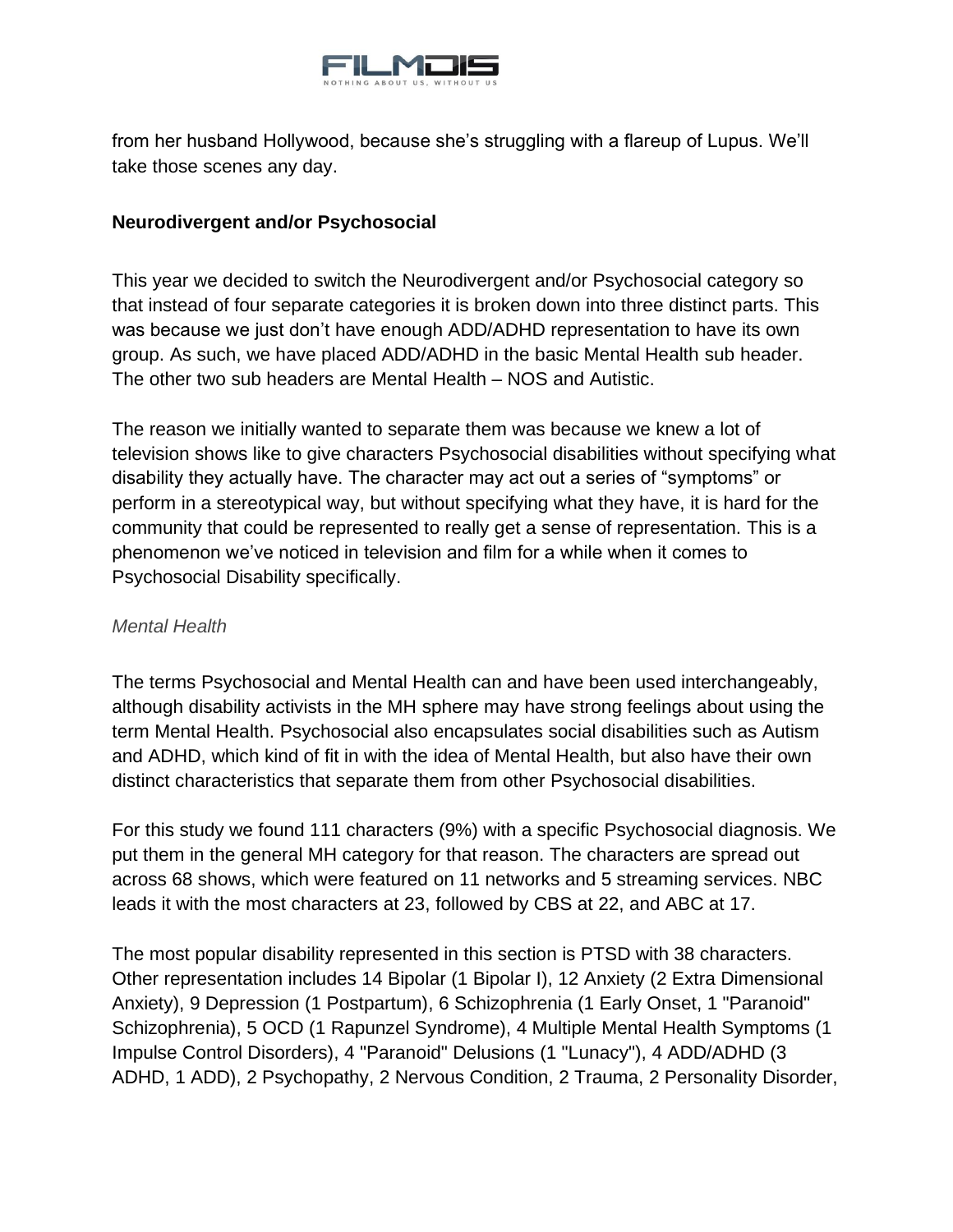

1 Bulimia, 1 Panic Attacks, 1 Attachment Disorder, 1 "Criminally Insane," 1 Conduct Disorder, and 1 Malignant Narcissism.

Male and Female is split evenly, with slightly more Male. The most common group, as always, is Cisgender White Heterosexual Male, which makes up 35 characters. With 14 Cisgender White Unknown Sexuality Male and 1 Cisgender White Gay Male, the Cisgender White Male characters account for 50 characters. That's nearly half. Cisgender White Heterosexual Female helps to make Cisgender White Female (34) the second highest represented. There are 23 Cisgender White Female, 6 Cisgender White Unknown Sexuality Female, 3 Cisgender White Lesbian Female, 2 Cisgender White Bisexual Female characters. All the White characters account for 84 characters, which is just over 75% of the characters in this section.

That leaves the other 25% spread between all other racial and ethnic identities. For Black representation – 5 Cisgender Heterosexual Male, 5 Cisgender Black Heterosexual Female, 2 Cisgender Black Lesbian Female, 1 Cisgender Black Unknown Sexuality Male, and 1 Cisgender Black Unknown Sexuality Female equals 14 characters (about 13% of the characters in this category). For IPOC representation  $-5$ Cisgender Unknown Sexuality Female (4 Asian, 1 Mixed – Indigenous, Black, & White), 4 Cisgender Heterosexual Female (4 Latine), 2 Cisgender Heterosexual Male (1 Asian, 1 Latine), 1 Cisgender Unknown Sexuality Male, and 1 Cisgender Bisexual Female (1 Asian – South Asian/Indian). This accounts for 13 IPOC characters (about 12%).

About 88% of the characters, or 98 characters are American (2 Irish American). The rest are British (4), Irish (2), Bulgarian (1), Fictional (1 Alternative Britain), French (1), Nigerian (1), Canadian (1), Australian (1), and Unknown (1). Check characters in the MH Psychosocial section are primarily Adult (91), but there are also 9 Child, 9 Teen, and 4 Elder. Roles are broken down into 41 Bit, 34 Supporting, 29 Lead and 7 Guest Star.

This is a hard category to know whether all of the characters are played by disabled actors, particularly because Psychosocial disability can manifest in so many different ways. We only know of 1 actor that is for sure disabled in this category. They are. 47 characters we know are not disabled and have engaged in disabled mimicry. The other 65 characters are Unknown.

You can't have Psychosocial disability without at least some highly problematic, overthe-top representation. No type or show does drama the way the CW superhero shows do. Beth a.k.a. Alice (Rachel Skarsten), the antagonist of this season of *Batwoman*, is Kate's long-lost twin sister. She is kidnapped as a child and forced to live in a basement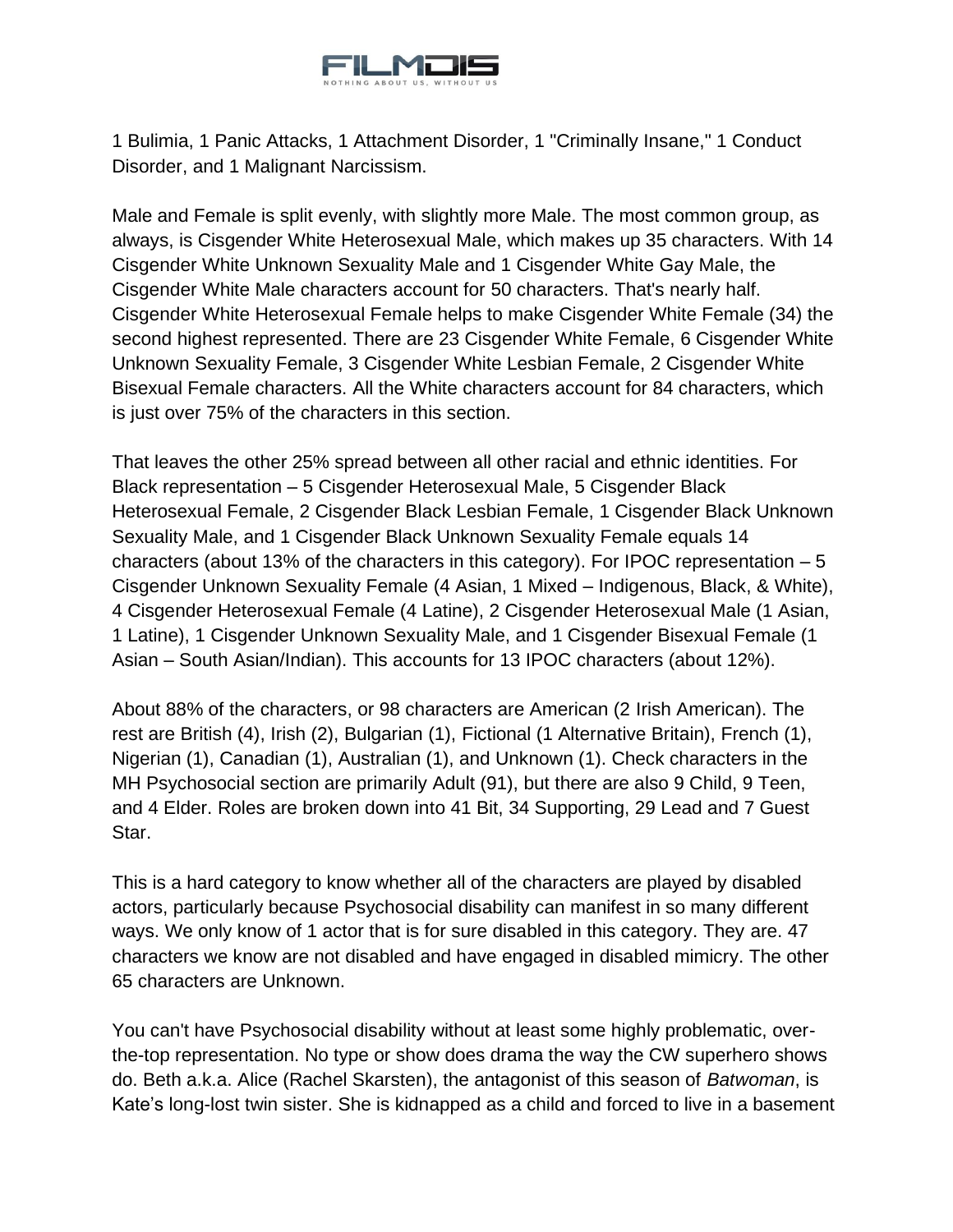

from ages 13 until 24. Alice has a lot of trauma from experiencing torture and abuse at the hands of Mouse's father, who kidnapped her to be the friend and companion of his scarred child, Mouse. This leads Alice down a dark path towards villainy and treachery. This of course leads to her own sister locking her up in Arkham where she gets tortured again, this time with shock treatment.

Some of the shows featured in this study show representation that is incredibly harmful and could lead to horrible consequences for people who have Psychosocial disabilities. For example, on *The Code*, Capt. Maya Dobbins (Anna Wood) has a brother named Matt, who is running for the Senate. What people don't know is that Matt has Psychosis also known as "Delusional Disorder." When he is off his medication, he has delusions. However, he has side effects from the medication including trouble concentrating and it makes him hazy. He goes off his medication because he wants to do well in his debate.

Maya finds out he is not taking his medication, but he tells her he's working with his therapist who knows about the medication making him sick. He says that cognitive behavioral therapy is helping him function off his medication, but she still wants him to tell everyone that he has psychosis. She believes the voters should know. When he does well in the debate, his party wants to support him, but only if Maya is involved because they believe that her military service will help his election. Unfortunately, she's not comfortable with that and tells them about Matt's psychosis, outing him to them. Outing people is never okay! This is a horrible example of disability representation.

We are also troubled by how quickly portrayals of Psychosocial disability can devolve into violence. This is a misconception that can lead to harm and even death for people with Psychosocial Disabilities. For example, Ian Tucker (Andrew Rothenberg) on *Instinct* is diagnosed with "Malignant Narcissism." This means that he has no choice but to kill two people, because they take his therapy appointment. It infuriates him that his appointment got pushed back because of them, so of course what other alternative did he have? The idea that people with Psychosocial disability are unnecessarily violent is not a new one, but the truth is that Psychosocially disabled people are more likely to be victims of violence not perpetrators.

Dealing with Psychosocial disability on period pieces can be a delicate matter. Such is the case of Ann Walker (Sophie Rundle) on *Gentleman Jack*. Walker is known for her "feminine delicacies." She is often considered sickly, and it's largely because she has what is called a "nervous disorder." What Walker is probably experiencing is a mix of internalized homophobia, at least initially, and trauma from being a lesbian at a time when it is considered unacceptable.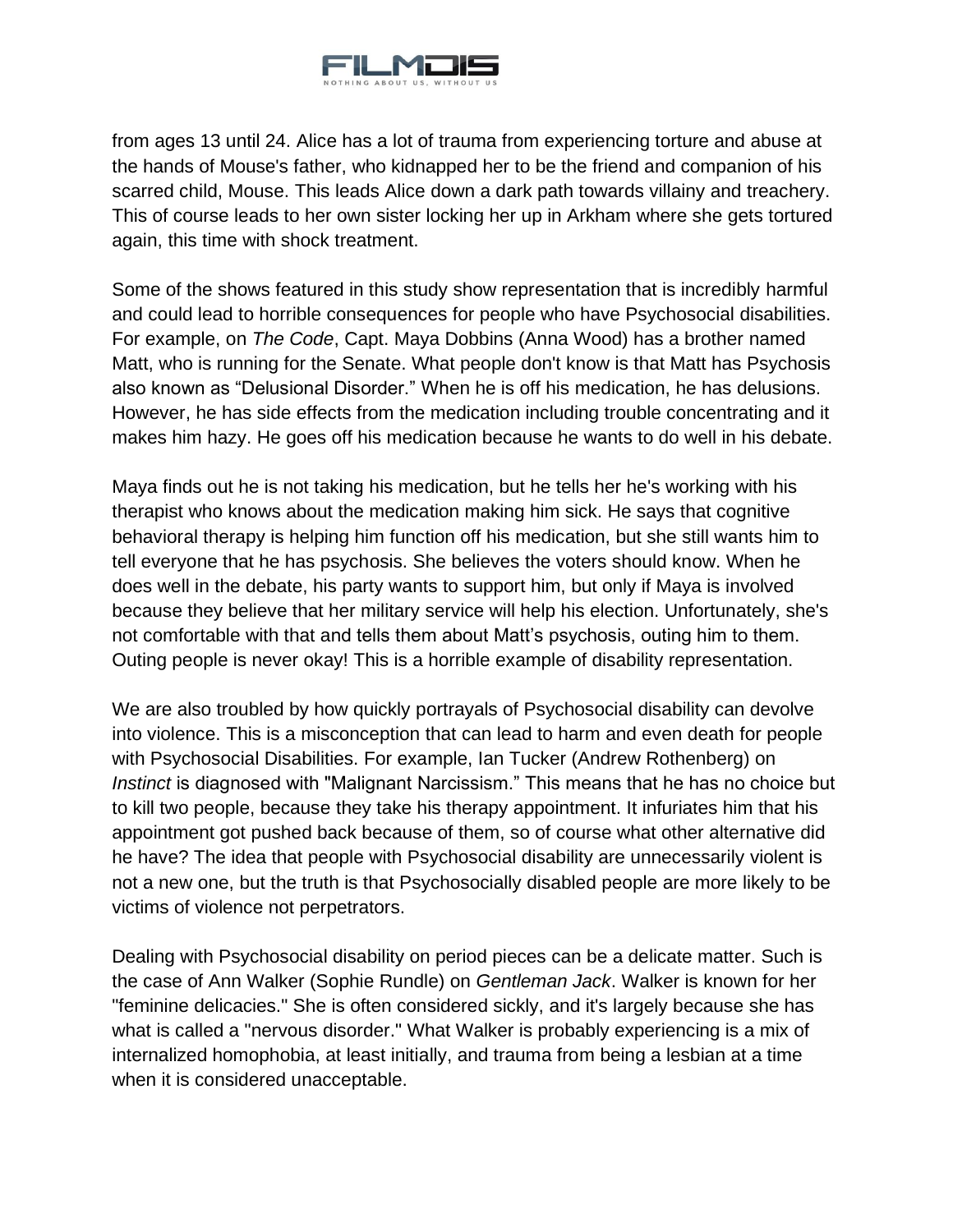

Ann experiences long stretches of trauma and illness. Anytime something happens or she realizes she cannot be with her love, Ann Lister, she delves into a deep depression, and has physical symptoms of illness. Her family treats her delicately and like an invalid. When she is forced to stay with her sisters and her sister's abusive husband, other family members must intervene. Ultimately, Ann is happiest when she is with Ann. When she can truly be herself, the trauma is able to fade, albeit temporarily.

There are so many ways that portraying Psychosocial disability can go wrong, and we've seen that a lot in this category. The best advice for making better representation of Psychosocially disabled characters is to have more writers and creators lending their expertise and experience relating to these particular representations. At the end of the day, writing with personal experience is going to trump all other writing. This category desperately needs that kind of authenticity.

### *Autistic*

The Autistic section has not grown that much since last year. In fact, disappointingly, there are only 15 characters that are Autistic, this year. They are on 8 shows across 5 networks and 1 streaming service. This is literally 1 more character than last year, despite watching 70 more shows! That's pretty deplorable as far as representation goes.

With as much talk as there is about Autism, and the major misconceptions that most of society has about Autistic people, it is imperative that not only is there more Autistic representation, but it needs to be authentic. This means that Autistic people need to be brought into the discussion.

We have consulted on more than one film/television production, with at least one autistic character. So many of our suggestions for these productions have been us encouraging them to hire an Autistic person to help develop better dialogue, help develop a better storyline, and to help navigate through sensitive material, from an Autistic perspective. Nobody knows being Autistic better than Autistic people, and there are many in Hollywood just waiting to be utilized.

This is the first section whereas streaming services win the most characters of all, and that's Netflix, with 8 characters. CBS and Freeform (making its debut on a top three list for our study) both tie for second place with 2 characters a piece. Netflix is the winner because of the show *Atypical*. The thing about this show is that they have hired some Autistic actors, but they are all Supporting or Bit characters. They did it because they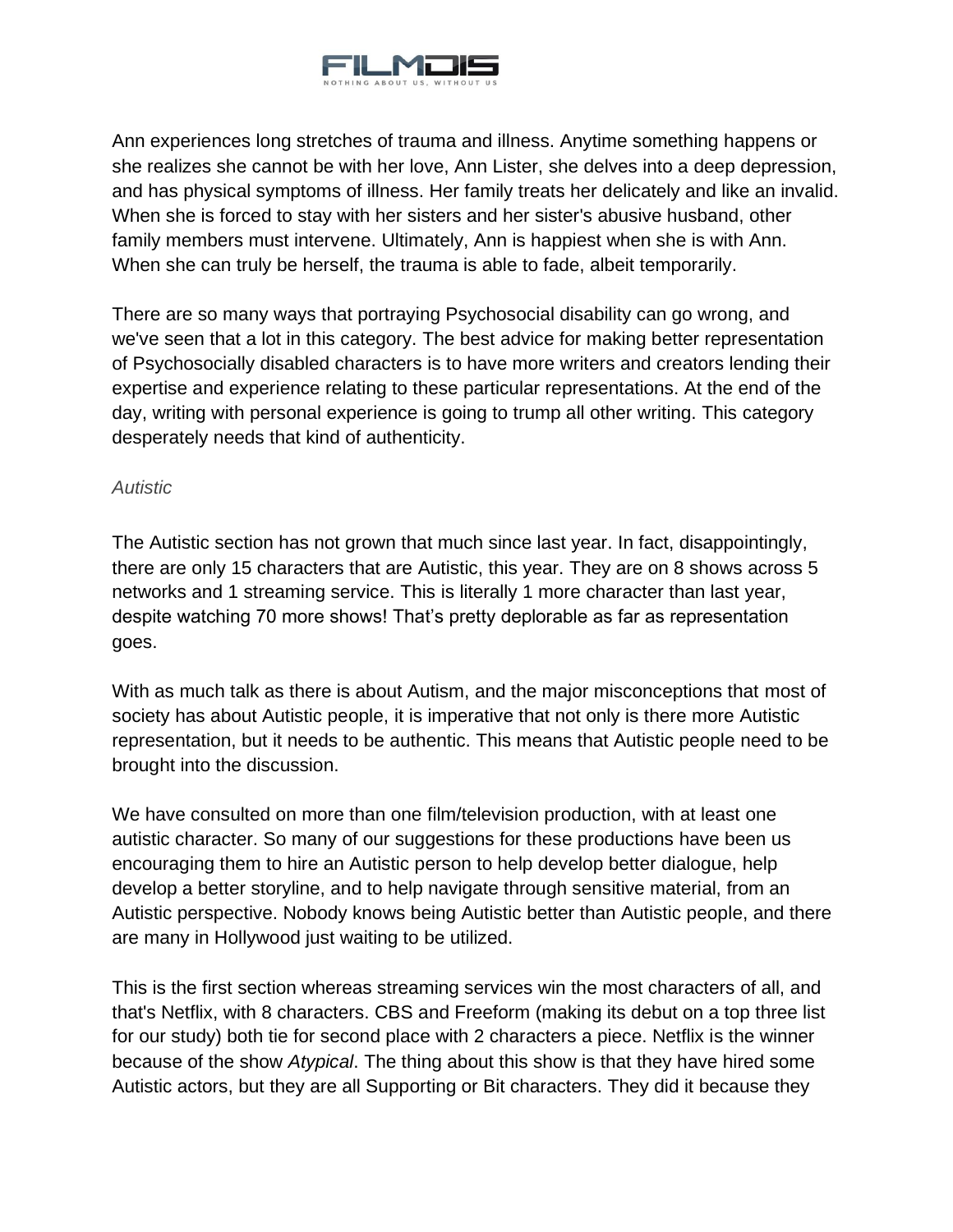

cast a non-Autistic in the Lead role. The thing is, a non-Autistic is still in the Lead role, and there have been some not so great stories on it. It's a perfect example of why Autistic people should be leading Autistic narratives.

This Autistic category is incredibly White. That's always been the narrative around Autism. It's part of why it is such a struggle for non-white people to get diagnosed as Autistic. A nice change is that there are more Female characters this year than Male. Cisgender White Unknown Female (5) is the largest category, followed by Cisgender White Heterosexual Male (3), Cisgender White Unknown Sexuality Male (2), and Cisgender White Bisexual Female (1). In all, 11 of the 15 characters are White.

Black and Brown representation accounts for 1 Cisgender Black Heterosexual Male (Jewish), 1 Cisgender Black Unknown Sexuality Male, 1 Cisgender Black Unknown Female, and 1 Cisgender IPOC Unknown Sexuality Female. This is the bare bones of representation, and what you get when you don't even have that many characters in general. The default always seems to be to make the characters White first, and then studios decided to throw in the occasional Black and Brown character to claim they are handling diversity.

Even more perplexing, there is only ONE LGBTQIA Autistic character. There has been lots of discussion about how Autistic people are more likely to be comfortable with embracing non-binary gender expression and queer sexuality. It makes perfect sense that the ONE show we believe gets Autistic representation the best, *Everything's Going to be Okay*, also includes the lone Bisexual, Matilda (Kayla Cromer). LGBTQIA characters should be all over this category, and it's just a travesty that is not.

*Everything's Going to be Okay* is the model for how creators should be casting Autistic characters. Kayla Cromer is the first actually Autistic person to play a Lead character that is also Autistic, that we know of, on network or cable television. While the show does better than others, there are still moments that are problematic. As a comedy it's hard to navigate between laughing at and laughing with the Autistic Lead. That being said it is worlds better than shows like *The Good Doctor* and *Atypical*, whose lead characters are played by non-Autistic Cisgender white men.

The most important part of the show is that she gets to be an average teenager who is about to enter college. There is some discussion of "functioning labels" and the character identifies as "high functioning" which is one of those things that a lot of Autistic people have asked creators to stop doing. But the fact that she gets autonomy over much of what she does is a huge plus.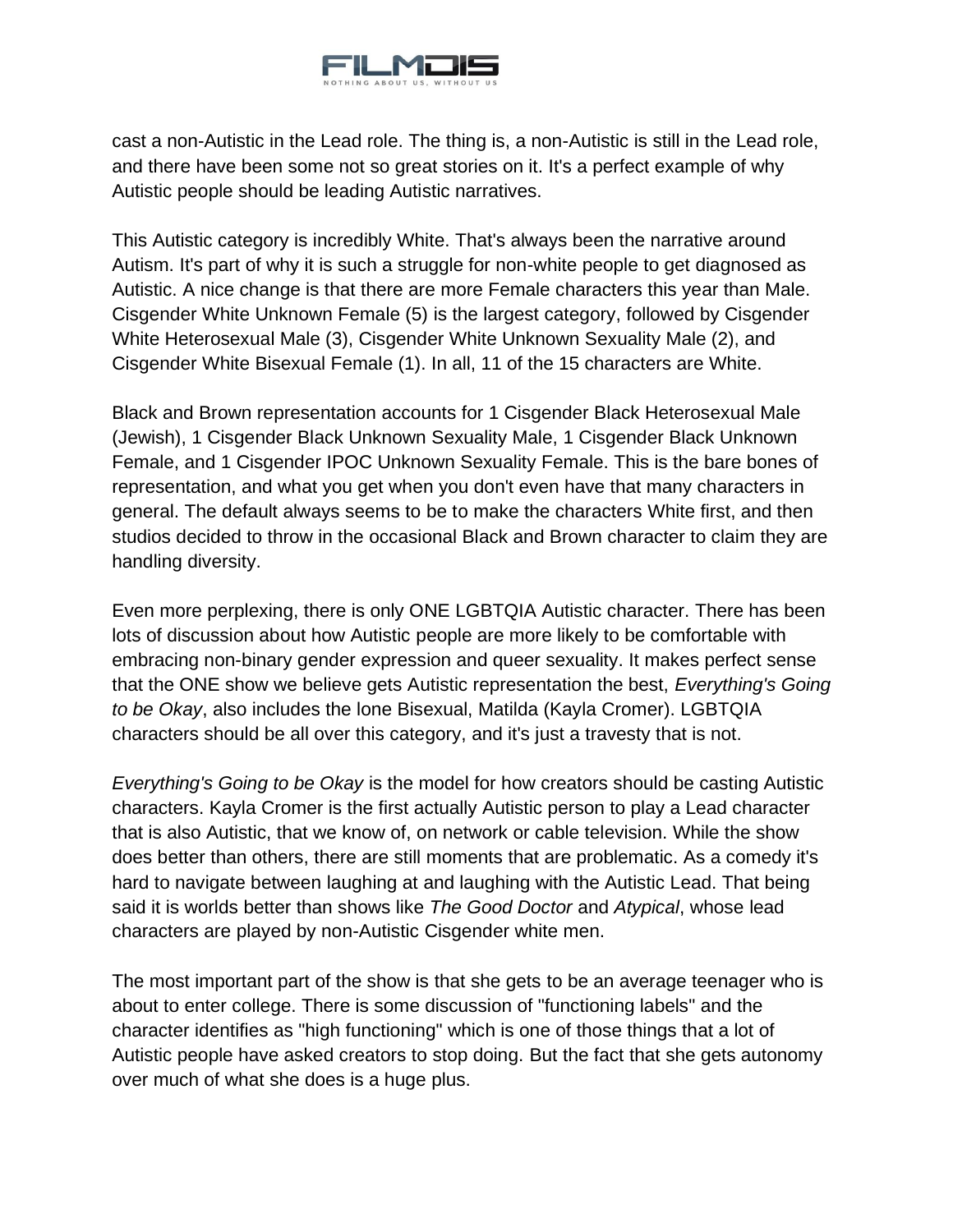

Our least favorite character representing the Autistic category is Dr. Shaun Murphy (Freddie Highmore). Shaun is an Autistic savant. The "autistic savant" has been a narrative that creators love to represent since at least *Rain Man*. It's also the bane of many Autistic individual's existence. Characters like these put unwanted expectations on Autistic people, because they demand that all Autistic people must be a savant to be authentically Autistic.

This portrayal has real-world consequences. Shaun is not that great of a doctor. He's constantly undermining his boss and has a bedside manner that would get most doctors removed. Apparently, in the world of this show, autistic people are cruel. He says that he doesn't really care about his patients because he is upset with other things and will advocate or even try to prevent them from having surgeries that he doesn't think should be possible. He also occasionally tells his patients that they are "stupid."

Shaun is very abusive towards his roommate, who he claims he loves. She tells him she can't be with him, so he tells her that he will beat up her car. He also berates her and calls her names just because he wants her to be sad since he is also sad. He wants her to feel the pain he feels. That's not love. The big problem with *The Good Doctor* is that Shaun is abusive and harmful, but the show equates that with being Autistic. Autistic people must contend with enough mistreatment and misunderstanding. To have this show out there spreading this message is more harmful than not having this representation.

Autistic characters are almost exclusively American (14). There is 1 British character though, *The Rook*'s Josie Fairburn (Rosie Sansom, an actress that does not identify as Autistic). The only age categories are Teen and Adult, and it's one of the only categories where Adult does not win. There are 11 Teen characters and 4 Adult. The roles are broken up into 10 Bit characters, mostly on *Atypical*, 3 Lead characters (the aforementioned Matilda, and the two men played by non-autistics Shaun on *The Good Doctor*. and Sam on *Atypical*), and 2 Supporting.

Thanks to *Atypical* casting so many Bit characters that are actually Autistic to get rid of the outcry about the show casting someone who isn't Autistic as Sam, 10 of the characters are played by actual Autistic actors. There are 4 characters that are not Autistic, and 1 that is Unknown.

There is only 1 Lead or Supporting character that is marginalized in any way. She is a Cisgender White Bisexual Female. It's obviously Matilda from *Everything's Going to Be Okay*. We can only imagine how Black and Brown disabled people are going to feel reading the statistics. This is unacceptable. Hollywood, do better.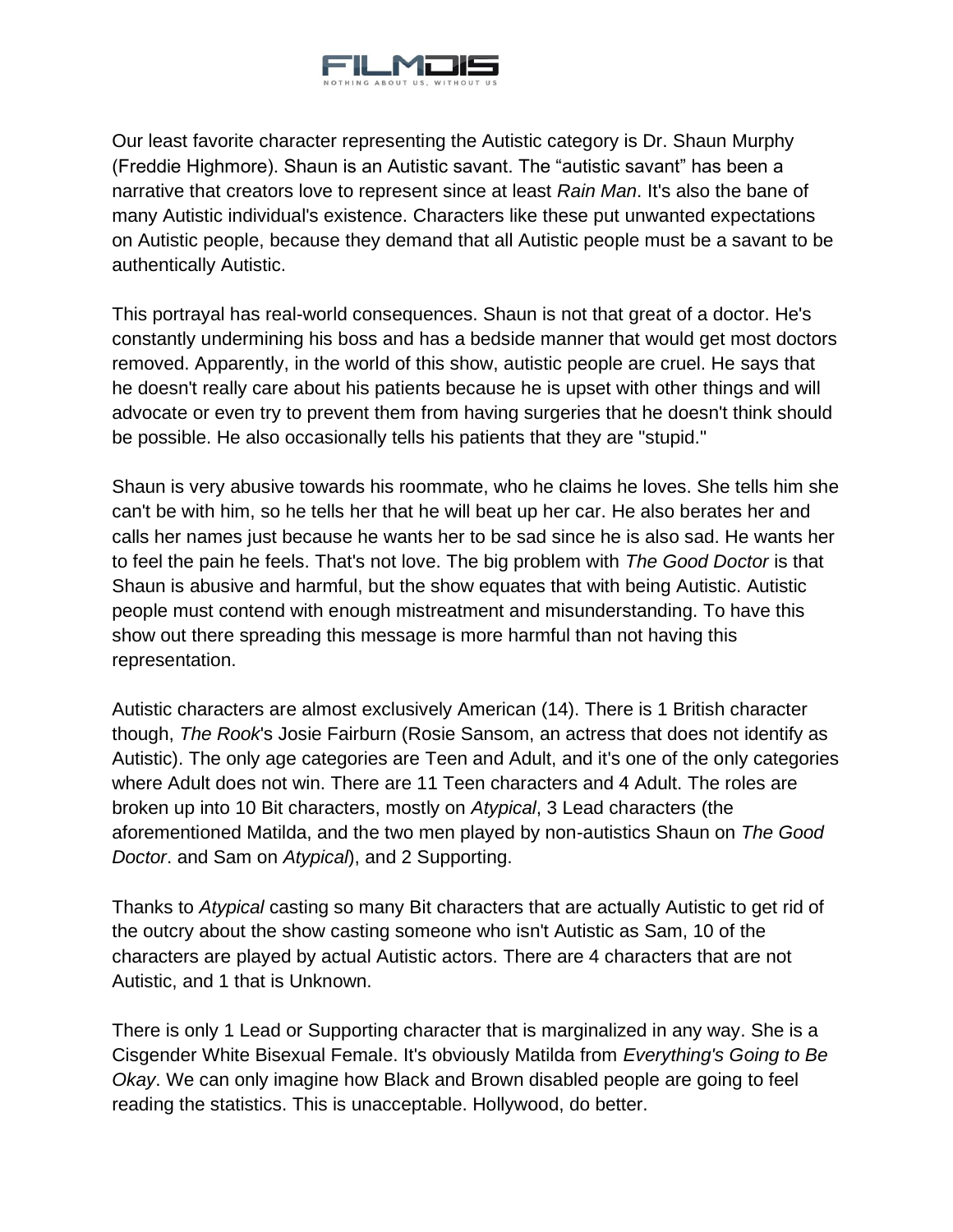

The best representation is always authentically done by the disabled people who have these disabilities. Creators just need to understand that non-disabled people just don't know how to act disabled. They don't do it without harm and real consequences for the communities they are trying to represent. At the end of the day the prevention of harm should be the motivator, but since it won't be, Autistic people just give better performances as Autistic characters. That's just the truth.

#### *Mental Health – NOS*

Why is it that television characters love to get diagnosed with not otherwise specified Psychosocial disabilities? We have our theories, and they revolve around wanting to create drama and intrigue for a character, while also providing a minor bit of diversity. If you give characters the symptoms of disability, that means you're being diverse, right?!

Well... It's a really easy scapegoat and is often just done for dramatic effect. You see this especially on medical shows. There's always a story of the week, and it's always so dramatic. When it's about mental health, the person is always in crisis, and maybe harming themselves or someone else in the process.

We believe that as studios become more aware of the harm they cause with portrayals of Psychosocial disability the greater responsibility they have to tell stories that lead to clear representation. This means making it clear what they are representing. There is a huge amount of power in naming things, and a lot of laziness in what we are seeing studios doing with these NOS characters.

We also want to point out that we are not saying that you have to be diagnosed to be legitimately disabled. Not getting a diagnosis is actually a true story and would provide some interesting representation. Getting a diagnosis is a privilege. There is sexism, racism, ableism and various other forms of harm embedded in demanding a diagnosis of people that are often fighting to be taken seriously by the medical establishment.

As multiply marginalized disabled people ourselves, we recognize that diagnosis is not always possible, but not having a diagnosis with so many characters is not giving communities of disabled people the representation they deserve either. If people are not diagnosed the story should revolve around why diagnosis is so hard to get. It should revolve around why the medical establishment is so horrible to marginalized people.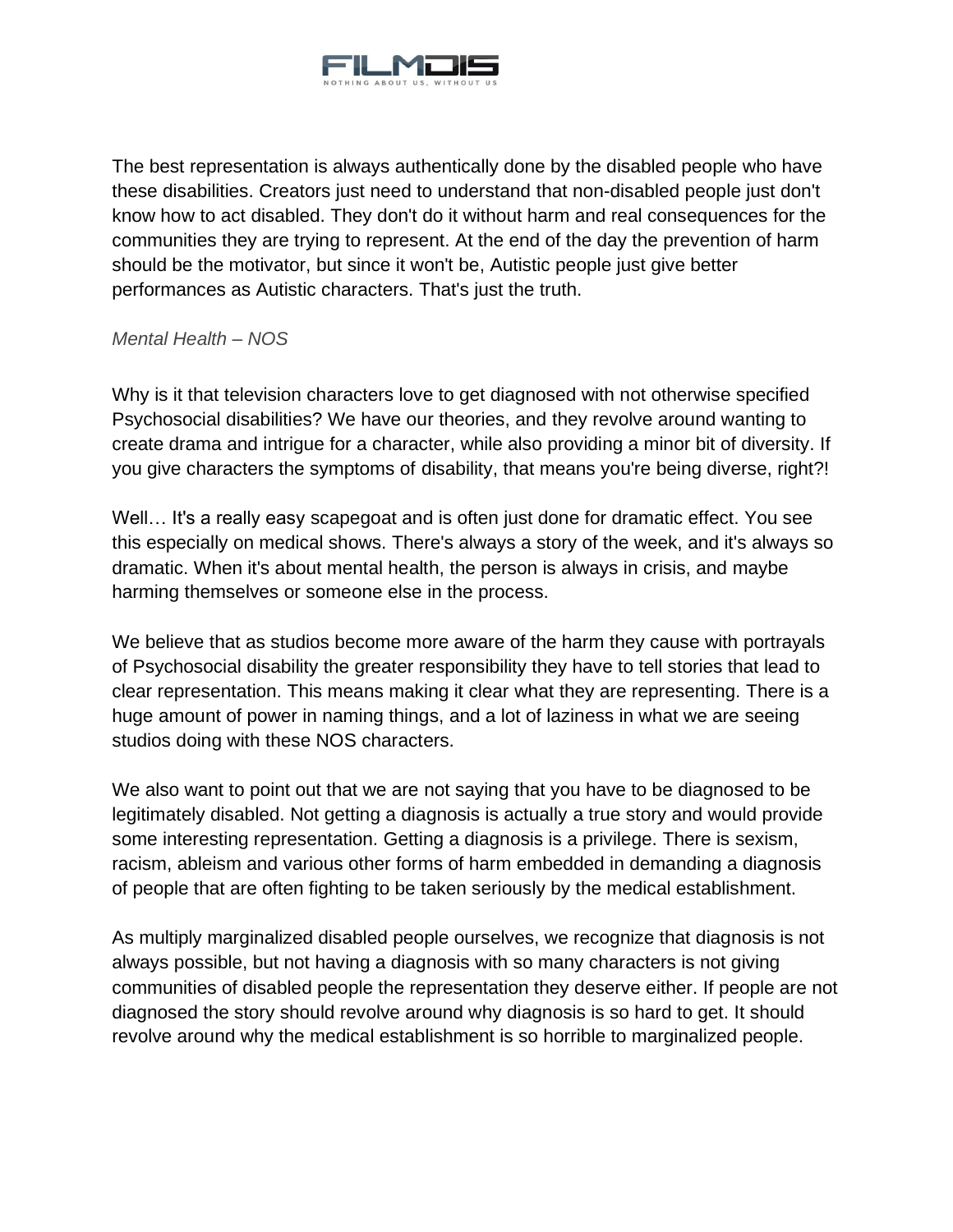

This is about why showrunners and other creators do this. Instead of a reason based on the struggle with getting a diagnosis for many communities, not getting a diagnosis for a disabled character is used as a way to make "interesting" throwaway characters. It's also so they don't have to be held accountable for the kind of representation they give a character since they can use the scapegoat that obviously their portrayals of said disabilities are not harmful because "obviously they were not actually representing that disability you think they were."

This year, there are 32 characters (3%) in the Psychosocial – NOS category. They appear on 26 shows airing on 11 networks and 2 streaming services. CBS and CW are tied in first place with 6 characters each, and NBC comes in third place with 3 characters. All of the characters are simply considered as having some kind of Psychosocial disability but it's not specified what that disability is. There is one person who has "Anger Issues."

The character with Anger Issues is Pope (Shawn Hatosy) on *Animal Kingdom*. It's clear throughout the series that Pope has struggled with Psychosexual issues, but it's never explained what they are or why. At one point, he ends up in jail although they never show that. When he gets out, he has a lot of Psychosocial struggles, so his mother, Smurf (Ellen Barkin), gets him involved in MMA fighting. Of course, that makes his anger issues worse, not better.

There are actually more Female characters in this category than Male characters. The biggest group represented is Cisgender White Heterosexual Female with 10 characters. There are 3 Cisgender White Unknown Sexuality Female characters, as well, making the total of White Female characters 13. The 10 Cisgender White Male characters are broken down into 5 Heterosexual Male and 5 Unknown Sexuality Male.

This category is not helpful to Black and Brown people. It's full of white people, and that is just so uninteresting. Telling stories about more marginalized people is what is going to help revive television storytelling. We've seen stories about white people over and over again. Isn't it time for other people to get their stories told?

There are NO Black Female Characters in this entire section. Unacceptable. The only Black characters are 2 Cisgender Black Unknown Sexuality Male characters. There are a few IPOC characters including 4 IPOC Unknown Sexuality Female (2 Asian – 1 South Asian/Muslim, 1 Middle Eastern), 2 IPOC Heterosexual Female (1 AfroLatine, 1 Ambiguous), 1 Cisgender IPOC Unknown Sexuality Male (Latine).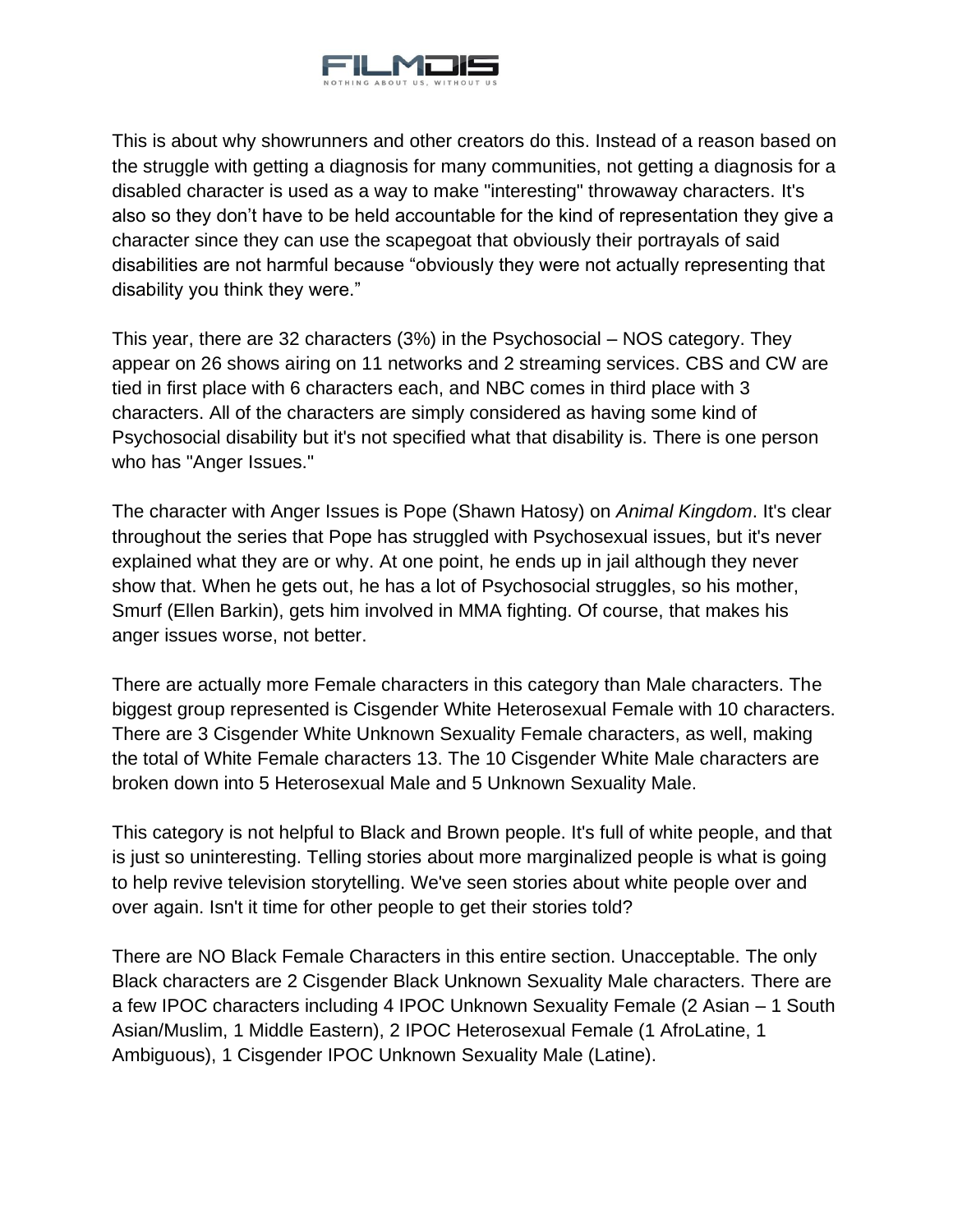

The breakdown by Nationality is American (24), British (3 – 1 Pakistani-British), 2 Fictional, 1 Syrian, 1 Spanish, 1 Austrian. As for age, there are 23 Adult, 5 Teen, 3 Elder, and 1 Child. The majority of characters, 13 of them, are Bit characters followed by 8 Supporting, 7 Lead, and 4 Guest Star.

Out of the 7 Lead characters, only 3 are marginalized in some way. The 2 White characters are both Cisgender White Heterosexual Female characters, and there is 1 IPOC character, a Cisgender Asian Female with Unknown Sexuality (South Asian/Pakistani & Muslim). As for the Supporting characters, 2 out of the 8 characters are marginalized. Both of them are white. They are White Heterosexual Female characters. It's disappointing that there remains to be so much whiteness in all of this.

Because there is no actual disability mentioned, it's impossible to know if the actors playing these roles are playing characters with disabilities they have. We know that 13 of the actors are not disabled, at least that was spoken of publicly. Some of them have downright said they don't have the disability they represent, but there are 19 actors that are just Unknown.

We don't think it's bad to have characters that don't have a diagnosis, for all the reasons we mention above. It is hard to get a diagnosis. Those of us who are non-male are often not taken seriously by the medical establishment. It's even worse for those who are also LGBTQIA and/or Black or Brown. What we think is bad is when the motivation behind choosing not to give a character an official disability label or diagnosis is to avoid responsibility for how those characters are portrayed, especially when it is pretty clear what disability is supposed to be represented.

Again, this is why we continue to advocate for including disabled people in writing rooms, and to help with story creation from the beginning of the project onward. The only way that things are going to get better for disabled people is to get them behind the camera as well as in front of it. Until then, these NOS stories and characters will continue to frustrate disabled people.

We cannot think of a better person to represent this category and its problematic aspects than young Sheldon Cooper (Ian Armitage) on the show *Young Sheldon*. Autistic people have wanted confirmation of what exactly Sheldon has for years when the character was a hallmark of *The Big Bang Theory*, but creators have refused to confirm he is Psychosocially disabled, at all. Nobody is buying it, especially as the writers attempt to relate Sheldon to his mentor, Dr. John Sturgis (Wallace Shawn), who has a mental break and ends up institutionalized.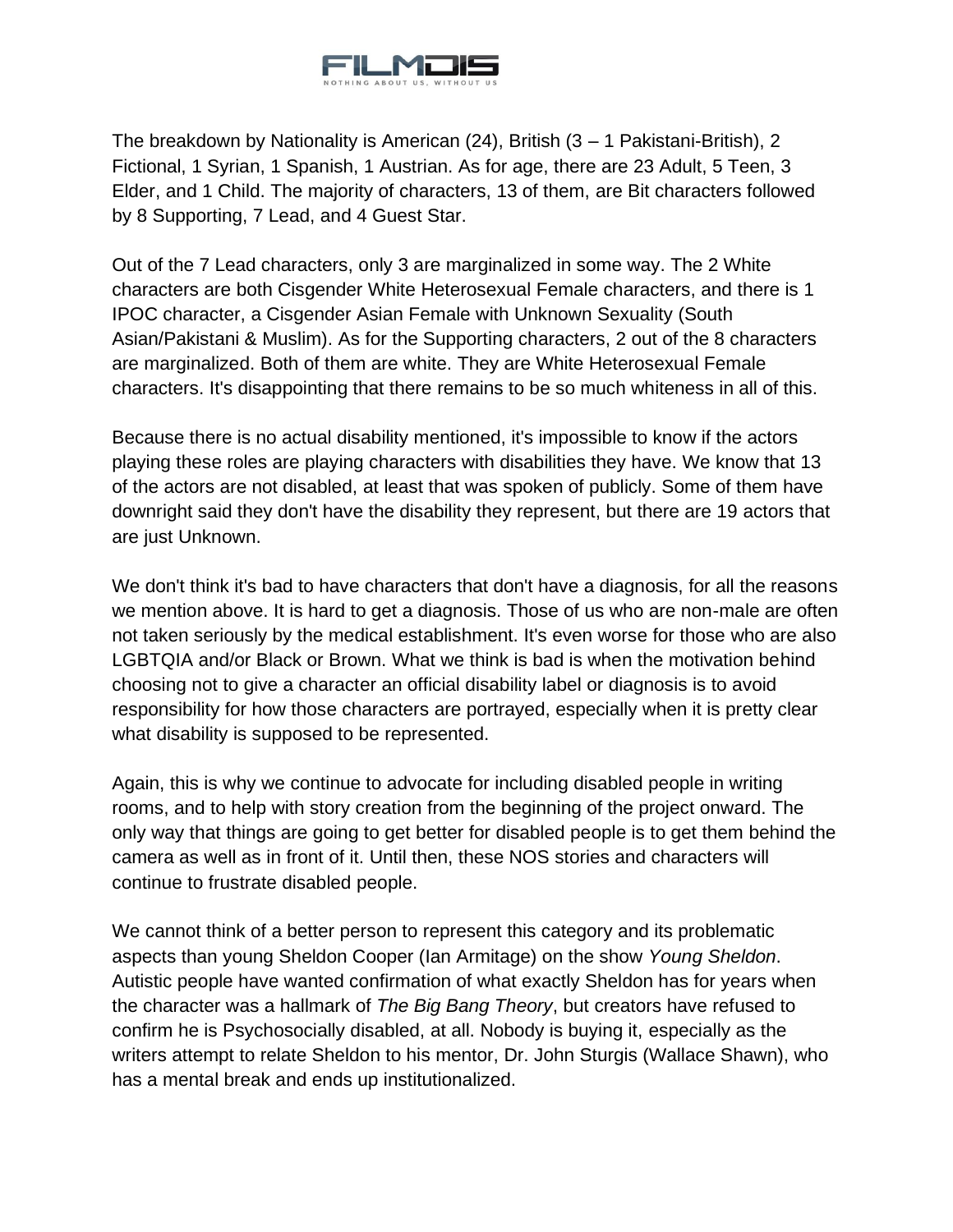

This is definitely a type of scenario where the creators don't want to take responsibility for getting representation wrong, so they completely choose to make his Psychosocial disability present but not specified. There's an entire generation of Autistic people who have been let down by the lack of confirmation that a character they really resonated with is actually part of their community. What such a confirmation could have done for representation is the real tragedy in all of this.

## **Neurological**

In this study, there are 53 characters (4%) with Neurological Disability on 38 shows airing on 10 networks and 4 streaming services. The channel with the most characters is CBS with 14. ABC is in second place with 11, and NBC is in third with 8 characters.

The most common form of Neurological representation is Alzheimer's/Dementia with 26 characters. Other representation includes 8 TBI (1 PBI), 5 Stroke/Physical, 3 Epilepsy, 2 Neurotoxicity (1 Lead Poisoning), and 1 character of each of the following – William's Syndrome, Eagle's Syndrome, Moebius Syndrome, Subacute Sclerosing Panenencephalitis, Amnesia, Corticobasal Degeneration, Moyamoya, and PSP.

While Male and Female is pretty evenly split with 27 Male characters and 26 Female Characters. As always, this category is balanced in favor of Heterosexuality and White characters. There are 16 Cisgender White Heterosexual Male characters including 1 Jewish character. This is the biggest group, but Cisgender White Heterosexual Female characters are close behind with 14, including 1 Jewish. The Cisgender White characters with Unknown Sexuality include 4 Male and 2 Female. There is also 1 Cisgender White Lesbian Female, which brings the number of White characters with Neurological Disability to 37.

That's too many White people. Meanwhile, there 7 Cisgender Black Heterosexual Female, 4 Cisgender Black Heterosexual Male, and 1 Cisgender Black Male of Unknown Sexuality characters for a total of 12 Black characters. Even worse is the 1 Cisgender IPOC Male with Unknown Sexuality, who is Asian, the 1 Cisgender IPOC Gay Male who just happens to be Latine, the 1 Cisgender IPOC Heterosexual Female who is Asian, and the Cisgender IPOC Female with Unknown Sexuality who is Ambiguous/Unknown. There are literally 4 IPOC characters.

The LGBTQIA representation is relegated to 1 Gay Male and 1 Lesbian. This is actually a category that has more Elder characters than any other group (there are 28 Elder characters, 19 Adult, 3 Teen and 3 Child), and that just kind of hammers home this idea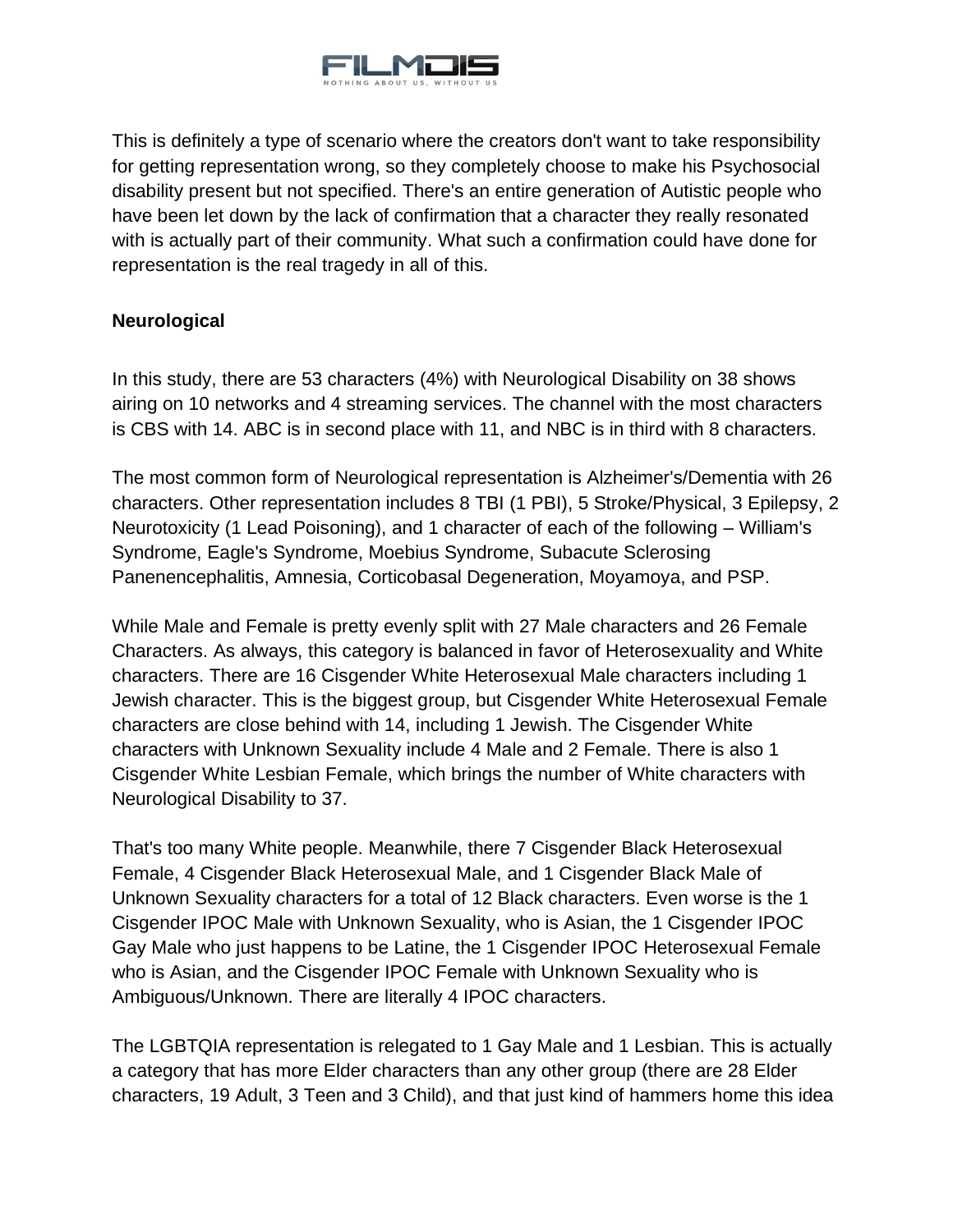

that LGBTQIA Elders are not really a thing. LGBTQIA Elders face complex issues when trying to access healthcare and having stories about this on television could really help break through barriers to care for this age group.

The majority of characters with Neurological Disability are American (46). There are also 4 British, 1 Canadian, 1 Irish, and 1 Unknown characters. There are 30 Bit characters, 11 Supporting characters, 9 Guest Star, and 3 Lead characters. The Lead characters are all Cisgender White Female characters with 2 of them being Heterosexual, and 1 having Unknown Sexuality. As for the Supporting characters, 4 out of the 11 characters are marginalized in some way. The leader for Supporting is 2 Cisgender Black Heterosexual Male characters. There is also 1 Cisgender White Heterosexual Female and 1 Cisgender White Lesbian Female.

Overwhelmingly, non-disabled actors are usually cast in roles as Neurologically Disabled characters. There's been a lot of discussion about whether people with disabilities like Alzheimer's and Dementia should be allowed to perform. This is definitely subjective, and really depends on the individual. It depends on how their disability progresses, and so many other issues. We just don't like a blanket exclusion on people simply because they are disabled. Disabled people know their capabilities, and at least getting in the room to audition is a start, because that's not even happening.

As for the numbers behind this, 39 characters are played by non-disabled actors, 1 is actually disabled, and 13 are Unknown. The only yes is Gregory on *This is Us*, played by Timothy Omundson. The role was written specifically for the actor who had a stroke, and this is an example of creators incorporating a disability into a story. It also looks at the fact that not every neurological condition is Alzheimer's and Dementia. People who have disabilities like Epilepsy or other neurological issues may be perfectly fine to perform their duties as an actor. They just need to be given the chance.

*This Is Us* also provides an interesting look at Alzheimer's through Rebecca Pearson (Mandy Moore). Explored through multiple years, you see Rebecca before, during, and after her Alzheimer's diagnosis. At one point, it looks like you see her in the hospital about to die as the family gathers. Her main story revolves around her son Randall (Sterling K Brown) demanding that she get an experimental treatment. It is to a point where he downright is harassing and threatening her to agree, much to the chagrin of his brother, Kevin (Justin Hartley), who wants to respect his mom's wishes.

The thing is, *This Is Us* is trying to represent so many different disabilities, and some of the representation, especially surrounding actors that are actually disabled, is good, but then you have representation like this where the writing makes a judgment call on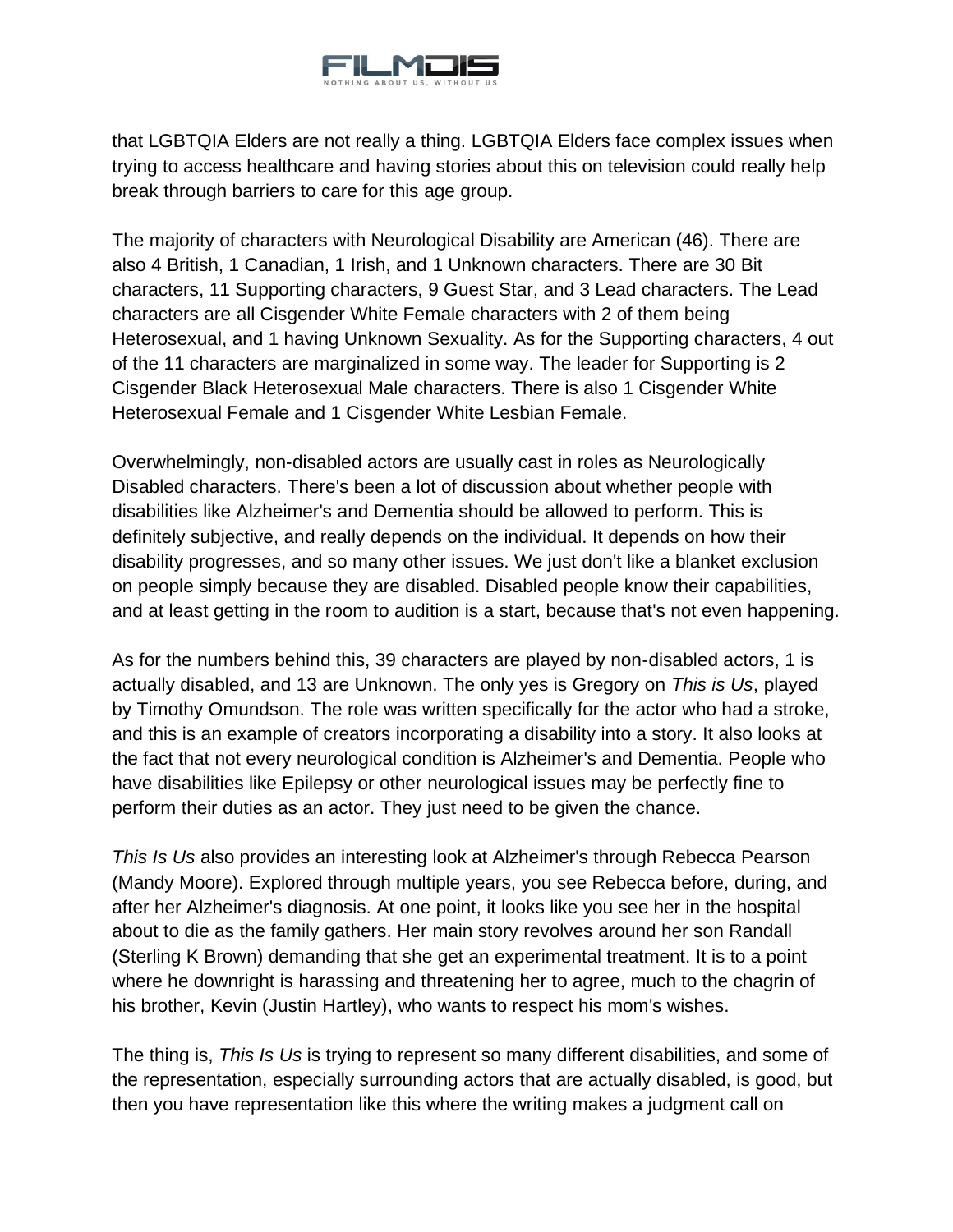

morality in disabled stories. There could've been much more pushback into this representation, and exploration of why it's not okay to bully people into medical decisions, but that's really not there.

Another thing that definitely needs to stop happening when it comes to representation of Neurological Disability is mistaking being a discriminatory asshole for disability. Being disabled doesn't make you racist. It's a copout – an excuse to legitimize racism. *Bob Hearts Abishola* features Dottie (Christine Ebersole) as Bob's racist white mother. Of course, she becomes the racist white lady after she has a stroke. The writers give her all of the "stroke" highlights including the droopy lip, the wheelchair, the arm she cannot use, and her vocal mimicry sounds ridiculous. The only thing worse than the stereotypical racist white lady is the included laugh track that cracks up at all her rude jokes. Perhaps it's wrong that we were cheering on the nurse, when Dottie begs her to smother her with a pillow?!

This year, it's not enough to have disabled people, but there are also people that are faking having Neurological Disabilities. Such is the case of Jesse Manes (Trevor St. John) on the show Roswell New Mexico. The big bad of the show, Manes, whose son is physically disabled and also has PTSD due to injuries he sustained in Afghanistan, tries to get his son to feel sorry for him when he has a stroke. As a result of the stroke, he supposedly has to use a cane. It's revealed he's faking though, in a pitiful attempt to make his son feel sorry for him. We did not count them as a character, but felt his story was worth mentioning, since pretending to be disabled is something a lot of CW shows like to do.

Representing Neurological Disabilities authentically provides fantastic opportunities for representation of Elder characters that we have yet to see. Having fully fleshed out Elder characters that have engaging storylines that delve beyond diagnosis and what comes next is where this category could benefit the most. That being said, Younger people with Neurological Disabilities also deserve their own stories, and hopefully next year we will have more stories about young people in this category.

### **Physical Disability**

There are hundreds of different physical disabilities, but none of them particularly get a lot of representation on their own. The physical category makes up all of the characters that have actual physical disabilities, as well as anybody who appears to use a cane, crutch, or wheelchair, which are often just throwaway characters just to be in the background.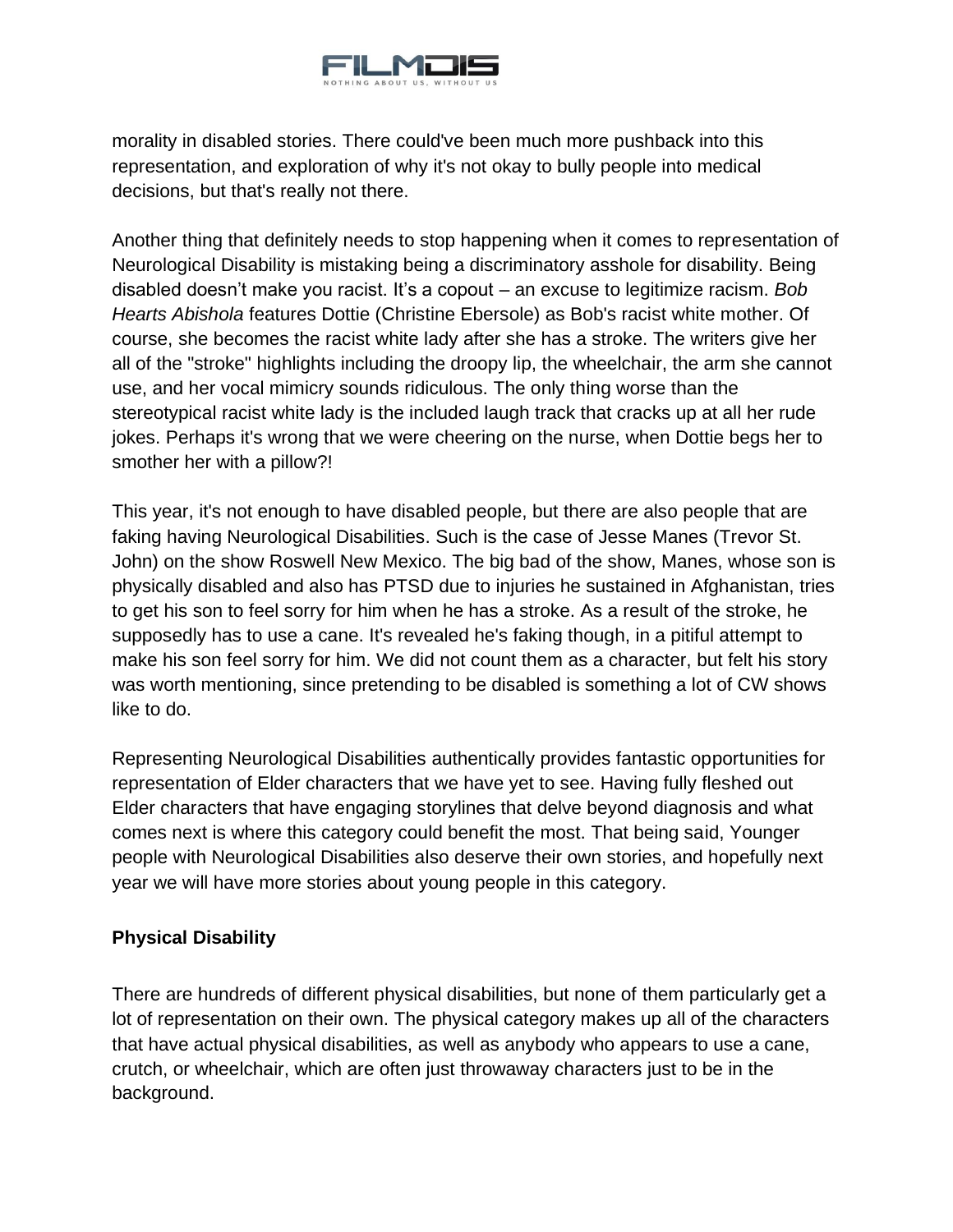

Don't get us wrong, we've been advocating for disabled people at every level of inclusion, and we need wheelchair users and cane users, and walker users in the background, but if that's primarily where these characters stay, there's no chance of really developing them into characters that actually have depth and a purpose.

We found 87 Physically Disabled characters (7%) on 66 shows. These characters appear on 12 networks and 7 streaming services. The most popular network is CBS with 16, NBC with 12, and ABC with 9. For a streaming service, Netflix can compete with the big local networks with 8 characters, making it the most for streaming.

The most popular disability is Physical – NOS with 54 characters. That is depressing to physically disabled people to know that these characters are not even important enough to have a disability that is specified. That is a significant amount of characters with physical disabilities, who have no discernible diagnosis. NOS includes 10 Cane Users, 8 Manual Wheelchair Users, 3 Power Wheelchair Users, 1 Exoskeleton, and 1 Walker User.

There are also 5 characters with Arthrogryposis, but don't let that number fool you because they are all by two different actors. One is the amazing Liz Carr, of *Silent Witness* fame. This was her last season on *Silent Witness*, but we also have her on *Devs* and the *Les Misérables* miniseries. The other actor is another British actor, Mat Fraser, of *AHS: Freakshow* fame, who we recorded on *His Dark Materials* and *Silent Witness*.

Other disabilities represented include 6 Multiple Sclerosis, 4 ALS/Motor Neuron Disease, 2 Duchenne Muscular Dystrophy, 2 Muscular Dystrophy (2 Power Wheelchair Users), 1 Cerebral Palsy, 1 Hip Replacement, 1 Spina Bifida, and 1 OI Type 3 (Power Wheelchair User),

Male characters largely outweigh Female characters 55 to 32. Of course, the majority are Heterosexual and White. There 26 Cisgender White Heterosexual Male, 15 Cisgender White Unknown Sexuality Male, and 1 Cisgender White Asexual Male characters for a total of 42 Cisgender White Male characters. The other white characters are accounted for with 12 Cisgender White Heterosexual Female, 7 Cisgender White Unknown Sexuality Female, and 1 Cisgender White Bisexual Female characters. That's 20 characters, meaning that there are 62 white characters. Do we need to even say anything at this point?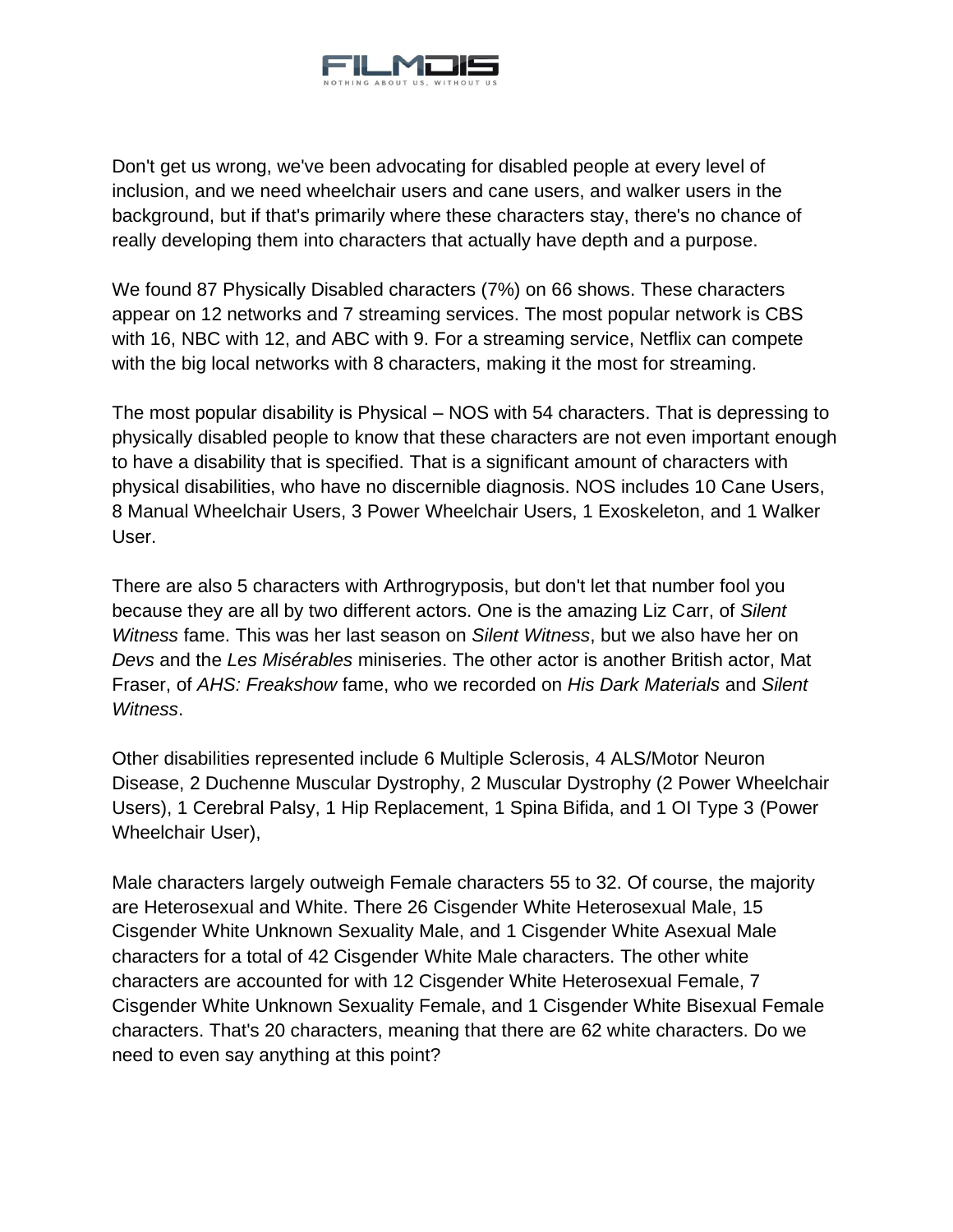

We do, because we are white, and we are sick of seeing this statistic in our work. White people overwhelmingly get more characters and this is the exact category that shows this every single time we do this study. The 25 non-white characters include 6 Cisgender Black Heterosexual Male, 6 Cisgender Black Heterosexual Female, 5 Cisgender IPOC Unknown Sexuality Male (4 Latine, 1 Hawaiian), 3 Cisgender IPOC Unknown Female (3 Latine), 2 Cisgender IPOC Heterosexual Female, 1 Cisgender Black Bisexual Male, 1 Cisgender IPOC Heterosexual Male (Asian – Japanese), and 1 Cisgender Black Unknown Sexuality Female. This accounts for 7 Cisgender Black Female, 7 Cisgender Black Male, 6 Cisgender IPOC Male, 5 Cisgender IPOC Female characters.

There is literally only one LGBTQIA Physically Disabled character. It is a Cisgender Black Bisexual Male. To be physically disabled is to be considered lacking all forms of sexuality in the minds of many people, but at least for this study a lot of the characters get to at least be Heterosexual, which was a little bit of a change from last year's study. That being said, most of the other categories had a little bit more Queer representation, but there are no Trans characters. There's only one Bisexual. The queer community is full of physically disabled diversity and it's just not present on television.

The Nationality breakdown for this section is American (66), British (10), Irish (4) Fictional (2), French (1), Taiwanese (1), Mexican (1), Spanish (1) and Russian (1). There are 49 Adult, 31 Elder, 8 Child, and 1 Teen characters. We mentioned this last year and were going to say it again. We really need to see more Child and Teen disabled characters, especially physically disabled characters.

We are seeing the results of lack of young disabled characters play out right now during the pandemic. A lot of initiatives to get disabled people vaccinated are aiming towards Elder communities, ignoring young disabled people who are often also high risk. This is because we don't see young physically disabled people on television or in film all that often, and therefore young disabled people become forgettable to people who don't interact with them all that often. Young disabled people are an afterthought for most things in this society, and disabled representation would be able to help rectify that.

The Role types are broken up into 55 Bit roles, 23 Supporting, 5 Lead, and 5 Guest Star. When it comes to Lead characters 4 out of 5 are 1 Cisgender Black Heterosexual Male, 1 Cisgender White Bisexual Female, 1 Cisgender White Heterosexual Female, and 1 Cisgender White Asexual Male. As for the 13 out of 23 Supporting characters, 10 of them are not white. There are 3 Cisgender Black Heterosexual Male, 1 Cisgender Black Bisexual Male, 1 Cisgender Black Heterosexual Female, 1 Cisgender Black Female of Unknown Sexuality, 1 Cisgender IPOC Heterosexual Female (Asian), 1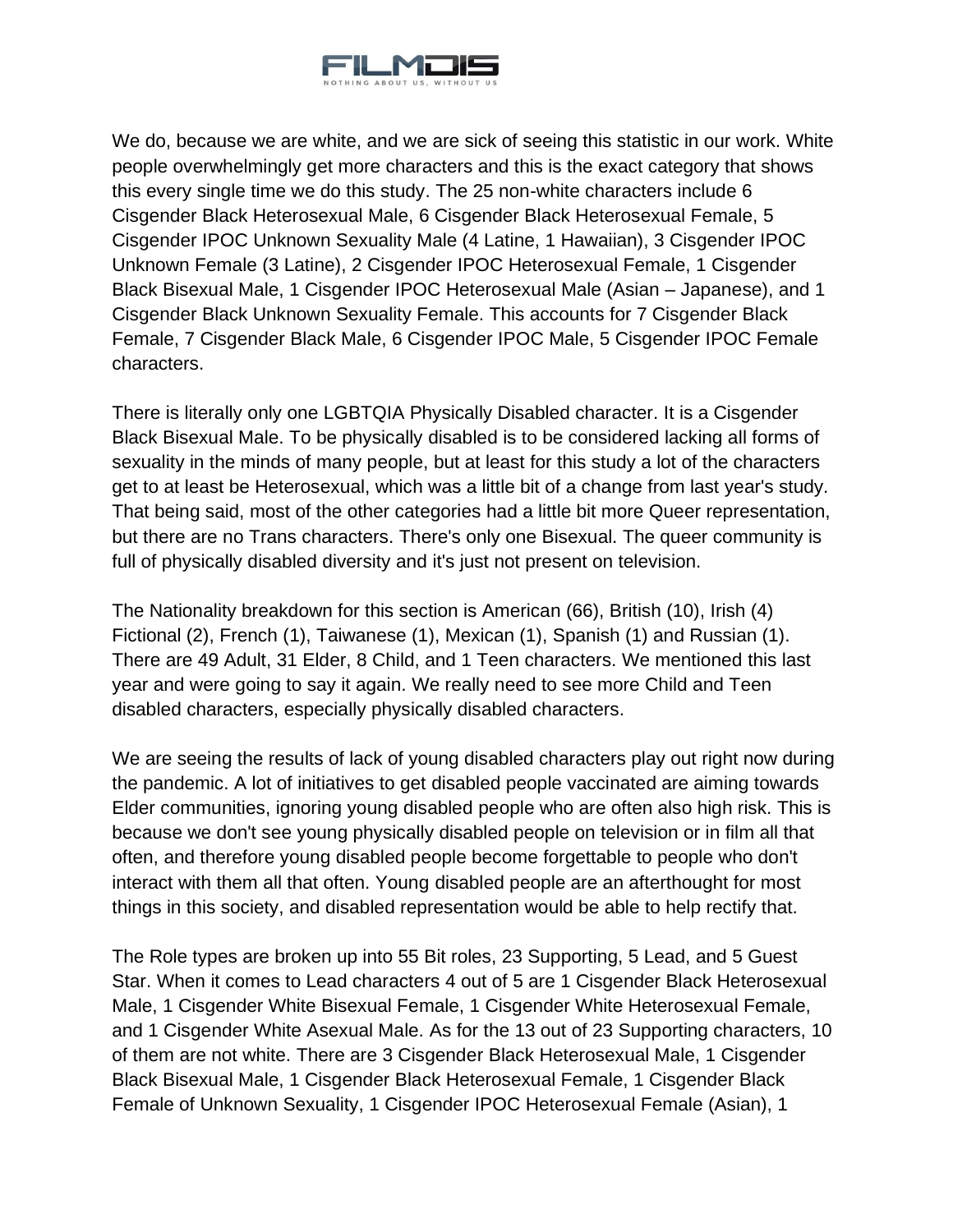

Cisgender IPOC Female of Unknown Sexuality (Latine), and 1 Cisgender IPOC Heterosexual Male (Asian – Japanese).

Shockingly, the majority, just barely, of characters that are Physically Disabled are played by actual disabled people. This is a first for this study, and we are excited to report this. We've been working very hard on Hollywood to make this happen, and it still needs to get better. Right now, the problem is a lot of these characters are one-off. They get one episode or only a few episodes. We need to see more physically disabled characters portrayed as Lead and Supporting roles. This will also ensure that there are far less NOS characters going forward.

The best performance of Physically Disabled characters, and dare we say it, possibly of the whole study is Esperanza Jimenez (Sammi Haney) from *Raising Dion*. The young actress who portrays her has OI and uses a power chair. What works about her character is that not only does she get to be a fully fleshed out character who is not defined by her wheelchair or disability, but also the show doesn't ignore it. The writing for her is terrific. Hands down, this show deserves to be listed as the one that all other television shows need to follow when writing disabled characters.

From the beginning, Esperanza is not treated like the average disabled character. She is not here to inspire anyone. She is just a child living her life, wanting to have friends, wanting to play, and wanting to enjoy school. She is treated like a regular person, but at the same time because she's a wheelchair user in the real world she will face a huge amount of ableism just because she is visibly disabled. The show does not sugarcoat this, but what it does right is every instance of ableism is explained. There's no excusing it, and Esperanza is the first one to hold people accountable. When people mess up, they are expected to apologize and learn from it.

We could write an entire essay on why she's one of the best disabled characters we've ever seen on television, but there are so many other disabled characters that have the potential to be as good as her. We truly hope that all the other television studios look to this show. We commend Netflix for taking the chance to cast a disabled actress and actually allow her to be a person. We wish that Netflix would use that same principle on their other television shows.

When it comes to exceptional disabled young actors, we've been cheering on Gavin McHugh as Christopher Diaz, a child with Cerebral Palsy on *911* since the show started. Christopher is portrayed by young actor, Grant McKinney at six years old, this season as well. Both young actors have CP, and that brings a sense of authenticity to the role,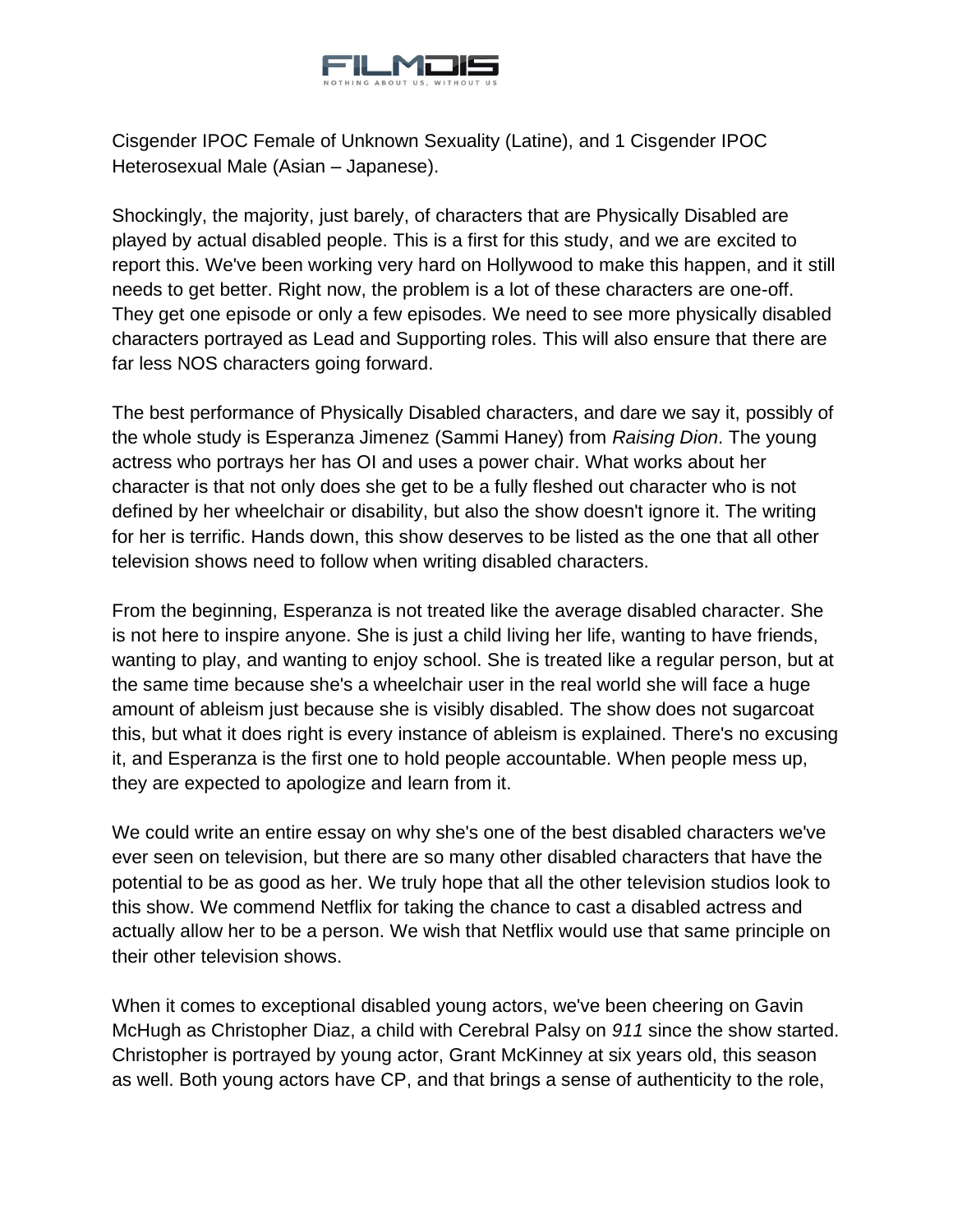

even when the writing tends to bend a little more towards inspiration porn. That's not as much the case this year though.

The next time people try to say that physically disabled actors are incapable of doing stunts, they need to go look at this season of *911*. In it, a rogue wave crashes into the coast of California. Not only is Christopher alone, having to survive, and find his way back to his father's friend, Buck (Oliver Stark), who currently is unable to work at the firehouse so he was out with Christopher when the wave happened, but McHugh himself was in the water performing those stunts. The crew was really willing to work with him to make sure it could happen. This is what occurs when television creators insist on authenticity. It proves to be a much better performance for all involved.

The actually physically disabled actors are kicking ass with decent stories this year. We could focus on the multiple horrible portrayals of Physical Disability, but because this category has some of the best representation, we thought we would give you a little respite from all the horribleness. This time, it is Guest Star Rachel Miner as Jenny on *Chicago Fire*. When a fire happens in her house, Jenny knocks over her wheelchair and crawls up the steps to save her son. As a result, her neighbor tries to have her son taken away claiming she cannot protect him and is therefore a bad mother. Jenny ends up having her son removed from her care while she is in the hospital.

This is the kind of story that episodic shows like this one need to be telling. Disabled people, especially physically disabled, intellectually disabled, and those with psychosocial disabilities often have CPS called on them because "do-gooders" who don't understand disability or disabled parenting love to believe they are "saving children" from neglect and abuse. What ends up happening in this story is Matt Casey () and the other firefighters help Jenny fight to get her son back, which ends up happening, as it should. The message of the show is that it's wrong to take a child away from their mother just because she uses a wheelchair.

While the Physically Disabled category could definitely use more portrayals like the three listed above, having these kinds of stories gives us a lot of hope for representation in the future. If only every category could have portrayals as great as these. We look forward to seeing how this category progresses next year.

### **Random Disability**

Last year, we decided to create a category for Random Disability. This is where all the unusual disabilities created in sci-fi shows or the otherwise uncategorizable characters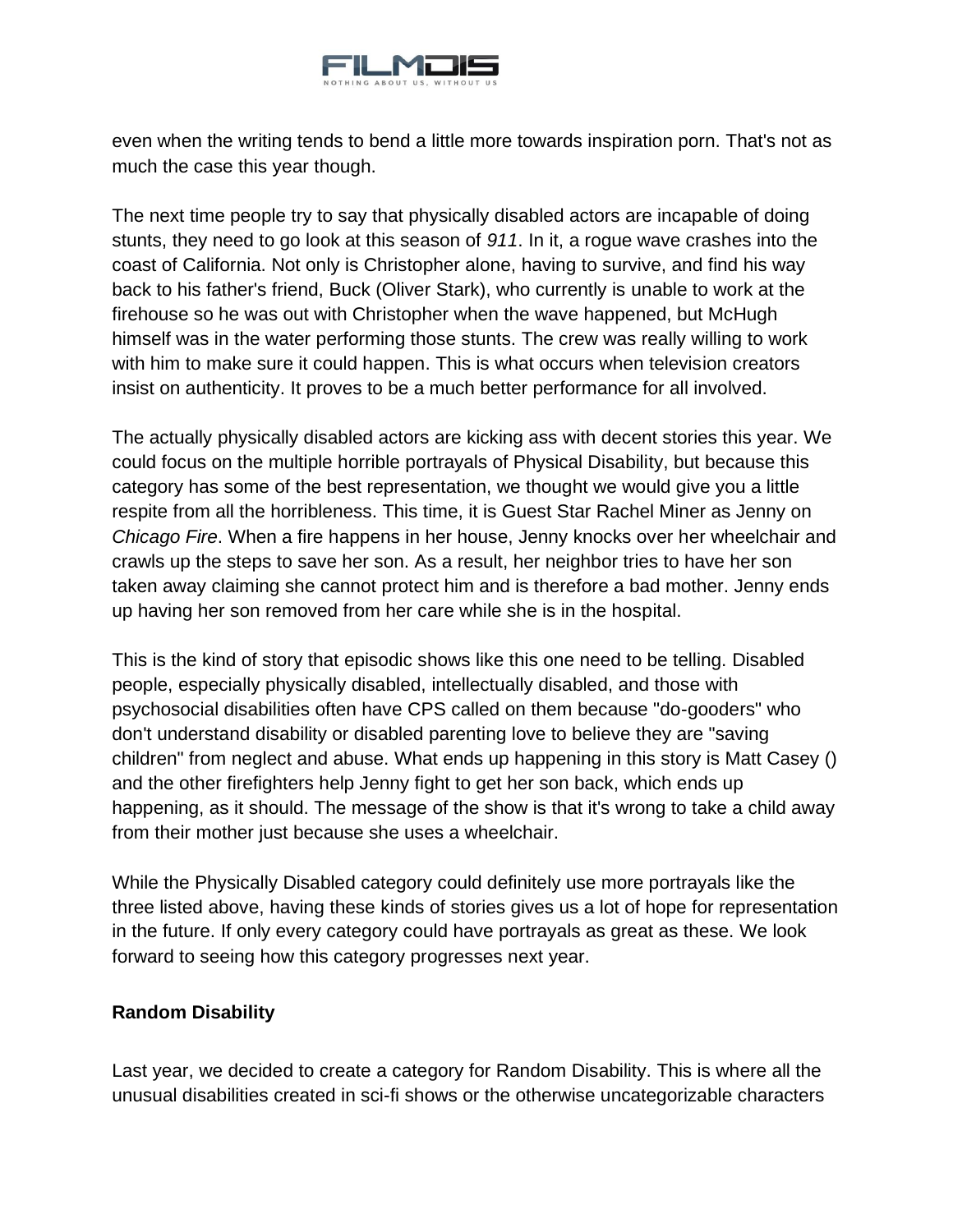

end up going. This year we have found 15 characters. They are featured on 12 shows on 4 networks and 4 streaming services. The most popular network to have these types of characters is CW with 6, followed by Netflix with 3. All the other networks tie for third place with just 1 character (NBC, Shudder, BBC America, Acorn, HBO, and Britbox).

The most common disability type for this section is Supernatural with 8 characters. Those characters are split up into: 2 Split in Two, 1 Dark Matter, 1 Trapped inside Own Head, 1 Superpower illness, 1 Martian Disability, and 1 Werewolf PTSD. The other disability represented is 7 Unknown including 1 Unknown Head Injury, 1 Possibly Age Related, and 1 Mystery Illness. The rest are NOS.

The gender, sexuality, and race breakdown is: 5 Cisgender White Heterosexual Male, 1 Cisgender White Unknown Sexuality Male, 4 Cisgender White Heterosexual Female, 1 Cisgender Boy Unknown Sexuality Female, 1 Cisgender Black Heterosexual Male, 2 Cisgender Black Unknown Sexuality Male, and 1 Cisgender IPOC Unknown Sexuality Male (Asian – Japanese). This means that there are 11 White characters.

Since there are 11 White characters, that means there are 4 characters between all Black and Brown communities. There are 3 Black characters and 1 IPOC character. This category is a lot about fantasy-based disability, but nonwhite actors should get the chance to be a part of the story lines just like white actors. It seems really ridiculous that one race, white people, get to be the vast majority of characters on every television show, even the made-up ones.

There are no LGBTQIA characters in this section. Apparently, everybody in fantasy worlds are Heterosexual, or their sexuality is Unknown. The people creating such environments are incredibly unimaginative. A lot of the shows cater to younger audiences. That's why CW is the top network for this section. Because of that there's a responsibility to let LGBTQIA youth see themselves represented. LGBTQIA disabled youth are part of the LGBTQIA community, but they often get left behind. Studios need to stop contributing to this.

Nationality wise, 10 of the characters are American, 3 are British, 1 is Japanese, and 1 is an extraterrestrial, because they are literally from another planet. The age breakdown is 12 Adult, 2 Elder, and 1 Teen. Again, Children are being left out of what could be a really cool opportunity for young disabled actors to get a chance to participate in supernatural and fantasy television. These characters need to be created.

The majority of these characters are 7 Bit, 3 Guest Star, 3 Supporting and 2 Lead. Most of these characters are one episode character of the week storylines or otherwise throw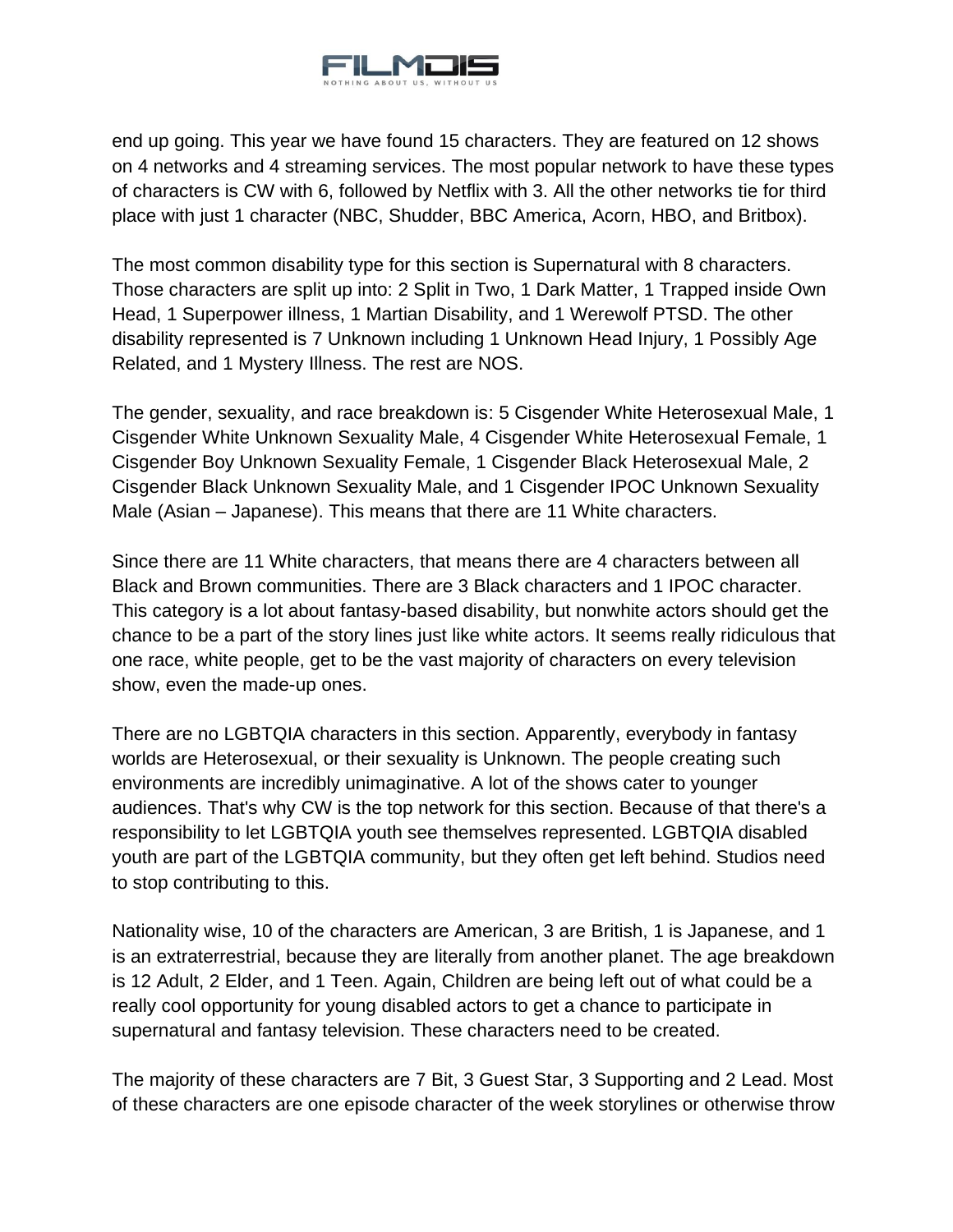

away characters. The creators probably gave the character a disability to spice things up. A lot of the disabilities revolve around the plot, so they are used as plot devices.

One such plot line that revolves around disability is on the CW show, *Charmed*. Helen Mcgantry (Azura Skye) is split into two parts as Light Helen and Dark Helen. It is done to create the white lighters, who protect the witches. Every white lighter is split into two and the dark part is sealed in a bottle. As the first Helen cannot be sealed away, so she and her dark half are trapped in a mental institution in the past. Unfortunately, Dark Helen gets loose and chaos ensues. What you end up learning though is that at the end of the day, Dark Helen just really wants to be back with her love. The story is sad because Helen never truly had any freedom, and she ends up dying so she can finally be free.

The CW also has Chester P. Runk (Brandon McKnight), who is disabled for an entire episode, as well as the rest of the season although the implication is that he may be able to return to the state he was before. Chester is a scientist, and like many scientists on *The Flash* before him, his experiment goes wrong. His consciousness is separated from his body, and he has to go through an excessive treatment. Later in the season you see him again and he is still undergoing treatment, but they say that he is almost regenerated back. We kept him on the list simply because the entire time he is on the show he is a disabled character, but it's annoying to have disabled characters who end up being "cured" right at the end because superpowers, and magic, and stuff

Out of the 2 leads, 1 of them is marginalized, and that character is a Black Heterosexual Male. Out of the 3 Supporting characters, 1 is a Black Unknown Male. That is the only representation for either category, but at least it's not white representation. It's kind of ironic that this is how the category worked out, but it doesn't say very much about how inclusive television is to have two characters that just happen to both be Black Male characters when every other section largely favors white characters.

One of the more complex forms of representation in this category is that of Malefic J'onzz (Phil LaMarr) on *Supergirl*. Malefic is the brother of J'onn J'onzz, also known as Martian Manhunter. He has a Martian disability where he is unable to connect to the Martian hive mind. After he does something that their father deems dangerous for the other Martians, Malefic is locked away where he becomes bitter. When he is freed by the White Martians, Malefic works with them to kill his own people, the Green Martians. For that, he is sentenced to prison in the Phantom Zone.

Malefic is released by the Monitor to test J'onn in preparation for the upcoming crisis that will destroy the multiverse. However, the brothers eventually end up making peace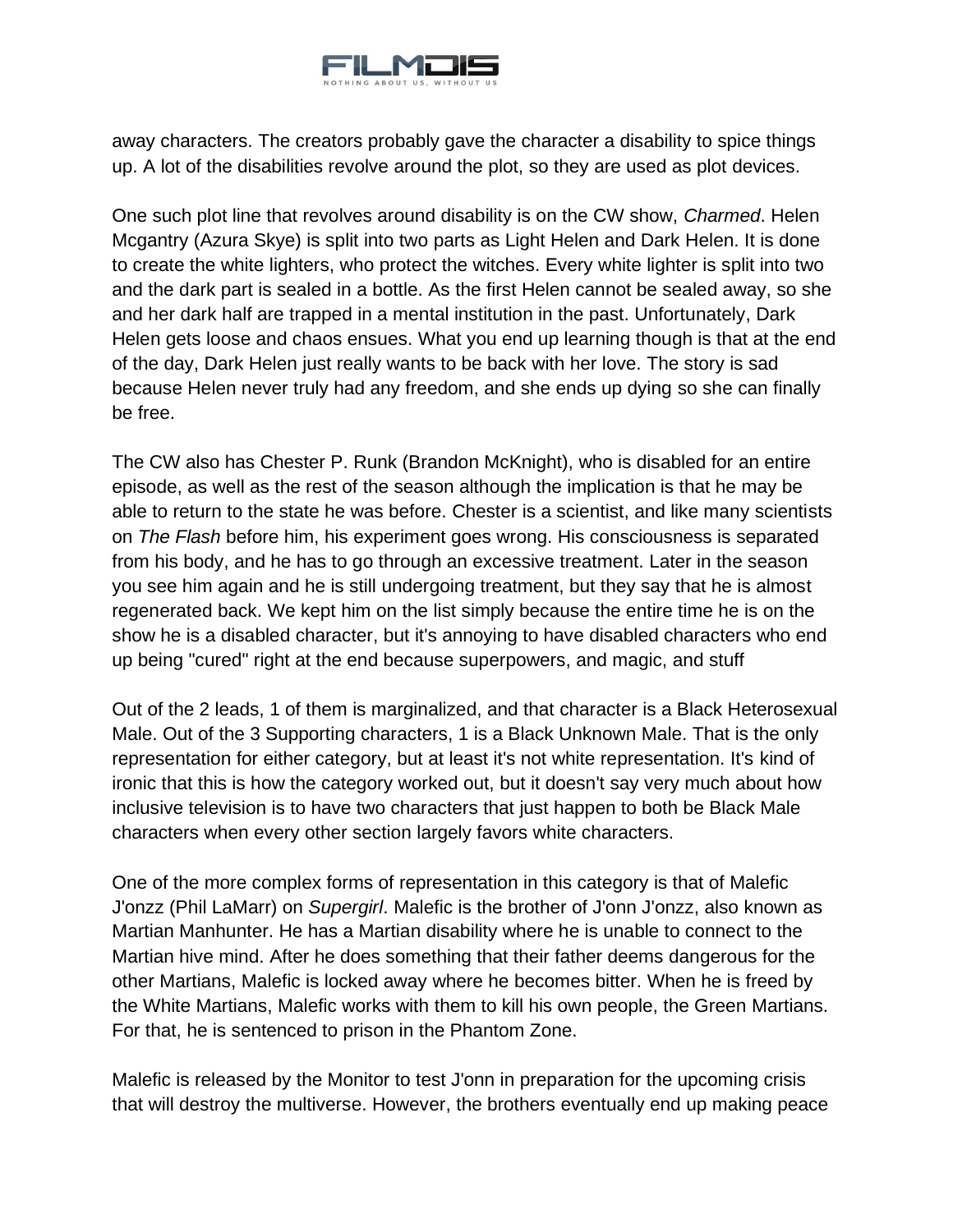

when J'onn learns that he is responsible for erasing his brother from the collective minds of his family, himself, and the rest of the Martian people, which is considered the very worst of offenses you can commit. He realizes that his brother is a product of the mistreatment he received, and he works to help rehabilitate him.

Finally, we probably don't want most of these characters to be disabled because really does anybody want to be Split into Two or have Werewolf PTSD? Obviously, 12 characters are not disabled, and 3 are Unknown. It would be cool to have actual disabled characters play supernaturally disabled characters. Or just having them be disabled like they are in these fantasy environments makes them disabled characters as long as they don't ignore the disability completely, which sometimes happens. But there's so many possibilities in this category for how actual disabled people could be included without creating harmful storylines. It's worth consideration by the studios.

# **Disability by Gender, Gender Identity, and Sexuality**

Last year, we had only 36 LGBTQIA characters, and only one of them was Trans. This year, we have been anxious to figure out whether television has gotten better about representing disabled people with diverse gender identities and sexualities. The truth is, not much has changed. There are a few more characters, but considering we watched 70 more shows this year, it's not as impressive as it could have been.

There has been a lot of discussion around the idea that there's a lot more overlap between the disabled and LGBTQIA communities, within recent years. It makes sense because people that face oppression are more likely to experience Psychosocial and Chronic disabilities. Stress on our bodies from oppression can mean that multiply marginalized communities are more susceptible to becoming disabled.

The sad thing is that this is not reflected in the media. We mentioned this before, and it's the absolute truth. Television and film creators don't seem to like making characters that have intersectional identities. If they are going to represent race, that's it. If they're going to represent LGBTQIA, those characters are probably white and nondisabled. If they're going to represent disability it's almost always white. We literally have the research to back that up. Just go reread every section up above.

The world is much more intersectional than that, and there are a lot of disabled people that have yet to ever see themselves represented in anything. Representation really helps to center you and make you feel like you're a part of the world. If you're not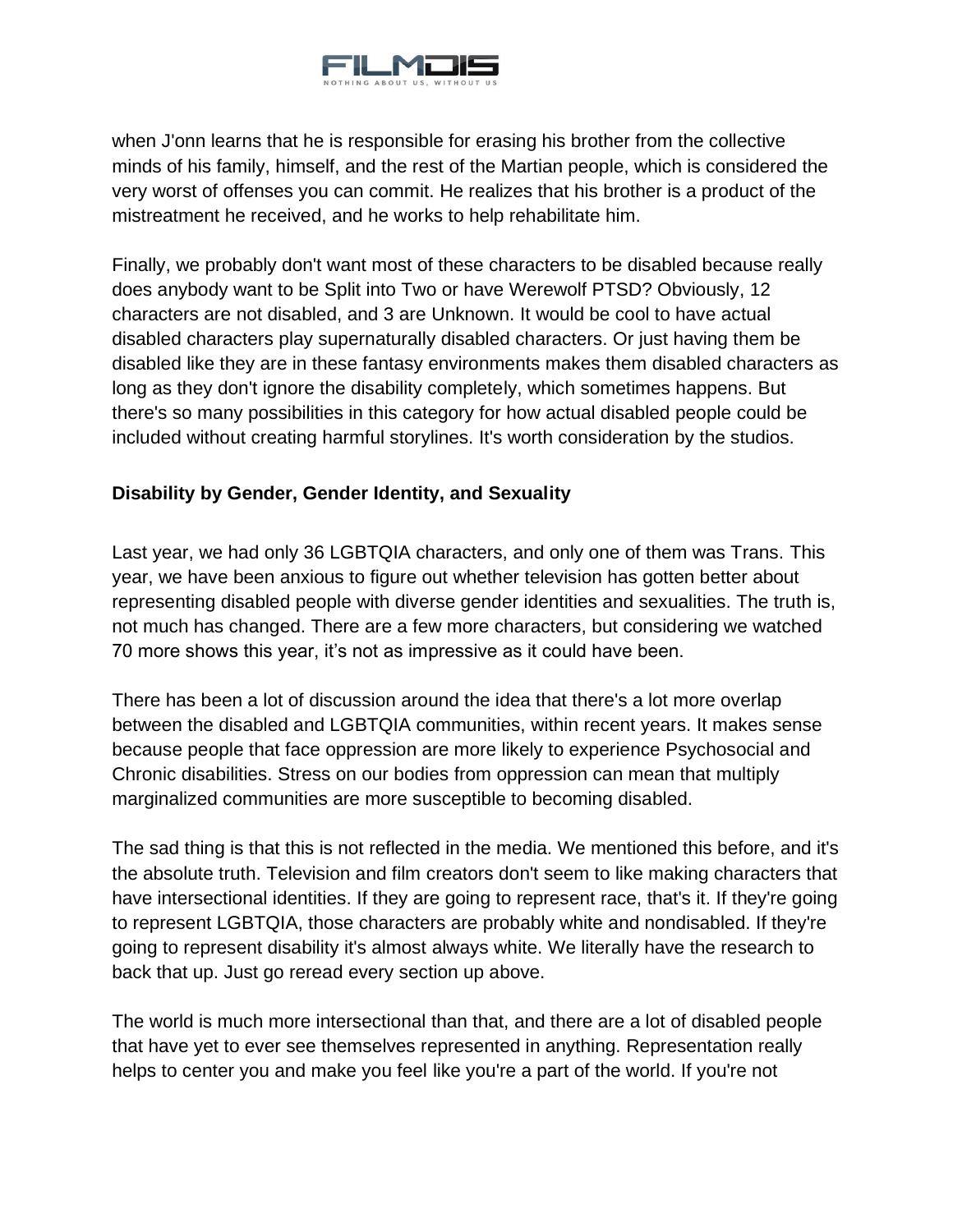

represented, you're much more likely to question what your place is, and where you belong, if you feel you belong at all.

This year, we found 71 characters that are LGBTQIA. This is out of 1,198 characters, which means that LGBTQIA representation accounts for about 6% of the disabled characters we've counted for this study.

Here is the breakdown of characters, based on race, gender, and sexuality:

15 are Black including 6 Cisgender Lesbian Female, 3 Cisgender Gay Male, 3 Cisgender Bisexual Female, 1 Cisgender Bisexual Male, 1 Trans Heterosexual Female, and 1 Trans Lesbian Female disabled characters.

8 are IPOC, including 5 Cisgender Gay Male (2 Latine, 1 Asian, 1 Indigenous, 1 Biracial (Asian/White)), 1 Cisgender IPOC Queer Female (Mixed – Indigenous Latine & White), 1 Cisgender Bisexual Female (Asian – South Asians/Indian), and 1 Trans Heterosexual Female (AfroLatine).

48 are White LGBTQIA characters including 16 Cisgender Gay Male (1 Jewish), 13 Cisgender Bisexual Female, 11 Cisgender Lesbian Female, 4 Cisgender Bisexual Male (1 Maybe), 2 Trans White Lesbian Female, 1 Cisgender Asexual Male, and 1 GNC Female of Unknown Sexuality disabled characters.

Last year, we counted 10 Black LGBTQIA disabled characters, 7 IPOC LGBTQIA disabled characters (6 of whom were gay males), and 19 White LGBTQIA characters. After watching 70 more shows we came up with 5 more Black LGBTQIA disabled characters and 1 more IPOC LGBTQIA disabled character. There were 19 White LGBTQIA disabled characters last year, and Cisgender White Male characters alone account for more characters than last year. It was a little surprising to see that there were more White Female characters than White Male characters, but the racial diversity is the real travesty of this section of evaluation.

One area that was an edition to the study is the 1 Asexual character. Of course, this character happens to be White. Last year, there was an Intersex character, but there are none this year. Essentially, in order to include the Asexual character, the Intersex character was sacrificed. Equally of note is the fact that there are no Bisexual IPOC Male characters. There were a few Bisexual and Lesbian Female characters added in Black and Brown communities, but the overall number is still abysmally small.

As for the Trans representation, the only Trans characters are Trans Female characters. This is part of why so many people don't seem to think there are any other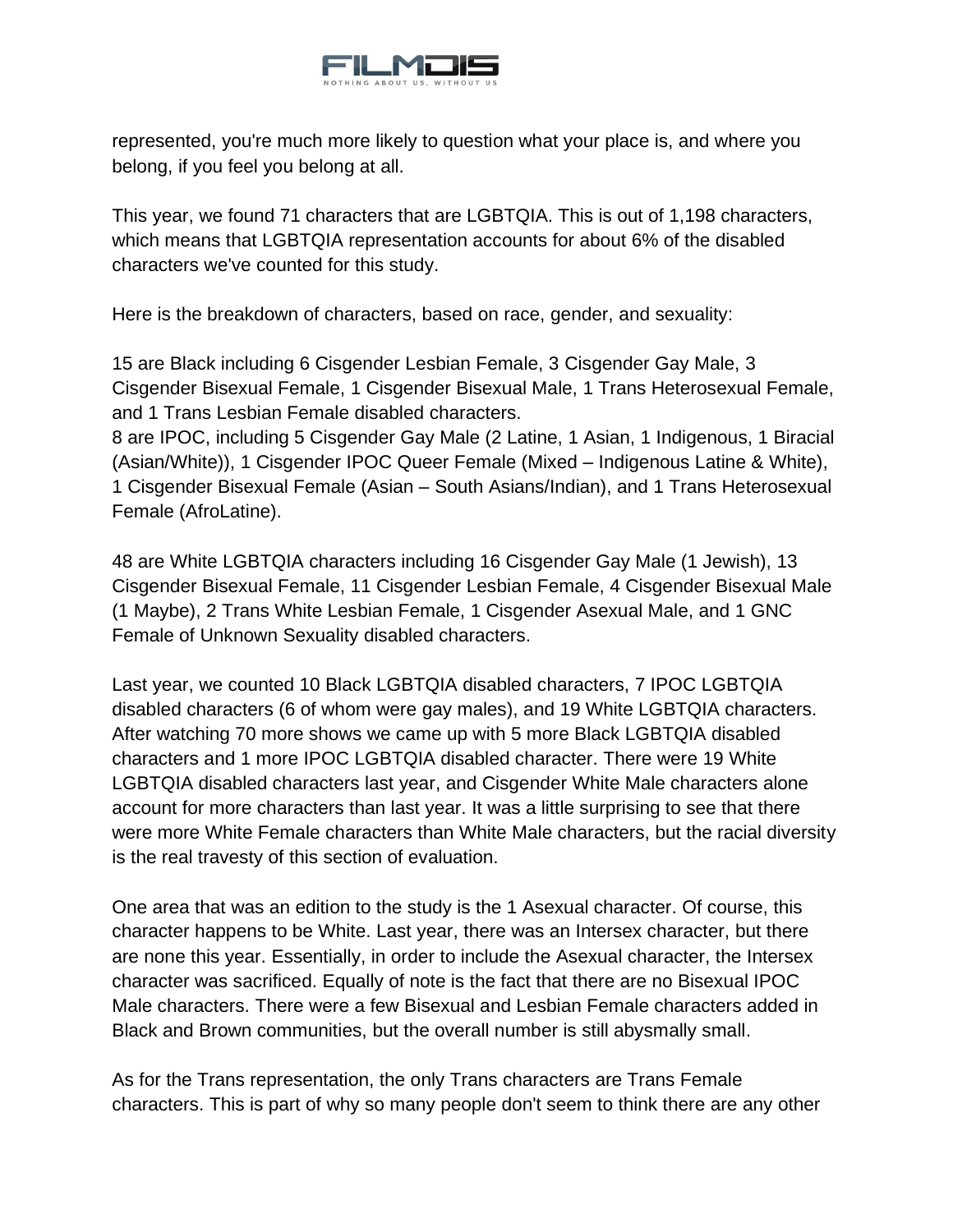

kinds of Trans people but Trans Girls & Women. The erasure of Trans Male, other Trans masculine and Non-binary gender disabled characters feeds into this narrative of exclusion. That being said, there needs to be way more Trans Female disabled characters, across the board, but particularly Black and Brown Trans Women & Girls.

If you are not weeping while reading this, you should be. The fact that so little progress was made in watching 70 more shows is not surprising. It also explains why Intersectional disabled people are amongst the most marginalized. This makes the solution to fix this problem clear. Include LGBTQIA disabled characters, especially those that are not white, on more television shows.

The LGBTQIA and disabled communities like to remain separated. There is a huge amount of anti-LGBTQIA sentiment in the disability community. Likewise, despite a lot of disabled LGBTQIA people existing, there is an excessive amount of ableism. Neither community wants to work together. These two communities don't listen to each other.

As long as these communities refuse to address their issues with one another, the people that live between these intersections of identity are going to suffer as a result. There are disabled creators and there are LGBTQIA creators currently working in Hollywood. Now we need intersectional creators to have their voices finally heard. Only then will we start seeing the disabled LGBTQIA characters we deserve.

# **Disability by Race, Ethnicity, & Culture**

For the second year in a row, Indigenous disabled characters are the least represented of any characters that show up in our study. Since marginalized people are often more likely to have disabilities, Indigenous people should be included in much higher numbers. At this point, it's pretty clear that it's willful ignorance and exclusion that is keeping Indigenous people out of Hollywood.

Considering that there is a huge overlap between oppression, marginalization, and disability every single nonwhite community should have way more representation than they do. It's depressing to write about how overwhelmingly white every category is in this study. It's not fair to the millions of nonwhite disabled people in the United States who've had a much harder time because nobody has really even considered their existence.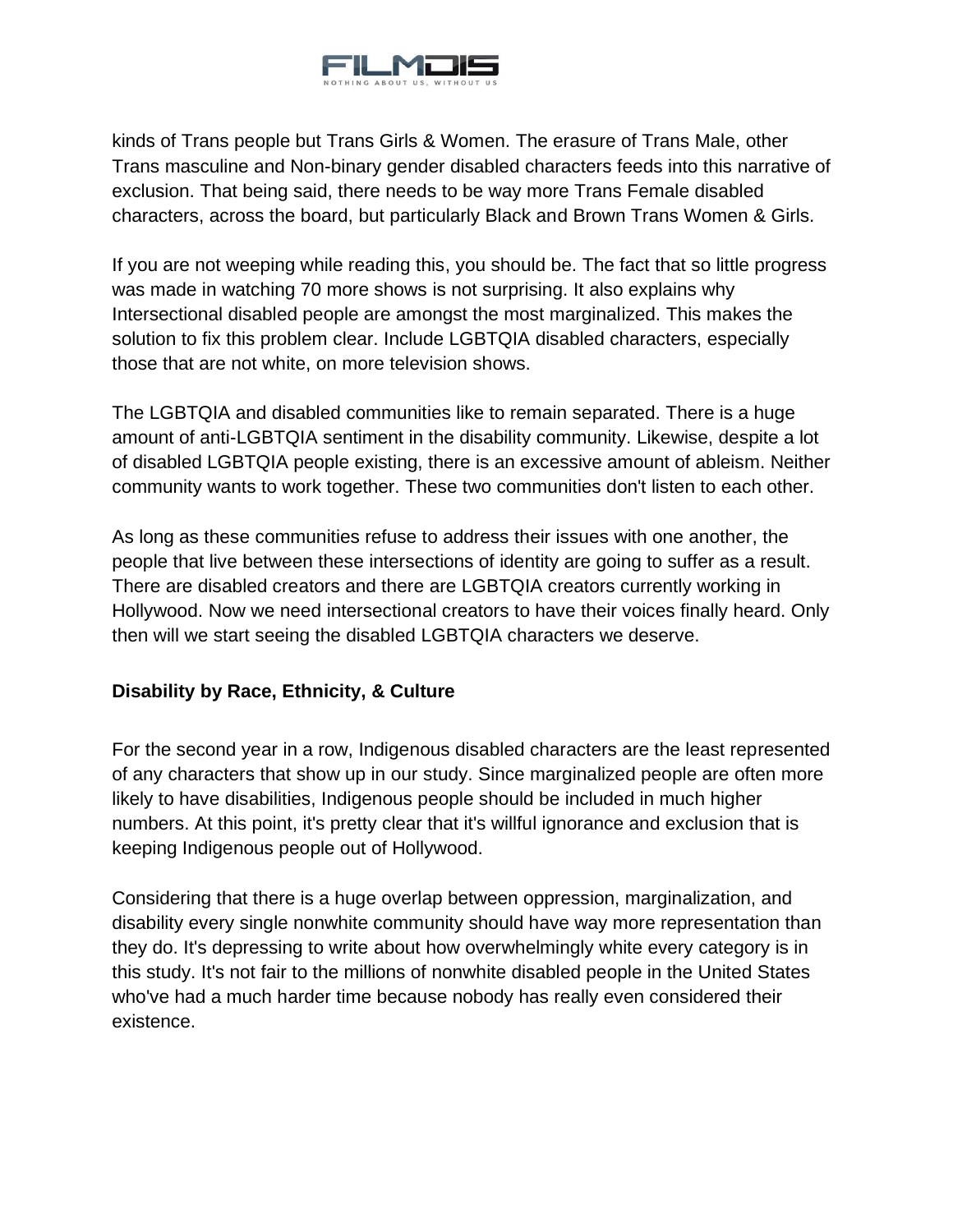

While there have been slight increases in the number of Black and Brown communities, when you look closer at the numbers you see the problems with how representation has increased.

837 White disabled characters (70%) including:

329 Cisgender White Heterosexual Male (5 Jewish)

- 207 Cisgender White Heterosexual Female
- 153 Cisgender White Male with Unknown Sexuality
- 100 Cisgender White Female with Unknown Sexuality
- 16 Cisgender White Gay Male (1 Jewish)
- 13 Cisgender White Bisexual Female
- 11 Cisgender White Lesbian Female
- 4 Cisgender White Bisexual Male
- 2 Trans White Lesbian Female
- 1 Cisgender White Asexual Male
- 1 GNC White Female with Unknown Sexuality

203 Black disabled characters (17%) including:

70 Cisgender Black Heterosexual Female

- 61 Cisgender Black Heterosexual Male (1 Jewish)
- 37 Cisgender Black Male with Unknown Sexuality
- 20 Cisgender Black Female with Unknown Sexuality
- 6 Cisgender Black Lesbian Female
- 3 Cisgender Black Bisexual Female
- 3 Cisgender Black Gay Male
- 1 Trans Black Heterosexual Female
- 1 Cisgender Black Bisexual Male
- 1 Trans Black Lesbian Female

158 IPOC disabled characters including:

41 Cisgender IPOC Male with Unknown Sexuality (19 Latine, 12 Asian (including Chinese and Japanese), 3 Middle Eastern, 3 Hawaiian, 2 Unknown/Ambiguous, 1 Biracial (Asian)

40 Cisgender IPOC Heterosexual Female (18 Latine, 15 Asian, 2 Unknown/Ambiguous, 1 Indigenous,1 Middle Eastern, 1 Biracial (Black/White), 1 Mixed (Indigenous Latine),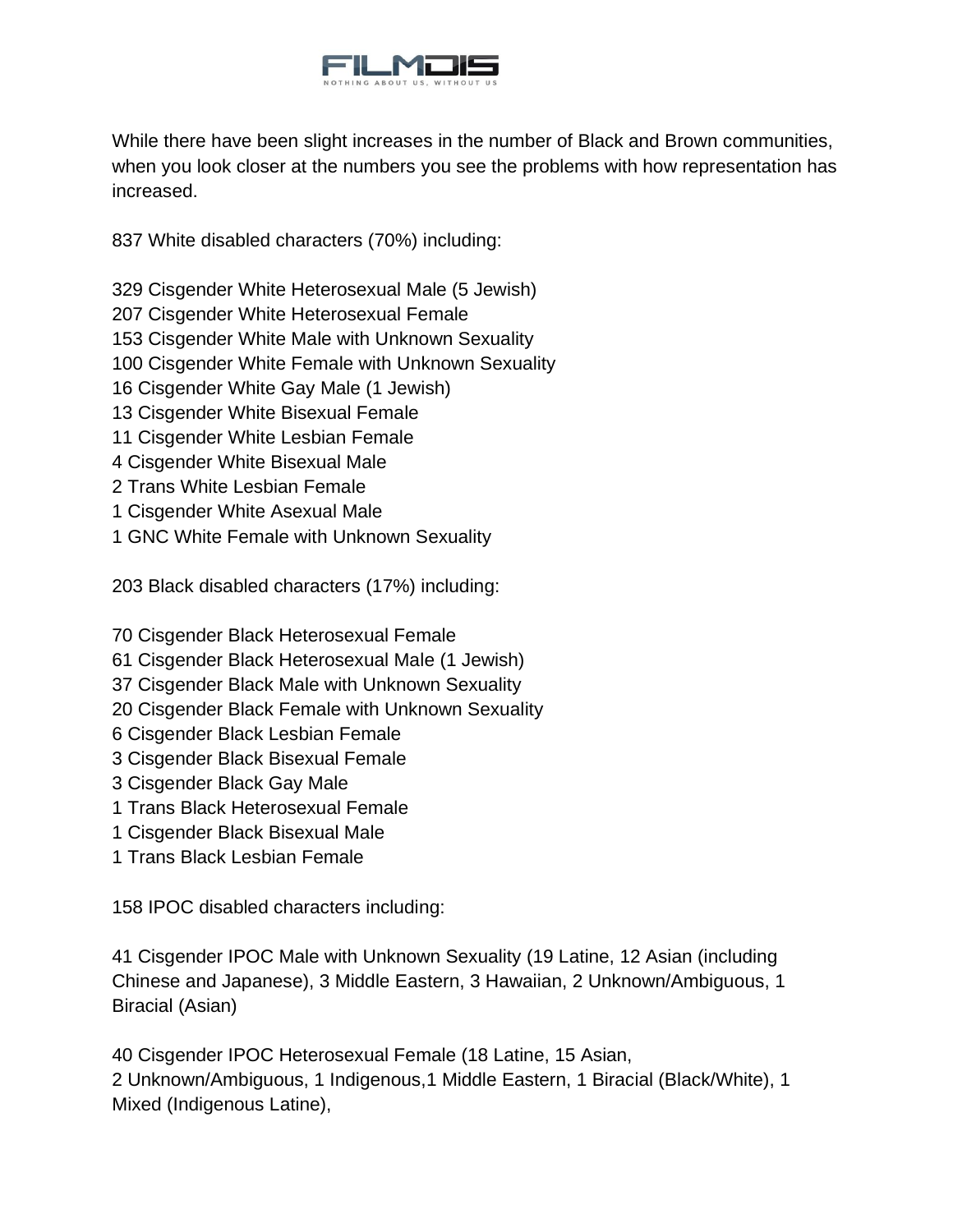

## 1 AfroLatine

36 Cisgender IPOC Female with Unknown Sexuality (17 Asian (including South Asian/Indian, 1 South Asian Muslim, and 2 Pakistani Muslim), 9 Latine, 2 Unknown/Ambiguous, 2 Middle Eastern, 1 Indigenous, 1 Biracial, 1 Mixed (White, Black, Indigenous)

33 Cisgender IPOC Heterosexual Male (20 Latine, 7 Asian (including South Asian/Indian and Japanese), 2 Indigenous, 1 Hawaiian, 1 Middle Eastern, 1 Mixed (Black, White, Chinese, & South Asian/Indian), 1 Unknown/Ambiguous)

5 Cisgender IPOC Gay Male (2 Latine, 1 Asian, 1 Bisexual (Asian), 1 Indigenous)

1 Cisgender IPOC Queer Female (Mixed – Indigenous Latine & White)

1 Cisgender IPOC Bisexual Female (Asian – South Asian/Indian)

1 Trans IPOC Heterosexual Female (AfroLatine

While white characters pretty much stayed the same, going up maybe one percentage point between last year's study and now, in order to create room for more IPOC characters, Black characters were sacrificed. The same is true for the amount of Latine and Asian characters. In order to make more room for more Asian characters, other IPOC (particularly Indigenous and Latine) disabled characters were sacrificed. If any characters need to be sacrificed, it's some of the white characters. That's the only way marginalized communities will have disabled representation.

The world is not white people versus every other race, but you wouldn't know that from representation. There seems to be this misconception that equality is going to look something like 50% white people and 50% every other race in the world. When only a small handful of these people get represented, you can't get a really good understanding of their issues or experiences with disability. This is about telling stories that haven't been told, as much as inclusion, and non-white people deserve to see their stories told.

### **Disability by Nationality**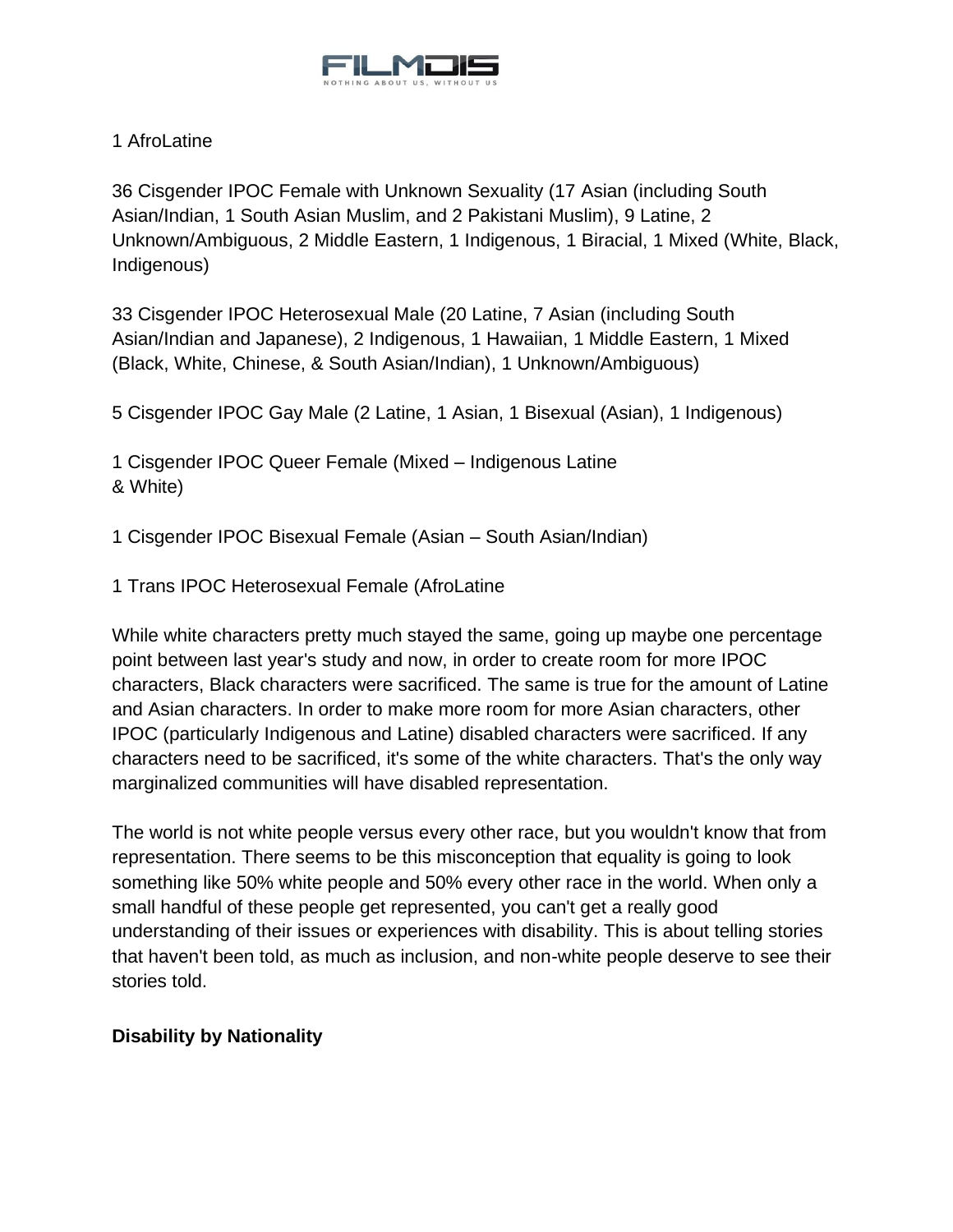

Since the US is a melting pot, it's always fun to see what kind of representation happens in this study when it comes to Nationality. Honestly, it's getting pretty boring seeing stories only about Americans, so it is good to have a bit of diversity. We welcome even more in this area.

Please note that we use the term American just for ease of use. We want to completely acknowledge the fact that we are living on Indigenous land, and that the true Americans are the Indigenous people of this nation. However, using terms like USian is much more awkward when it comes to accessibility. It would've been impossible to use it with problematic voice software. We are open to discussion on changing how we identify characters that are considered "American." Please just know we understand the complexities surrounding the use of this term, and only used it simply as an identifier within the study for ease of use.

As anticipated, the majority, 980 disabled characters, are American. Of that there are 4 Irish American, 2 Chinese American 1 Mexican American and 1 Hawaiian American. Beyond that, 89 characters are British, including 1 Pakistani Brit, 37 characters are from a Fictional world or tribe (some of which include Alkenny, Westeros, Romulus, Payan, The Burgue, and Tirnanoc), 12 Irish, 9 Canadian, 9 Russian, 8 Unknown Nationality, 7 Scottish, 6 Australian, 6 Mexican, 4 French, 4 German, 4 Austrian, 3 Japanese, 3 African NOS, 2 Pakistani, 2 Middle Eastern NOS, 2 Chinese, 2 Syrian, 2, Spanish, 1 Afghani, 1 Vietnamese, 1 Haitian, 1 Nigerian, 1 Taiwanese, and 1 Bulgarian.

### **Disability by Age**

While there are some overlaps between what makes a character Teen or Adult or Adult Versus Elder, we tried to stick with the following formula when figuring out what age range characters fit into. Child goes for anyone between the ages of 2 and 12. Baby would be anyone before 2 years or so. A Teen is someone between 13 and 19, although depending on if they appear 19 or 20, we may have placed them into Adult. It was really a case-by-case basis.

The area that's limited the most is seeing young disabled characters. Growing up as disabled children, it's incredibly hard to never see yourself represented. The fact that representation is overwhelmingly Adult, also might reflect the fact that it's easier to just not include children due to child working laws and what not, but if nondisabled children are going to be included in storytelling, disabled children should be as well.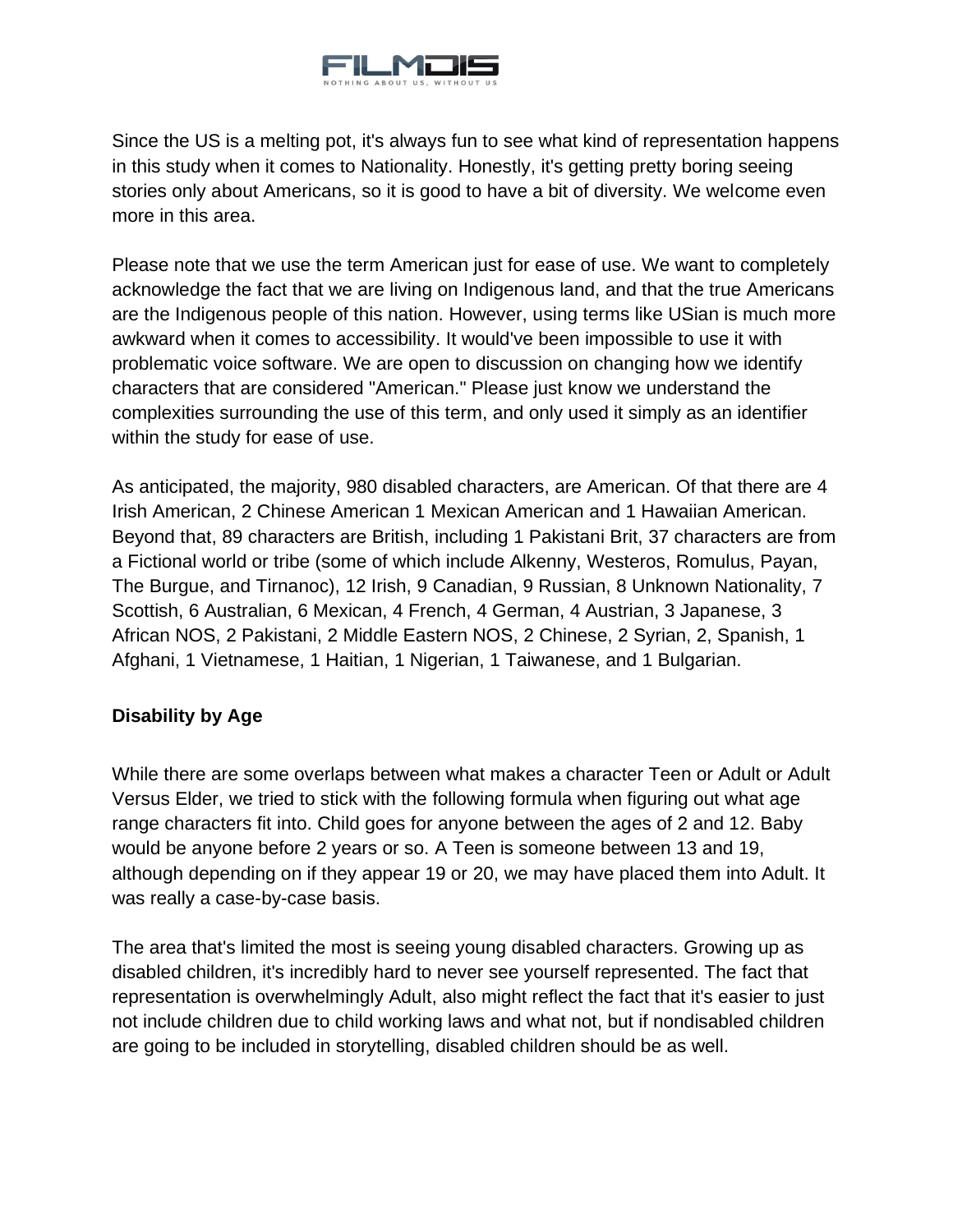

Representing disabled Teens and Children with greater authenticity could be life changing. We believe bullying, mistreatment, and misunderstanding could be addressed through representation of young disabled people in film and television. We know that television has a distinct impact on how people relate to those they don't understand, so this is the way to help make the world better for disabled people. It starts with young people. It has to if we want things to change for the better.

That being said, the age ranges of all 1,198 characters are as follows:

833 Adult 217 Elder 82 Teen 72 Child 4 Baby

Elder stories tend to be specific to things involving "old age." It seems like once Adult characters reach their 60s or later it becomes all about their old age and disability. Elder people have the same wants, needs, and desires as Adult people, but we don't get to see that reflected. Really, fine tuning what kind of stories are told about disabled people in terms of age is going to be central to improving the representation of disability based on age.

# **Disability by Role**

Throughout many of the sections we spoke a lot about how the characters dominate the narrative. To be fair, there are more Supporting characters than we anticipated, but we're still looking at least half of the characters being Bit roles or less. That really shows what creators think about including disabled characters and actors.

We found 509 Bit roles and 115 Guest Stars – a lot of these roles are what we like to call throwaway roles because they are just one-off, one-episode characters. They are added for dramatic or comedic effect depending on the show, but the characters have no real long-term longevity or inclusion in the narrative of the stories.

It's nice to see that Lead (174) and Supporting (321) have grown, but we continue to see that a lot of these characters remain white people, cisgender people, and heterosexual people or people with unknown sexuality. It seems like creators just want to create a quick character, cast the easiest to find non-disabled actor and be done with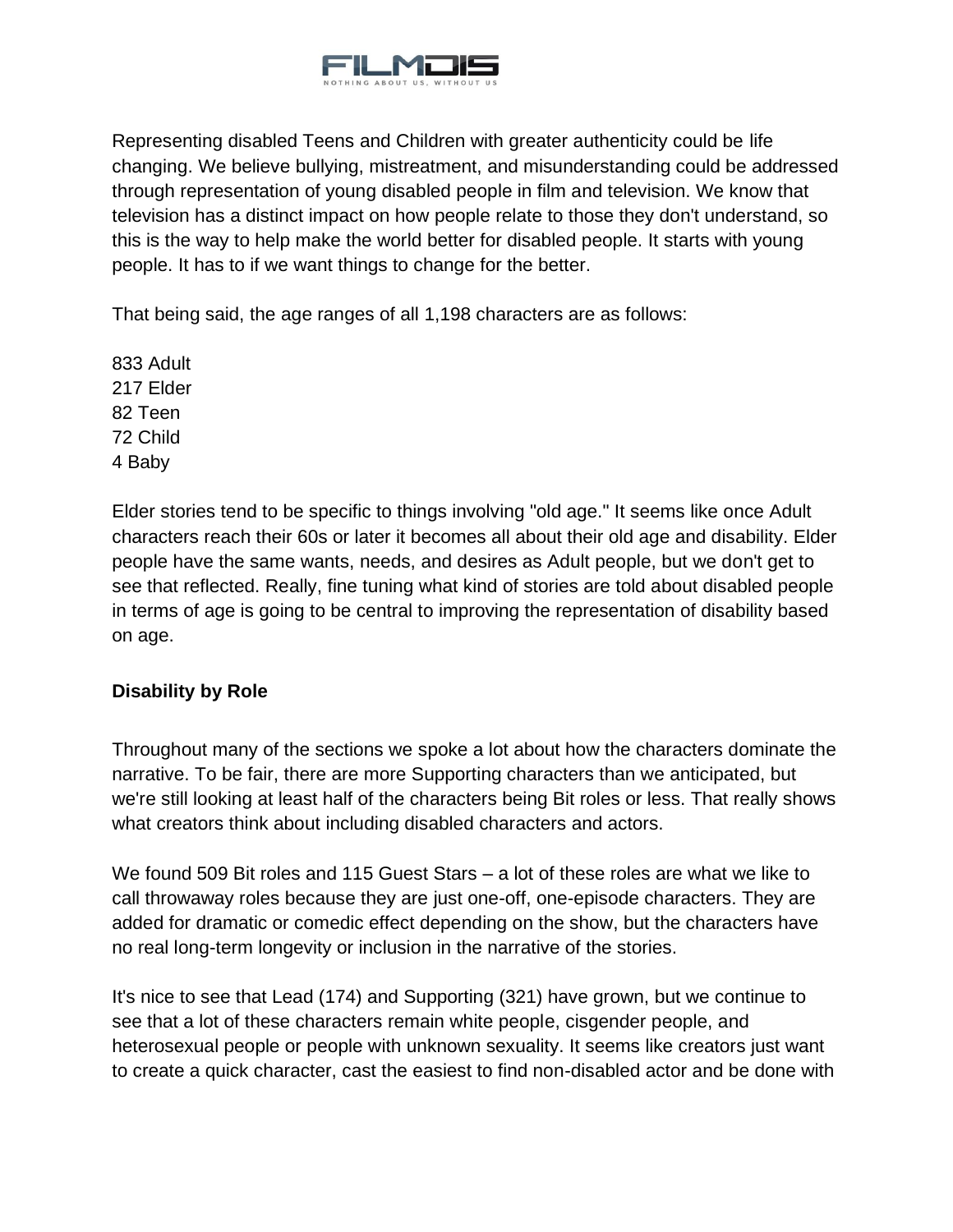

it. All that does is ignore a large part of the disabled population, and also keeps disabled actors on the margins in Hollywood.

There are so many stories for disabled Lead and Supporting characters that have yet to be told. Since disabled stories are rarely told authentically there is a plethora of authentic material that is ripe for the picking. Creators just have to be willing to listen to disabled people about what kind of content to create. It shouldn't just all revolve around disability, either. We really need disabled people to be able to live their lives in whatever way they can. The more narratives the better.

## **Disability by Network**

We knew that last year CBS was going to win the network with the most disabled characters. For the last several years, CBS has had multiple initiatives attempting to find more disabled actors. Or at least that's what we've seen from them. To be fair that has translated into some great performances such as Mattie Webber on *MacGyver* and Shammy on *Magnum PI* amongst others. However, we were in for a surprise this year.

CBS keeps doing what they are doing, which is kind of helpful, but they still have a long way to go to be truly inclusive. As we were compiling data, we started noticing a trend with the local shows. NBC and ABC have made a concerted effort to include more disabled characters, and for the first time the networks are truly at competition. Even FOX stepped up and has over 100 characters this year. The smaller networks have shown growth, as well.

It is with a bit of shock that we announce NBC has overtaken CBS this year, and they now hold the crown as the network with the most disabled characters. The breakdown for the top five networks, all of them local is:

NBC (191), CBS (182), ABC (172), FOX (104), and CW (77)

The cable network with the highest number of characters is HBO with 49 characters. Other networks have the following character breakdown:

PBS (30), Showtime (25), FX (25), AMC (24), Starz (15), Sundance (15), BBC America (9), Freeform (7), TNT (6), OWN (4), Paramount Network (4), Disney (3), Nickelodeon (1), and USA (1).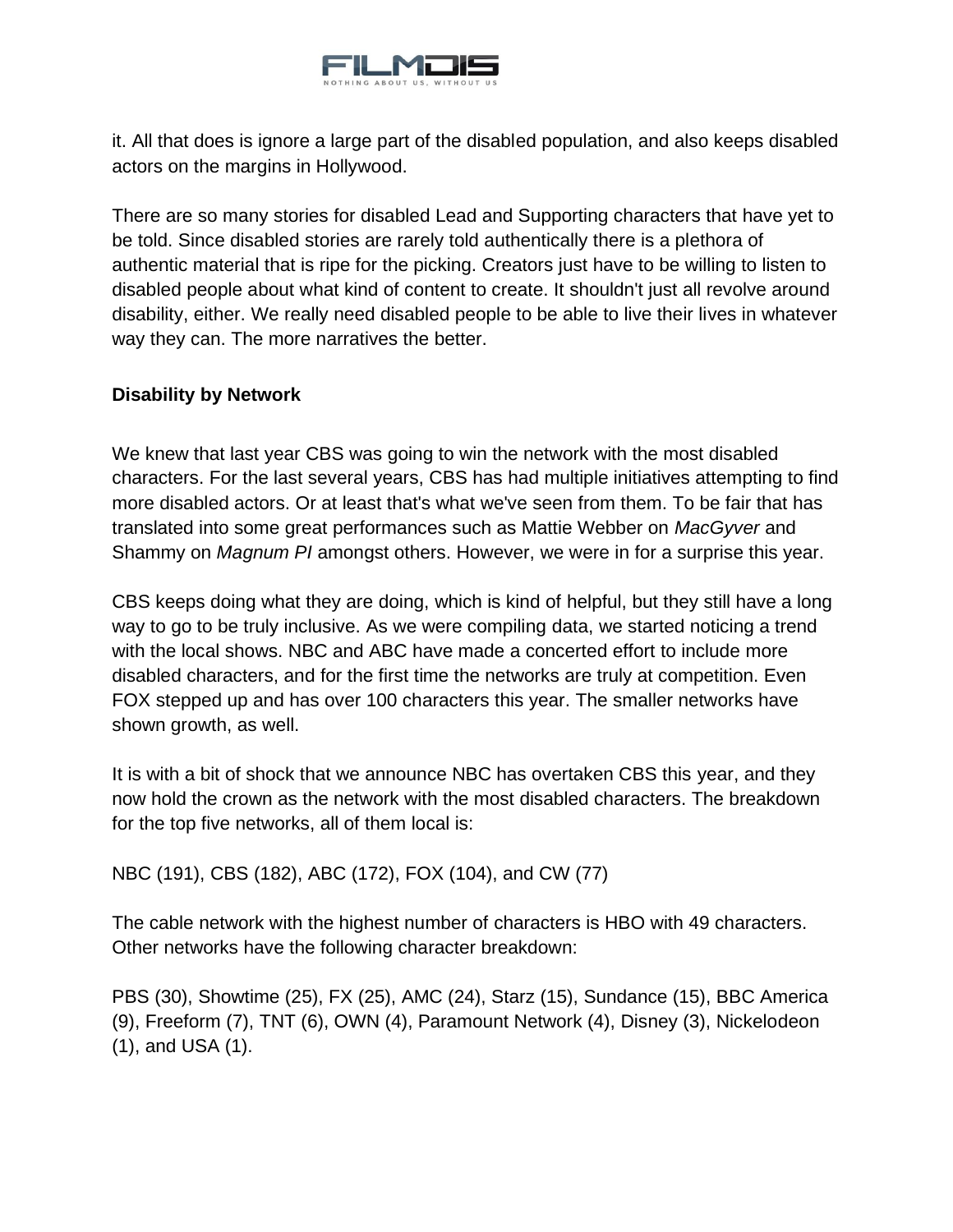

As for streaming, the network with the most shows is Netflix with a whopping 108 disabled characters. They completely dominated all of the other streaming services including Hulu with 33, Amazon with 30, Acorn with 20, Britbox with 18, Apple TV with 17, CBS All Access with 15, EPIX with 7, Shudder with 4, and Disney+ with 2.

Hopefully, all of these networks will grow and have many more disabled characters that we can report in next year's study. We are already actively engaged in watching shows for next year. The work is never done.

## **Disabled Mimicry**

The term disabled mimicry was created after Black disabled activists spoke out about how the terms currently being used "cripping up" and "crip face" were appropriating terms to describe white people pretending to play Black characters, which is called blackface or blacking up.

There's a lot of misunderstanding about "cripping up" and how it relates to blacking up. Blacking up is literally the process of engaging in blackface. The two terms go together, so while non-Black disabled people continue to argue over the validity of using this term to describe nondisabled actors playing disabled characters, it still is appropriative of the language used by the Black community.

The reason why we chose the term disabled mimicry is because mimicry literally means to both mimic and mock. That's what happens when nondisabled people play disabled roles, especially when they take on physical, vocal and other visible or auditory stereotypes as a means of showing the audience that they are disabled. Do we believe that actors intend to mock disabled people? No. But these actors simply can't show that they are disabled unless they are doing so through harmful stereotyping.

So, what they are doing is literal mimicry. They are trying to mimic the movements, the actions, the vocal intonation, the accent, or the lack thereof of actual disabled people. There's no way they can do it without mocking these movements, characteristics, vocal tones, etc. it just can't be done, therefore it is mimicry. The only exception is actors completely removing all aspects of disability, which is the opposite – it's erasure.

With this in mind, disabled mimicry really fits the idea of what actors do when they pretend to be disabled. We can't look at Dustin Hoffman's performance in *Rainman* without recognizing it as mimicry. The same for Eddie Redmayne in *The Theory of Everything* or Leonardo DiCaprio in *What's Eating Gilbert Grape*. All of these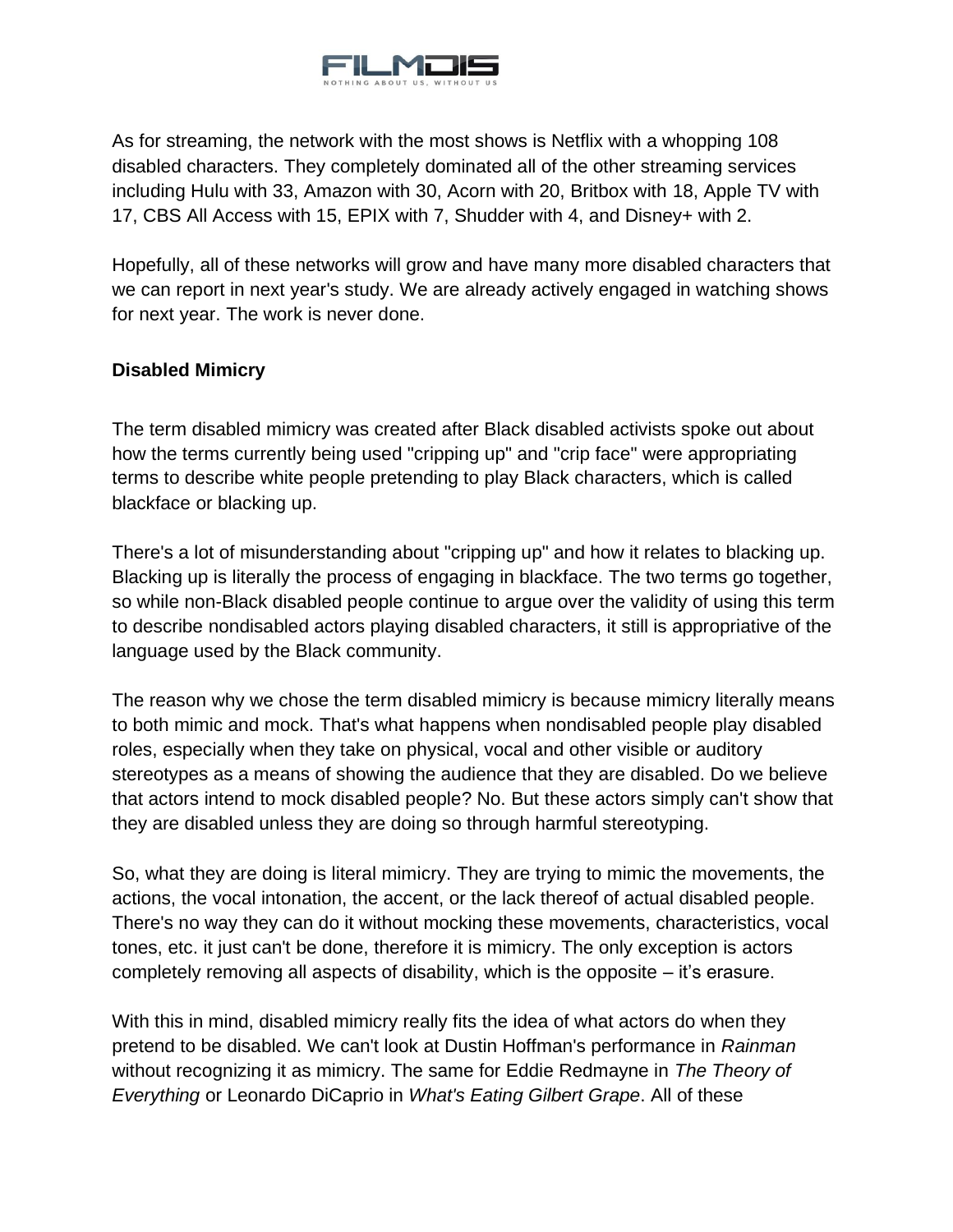

performances personify what disabled mimicry is, and we see it all the time when nondisabled actors play us in film and television.

We anticipated that the majority of disabled performances on television would be actors engaging in disabled mimicry. That's absolutely true, but we are slowly starting to see more disabled actors involved in television. Kayla Cromer's Matilda is a revelatory character for the Autistic community, simply by being the first Autistic Lead character played by an Autistic person. Sammi Haney is a revelatory character, just by being one of the first authentic portrayals of a wheelchair user to be seen on television. Hollywood is capable of casting authentic disabled actors, and writing authentic disabled experiences, but studios must be willing to take the chance on disabled actors and creators.

This year, only 128 characters were actually disabled with at least one of the disabilities they portrayed. There were a few characters that played multiply disabled characters and may have had one of the disabilities but we were unsure about the others. We still counted those characters as disabled. We also want to give a shout out to Selma Blair, who portrayed a character where you don't even know if she's disabled on *Lost in Space*, as well as Eileen Grubba, who plays a character you don't know is disabled on *Watchmen*.

This is an interesting thing that studios are starting to do. They're casting disabled actors, especially established disabled actors in small roles, and then, they essentially remove their disability, so the audience is unaware that they are disabled people. The camera shoots them in ways that do not emphasize their disability or bring attention to it at all. There are good and bad things about this. It's good that disabled actors are able to be considered for any role they can play, but it's also not always the best to make disabled people into nondisabled characters, when we don't have good representation or inclusion for disabled characters. We need more authentically disabled people playing roles where their disability isn't hidden. Especially since right now, a lot of the disabled roles are all about disability. If studios are going to create disabled roles, they need to be played by disabled actors. Truthfully, it's better to have roles that are disability aware (the audience is aware the character is disabled but it may or may not have any real bearing on the story), as opposed to disability erasure.

Of course, we are of the school where we believe that we need to move beyond the idea of the "disabled role." A lot of these roles that revolve around disability are either for nondisabled protagonists to learn a lesson or to educate the audience about a disability. Disabled people are not here just to teach nondisabled people to be better,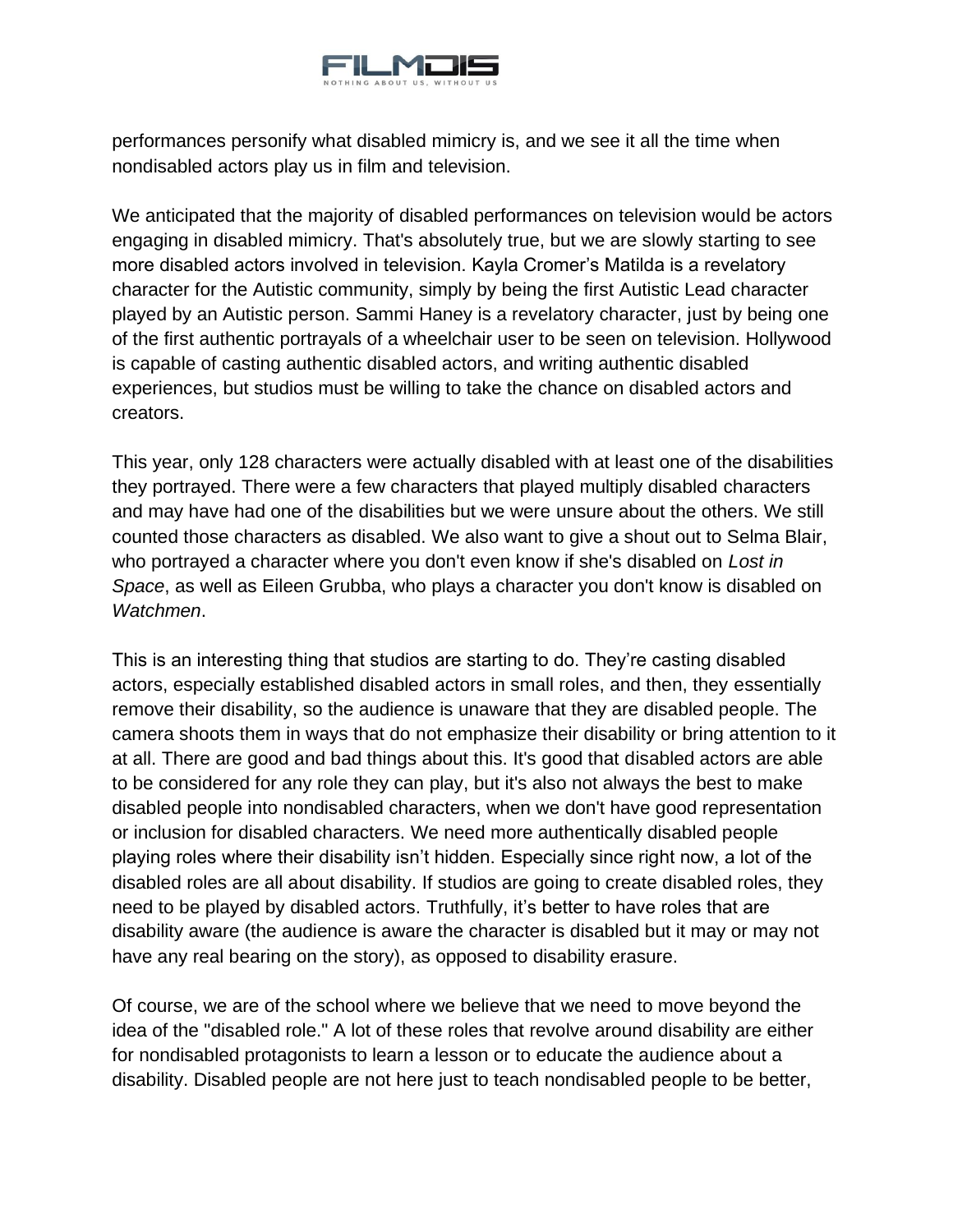

kinder, or more compassionate. Disabled people are complex human beings like everyone else, and like everyone else deserve complex stories.

This doesn't mean erasing disability. This means becoming aware and conscious of disability. Again, we urge studios to look to *Raising Dion* to see how the characters on the show handle ableism and inclusion. Sammi Haney's inclusion as Esperanza has allowed her character to encounter ableism naturally through the story, and only to address it when it comes up. It is much more about showing what she actually goes through day-to-day as opposed to trying to create a narrative that lectures the audience about disability.

Ableism exists in our lives as disabled people. It unfolds for some of us every day. But there are plenty of times throughout our day when it's not a part of our lives. There are a lot of parts of our day when our disability is not even our focus or highlight. You would not know that from television. This is why it's so horrible that 468 actors engage in disabled mimicry out of 1,208 disabled characters represented. This is about 40% of the representation. The amount of characters played by actual disabled actors is only 10%, which leaves 50% for characters that are Unknown, but assumed No.

There are so many ways that studios could integrate more disabled people into their casting. That's where it begins. Studios need to start auditioning disabled actors not just for disabled roles but for any roles they can logically play. If they started casting disabled actors in any roles the actor could play, we would start to see greater inclusion much more organically.

At the end of the day, the Hollywood television studios need to make initiatives to include disabled people at every level – from production to creation to acting. Disabled voices have been silenced long enough in Hollywood. It's time to let us move forward and take our place in crafting our own stories and narratives.

### **Conclusion**

Our first study last year, we had no idea what to expect from disability representation. We had been told by other studies that disabled people were not anywhere. At the beginning of this paper, we told you that we were going to show you all the ways that disabled people have been failed in Hollywood, as well as extrapolate on what we see as the real issues with representation in Hollywood.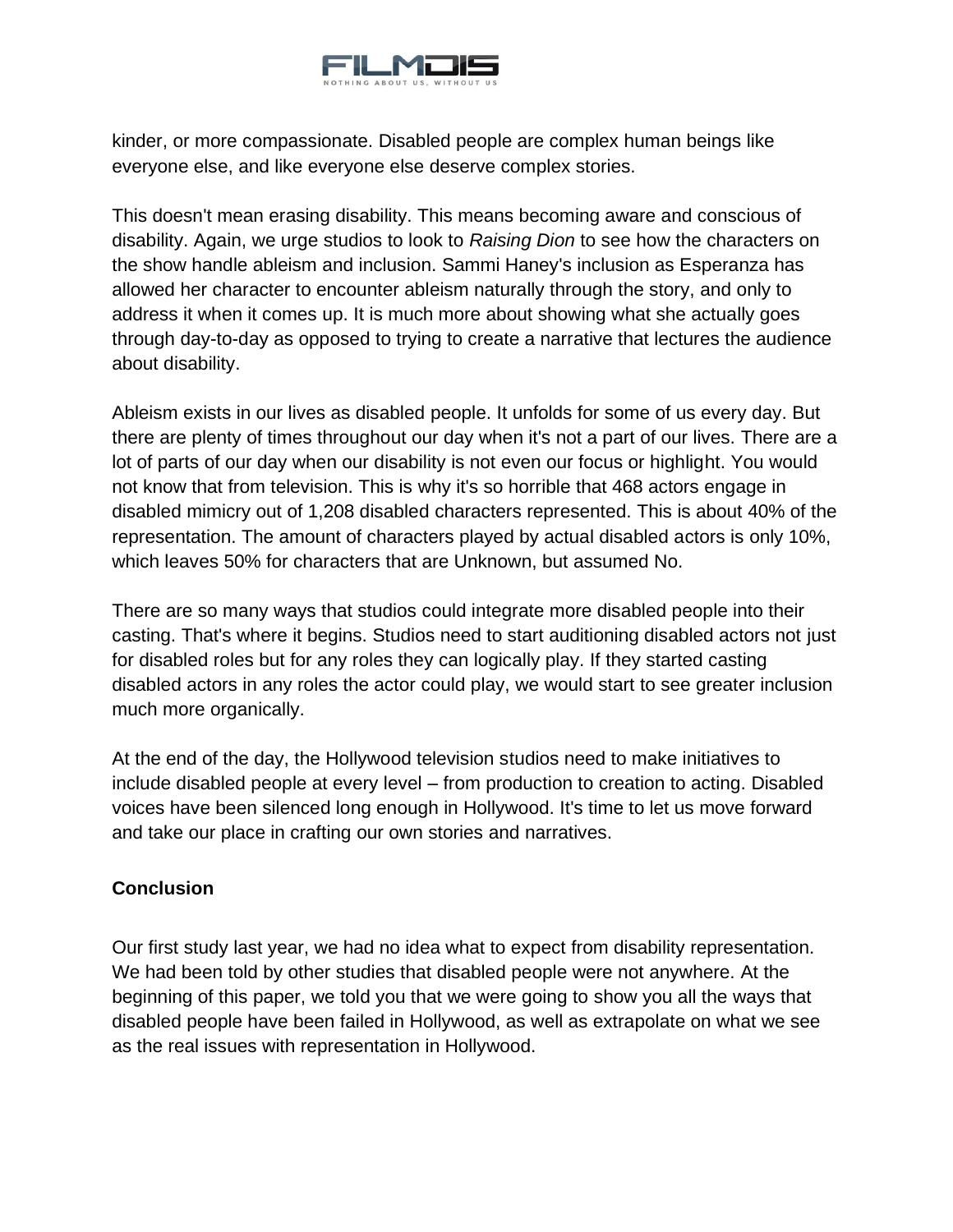

The most important issue to address is storytelling. You could have the most diverse cast in the world, but if the story is offensive and harmful to disabled people it's a waste of casting. We are urging Hollywood studios to make a commitment to hire disabled consultants to help them develop projects from the beginning stages. These consultants would be able to help craft characters within current television vehicles, as well as develop new characters for upcoming shows. This would also allow them to vet representation on new shows, preventing harm towards disabled communities before it starts.

We also believe that studios should have a dedicated disabled person as a part of their casting and on set teams. The casting individual would be able to help zero in on the kind of roles that would benefit from disabled actors auditioning, as well as ensuring that auditions are accessible to all actors. The on set crew would be able to make sure that filming and the on set location is accessible to the actors.

Beyond that, disabled writers and directors, especially those that are not Cisgender white men, need to be involved in creating television. There are very few multiply marginalized disabled creators, and many of them like Ava DuVernay are not well recognized as disabled creators. There needs to be more so better and more authentic stories can be told.

Disabled characters are all over Hollywood, but we need to see more disabled characters especially with Down Syndrome and Other Intellectual Disability, Autistic characters, Little People, Deaf characters, Blind/Low Vision characters, Amputees played by amputees, Physically disabled characters that actually have specific disabilities, and those with Body and Facial Differences. The stories about these characters need to be authentic, and disabled actors need to be at the forefront of telling and acting in these narratives.

There also needs to be better storytelling for those with Psychosocial, Neurological, and Learning Disabilities, as well as those dealing with Alcoholism and Addiction. Definitely more creators who have experience with these disabilities can help with their crafting. Disabled people need to move away from having their disabilities be the story of the week, especially when they are villains. There is much more to disabled lives than what we see, and with Hollywood in desperate need of fresh stories and voices disabled creators and their ideas for television are ripe for the picking. Hollywood just needs to let the stories bloom.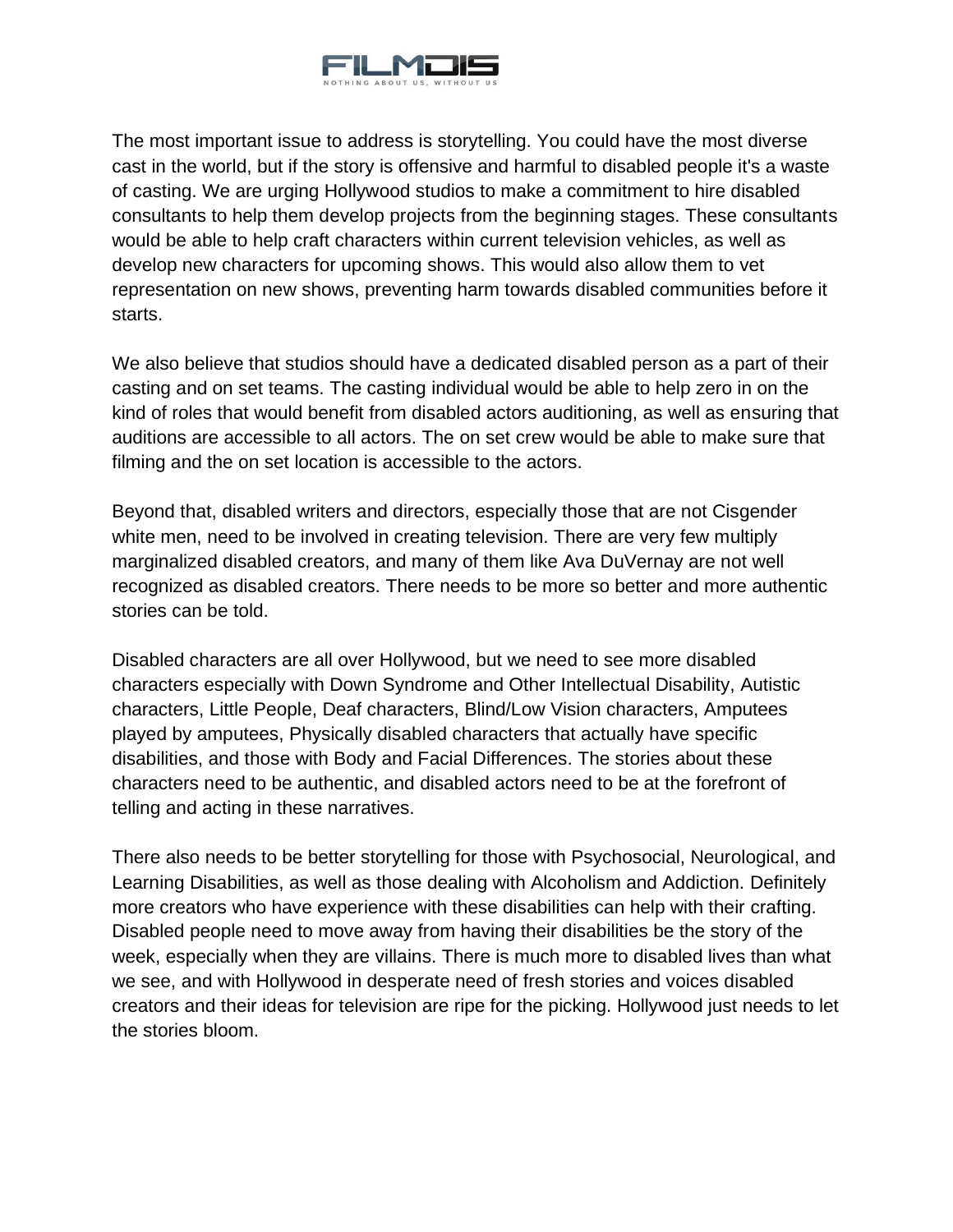

*This year we are proud to announce that we received a grant from GADIM to help support this year's study. Further support would allow us to not only hire more people to help with this study, but also hire individuals to help us compile data in studies looking at film, video games, web content, Broadway, and more!*

*Organizations & Businesses can financially support our FilmDis 2020-2021 Study into Disability Representation on Television by becoming a sponsor. Email us for further details.*

**About FilmDis:** FilmDis started out as a discussion on Twitter back in 2014, by filmmaker, Dominick Evans, about disability representation in the media. Today it is a full-fledged media-monitoring organization offering research, education, and consulting on disability representation in film, television, video games, and other forms of popular media. Check us out on [Twitter](https://twitter.com/TheRealFilmDis) and [Facebook](https://www.facebook.com/FilmDis) for news, reviews, resources, and research studies into representation of all forms of media.

Also check out our website here:<http://www.filmdis.com/>

**About Ashtyn Law:** Ashtyn Law went to school for screenwriting. She Is the screenwriter of *trip*, *Nance + Sydney*, and *Inamorata.* She is currently developing the scripts for a new television series. She also works as a script consultant and tech writer. Ash has worked with major studios reviewing film and television including HBO, Showtime, Acorn, 20th Century Fox, CBS, ABC, and Disney. Ashtyn is multiply disabled and Is also part of the LGBTQIA community. Check her out on [Twitter.](https://twitter.com/AshtynLaw)

**About Dominick Evans:** Dominick Evans received his BFA in Motion Pictures Production from Wright State University where he learned from Oscar-winning filmmakers. He primarily works as a director and disability consultant The Hollywood. Dominick has consulted on disability representation on multiple shows and television series for networks that include Lionsgate and Netflix. He has also reviewed material for major studios including HBO, Microsoft, Cinemax, Starz, EA, CBS, Disney, and Sony. He is a multiply disabled wheelchair user who is also trans, non-binary, and queer. You can follow him on *Instagram, [Twitter,](https://twitter.com/dominickevans) and [Tik Tok,](https://www.tiktok.com/@thecripcrusader) or catch him streaming on [Twitch.](https://www.twitch.tv/dominickevans)*